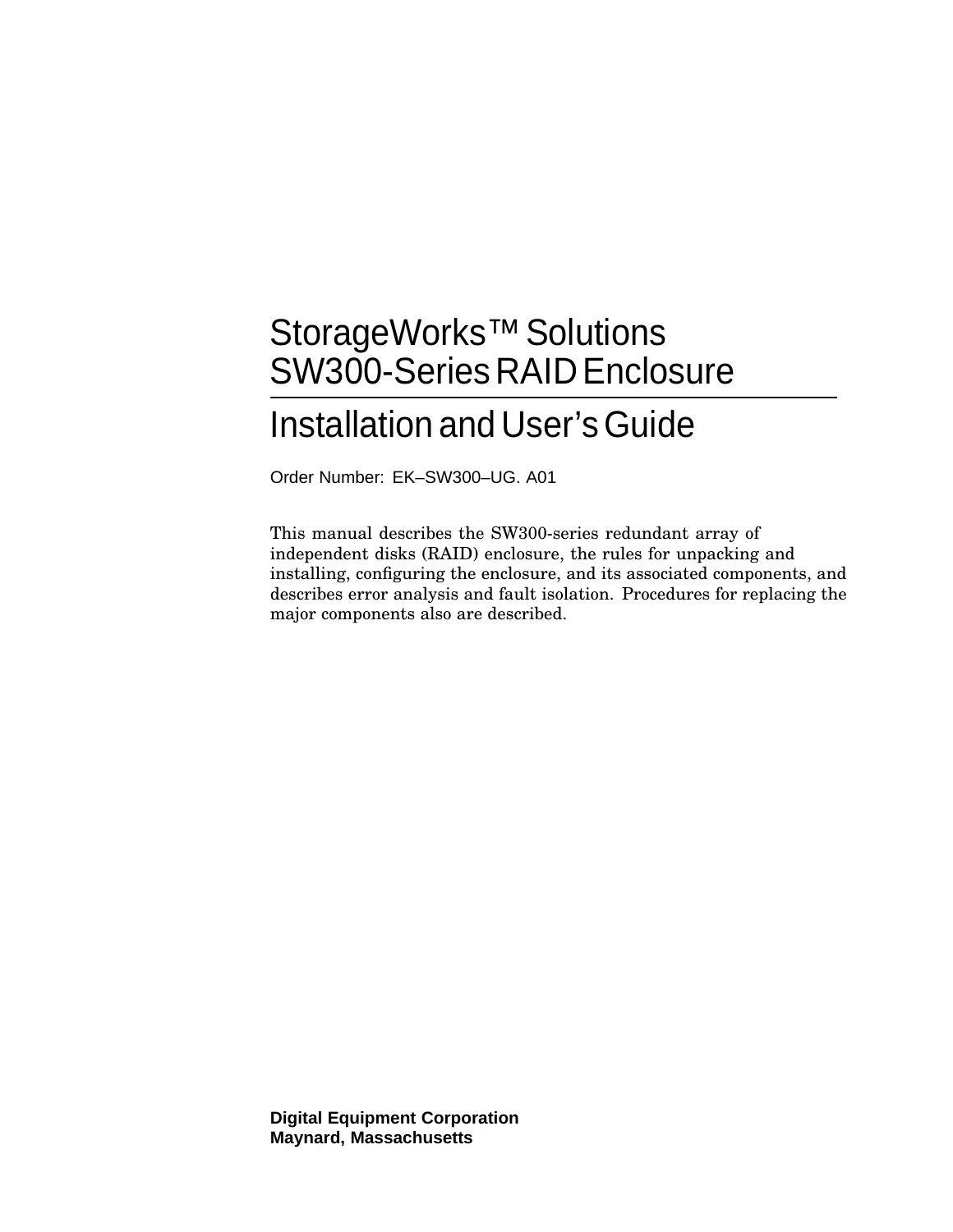#### **August 1994**

Possession, use, or copying of the software described in this documentation is authorized only pursuant to a valid written license from Digital, an authorized sublicensor, or the identified licensor.

**NOTE:** This equipment has been tested and found to comply with the limits for a Class A digital device, pursuant to Part 15 of the FCC Rules. These limits are designed to provide reasonable protection against harmful interference when the equipment is operated in a commercial environment. This equipment generates, uses, and can radiate radio frequency energy and, if not installed and used in accordance with the instruction manual, may cause harmful interference to radio communications.

The information in this document is subject to change without notice and should not be construed as a commitment by Digital Equipment Corporation. Digital Equipment Corporation assumes no responsibility for any errors that may appear in this document.

Any changes or modifications made to this equipment may void the user's authority to operate the equipment.

Operation of this equipment in a residential area may cause interference in which case the user, at his own expense, will be required to take whatever measures may be required to correct the interference.

#### **WARNING**

This is a Class A product. In a domestic environment, this product may cause radio interference in which case the user may be required to take adequate measures.

While Digital believes the information included in this publication is correct as of the date of publication, it is subject to change without notice.

Digital Equipment Corporation makes no representations that the interconnection of its products in the manner described in this document will not infringe existing or future patent rights, nor do the descriptions contained in this document imply the granting of licenses to make, use, or sell equipment or software in accordance with the description.

This product has not been tested for compatibility with all other products or devices supplied by Digital Equipment Corporation or third parties. Unless specifically stated by Digital to the contrary, purchaser assumes all responsibility for testing and ensuring that the Digital StorageWorks products, when combined with other products, address their particular needs.

© Digital Equipment Corporation, 1994 All Rights Reserved. Printed in the United States of America.

CI, Digital, HSC, HSD, HSJ, HSZ, StorageWorks, and the DIGITAL logo are trademarks of Digital Equipment Corporation.

This document was prepared using VAX DOCUMENT Version 2.1.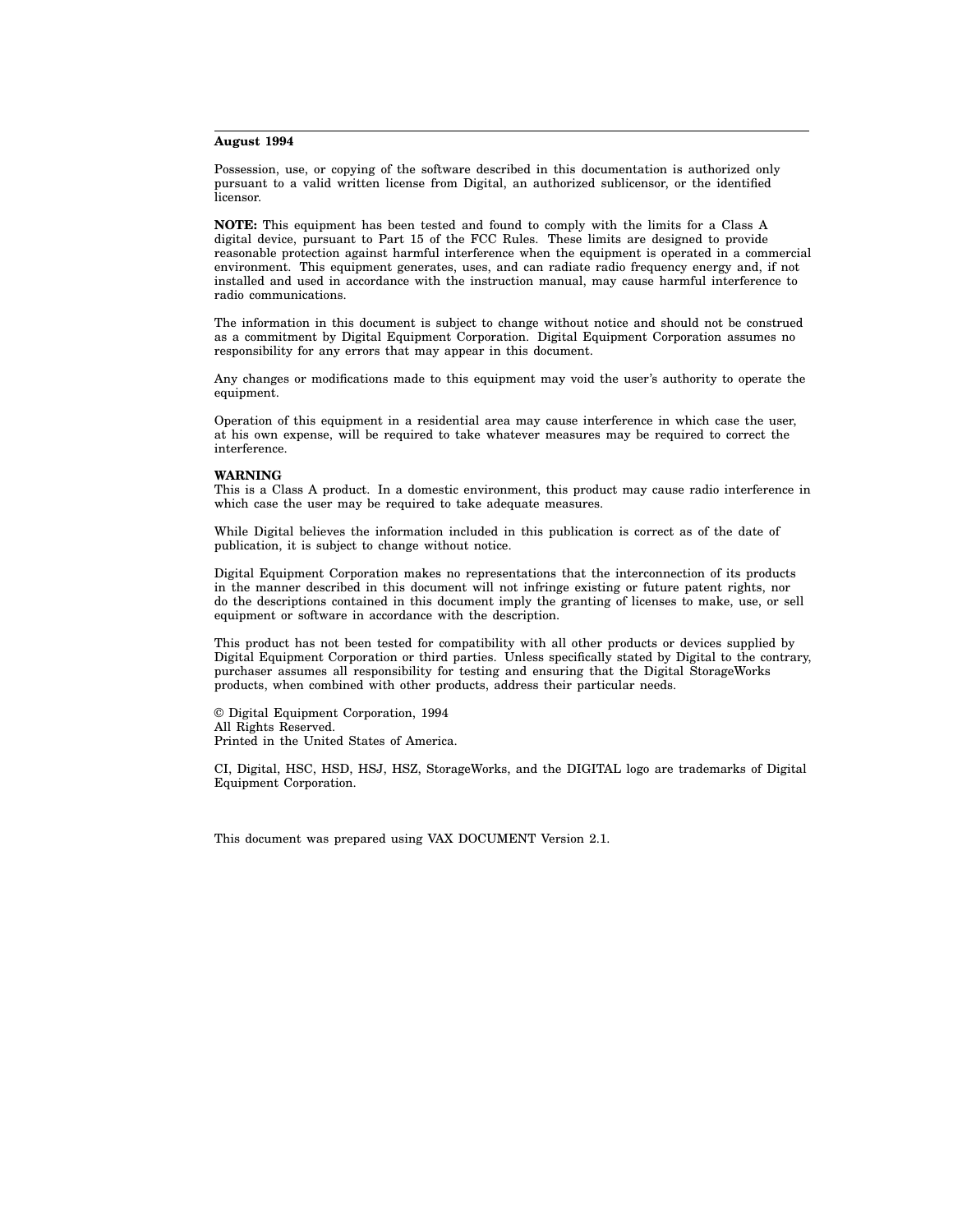# **Contents**

|             |                                                                                         |                                                                                                                                                                                                                                                                           | vii                                                                                                                      |  |
|-------------|-----------------------------------------------------------------------------------------|---------------------------------------------------------------------------------------------------------------------------------------------------------------------------------------------------------------------------------------------------------------------------|--------------------------------------------------------------------------------------------------------------------------|--|
| 1           | <b>Introduction to the SW300 Enclosure</b>                                              |                                                                                                                                                                                                                                                                           |                                                                                                                          |  |
|             | 1.1<br>1.2<br>1.3<br>1.3.1<br>1.3.2<br>1.3.3<br>1.3.4<br>1.3.5<br>1.3.6<br>1.3.7<br>1.4 | The High-Availability Storage Subsystem Fault Bus<br>Environmental Monitor Unit (EMU)                                                                                                                                                                                     | $1 - 1$<br>$1 - 3$<br>$1 - 4$<br>$1 - 4$<br>$1 - 5$<br>$1 - 6$<br>$1 - 8$<br>$1 - 9$<br>$1 - 10$<br>$1 - 11$<br>$1 - 13$ |  |
| $\mathbf 2$ |                                                                                         | <b>Unpacking and Installation Instructions</b>                                                                                                                                                                                                                            |                                                                                                                          |  |
|             | 2.1<br>2.2<br>2.3<br>2.4<br>2.5<br>2.6                                                  | Removing the SW300 Enclosure from the Pallet                                                                                                                                                                                                                              | $2 - 1$<br>$2 - 1$<br>$2 - 3$<br>$2 - 4$<br>$2 - 4$<br>$2 - 5$                                                           |  |
| 3           |                                                                                         | <b>Configuration Rules and Restrictions</b>                                                                                                                                                                                                                               |                                                                                                                          |  |
|             | 3.1<br>3.2<br>3.3<br>3.4<br>3.5<br>3.6                                                  | Input Power Cord Routing and System Redundancy                                                                                                                                                                                                                            | $3 - 1$<br>$3 - 1$<br>$3 - 2$<br>$3 - 2$<br>$3 - 3$<br>$3 - 3$                                                           |  |
| 4           |                                                                                         | <b>Error Analysis and Fault Isolation</b>                                                                                                                                                                                                                                 |                                                                                                                          |  |
|             | 4.1<br>4.2<br>4.3<br>4.4<br>4.4.1<br>4.4.2<br>4.4.3<br>4.5                              | SW300 Front Panel Fault Notification<br>Environmental Monitor Unit (EMU) Functions<br>EMU Control Panel LEDs and Fault Notifications<br>HS Array Controller LEDs and Fault Notification<br>HSZ40 Operator Control Panel<br>Storage Device SBB LEDs and Fault Notification | $4 - 1$<br>$4 - 3$<br>$4 - 3$<br>$4 - 5$<br>$4 - 5$<br>$4 - 5$<br>$4 - 6$<br>$4 - 6$                                     |  |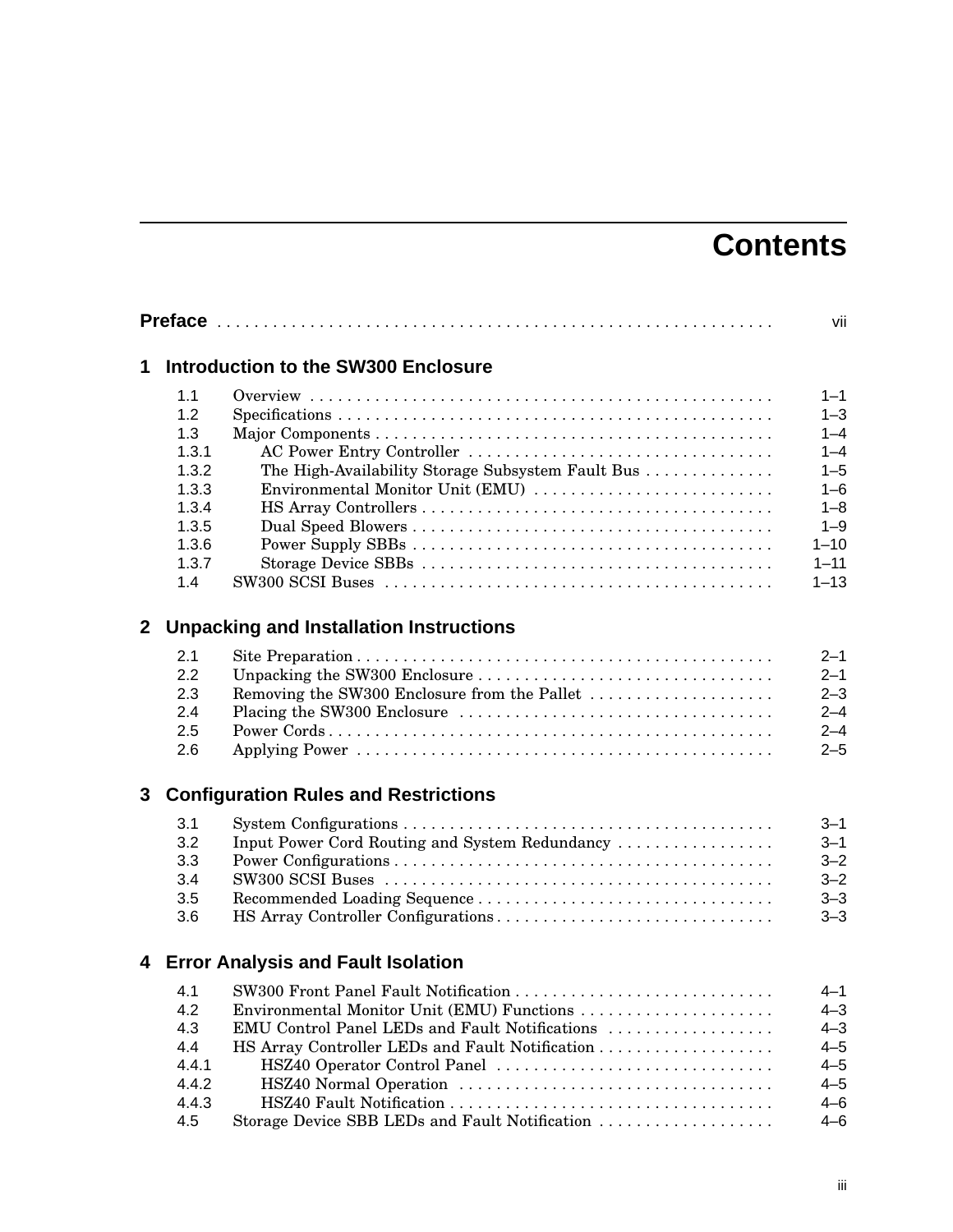| 4.6 | Power Supply SBB LEDs and Fault Notification | $4 - 7$ |
|-----|----------------------------------------------|---------|
| 4.7 | Dual Speed Blower Fault Notification         | $4 - 8$ |

# **5 Removal and Installation Procedures**

| 5.1  | $5 - 1$ |
|------|---------|
| 5.2  | $5 - 2$ |
| 5.3  | $5 - 2$ |
| 5.4  | $5 - 3$ |
| 5.5  | $5 - 5$ |
| 5.6  | $5 - 6$ |
| 5.7  | $5 - 6$ |
| 5.8  | $5 - 6$ |
| 5.9  | $5 - 7$ |
| 5.10 | $5 - 7$ |
| 5.11 | $5 - 8$ |
| 5.12 | $5 - 9$ |
| 5.13 | $5 - 9$ |

# **Glossary**

# **Index**

# **Figures**

| $1 - 1$ | SW300-Series Deskside RAID Enclosure                        | $1 - 2$  |
|---------|-------------------------------------------------------------|----------|
| $1 - 2$ | SW300 Components (Cabinet Removed for Clarity)              | $1 - 4$  |
| $1 - 3$ |                                                             | $1 - 5$  |
| $1 - 4$ | Dual Speed Blowers (Cabinet Removed for Clarity)            | $1 - 9$  |
| $1 - 5$ |                                                             | $1 - 10$ |
| $1 - 6$ |                                                             | $1 - 11$ |
| $1 - 7$ |                                                             | $1 - 12$ |
| $1 - 8$ |                                                             | $1 - 13$ |
| $2 - 1$ | Minimum Installation Clearance Measurements                 | $2 - 1$  |
| $2 - 2$ | Unpacking the SW300 Enclosure                               | $2 - 2$  |
| $2 - 3$ |                                                             | $2 - 3$  |
| $3 - 1$ |                                                             | $3 - 3$  |
| $4 - 1$ | SW300 Light Emitting Diodes                                 | $4 - 2$  |
| $4 - 2$ | EMU Control Panel LEDs and Switches                         | $4 - 3$  |
| $4 - 3$ | HS Controller Operator Control Panel                        | $4 - 5$  |
| $4 - 4$ |                                                             | $4 - 7$  |
| $4 - 5$ |                                                             | $4 - 7$  |
| $4 - 6$ |                                                             | $4 - 8$  |
| $5 - 1$ | Removing a Power Supply SBB (Cabinet Removed for Clarity)   | $5 - 2$  |
| $5 - 2$ | Removing a Storage Device SBB (Cabinet Removed for Clarity) | $5 - 4$  |
| $5 - 3$ | Removing a Dual Speed Blower (Cabinet Removed for Clarity)  | $5 - 8$  |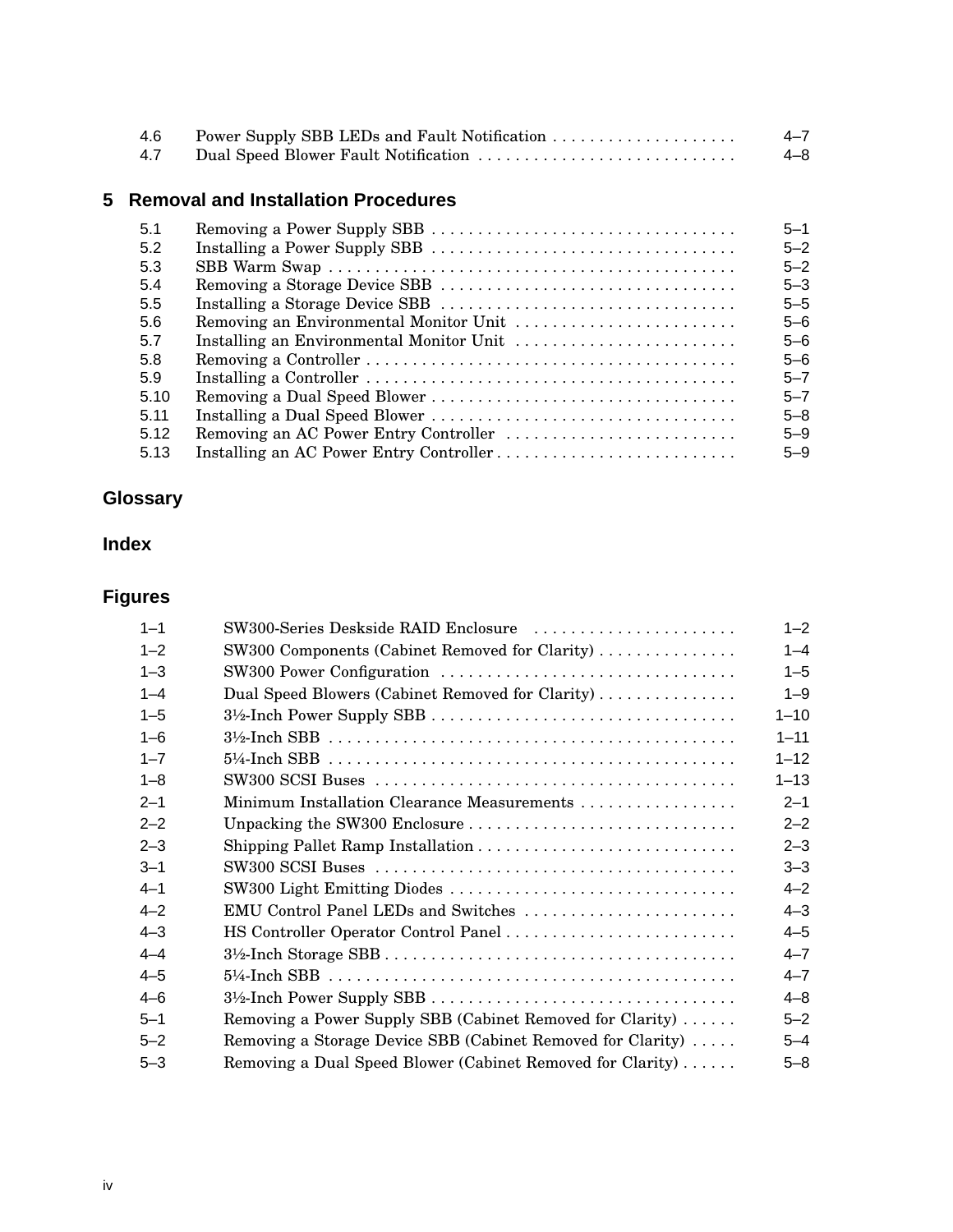# **Tables**

| $1 - 1$ |                                                           | $1 - 3$ |
|---------|-----------------------------------------------------------|---------|
| $1 - 2$ |                                                           | $1 - 8$ |
| $2 - 1$ |                                                           | $2 - 4$ |
| $3 - 1$ |                                                           | $3 - 1$ |
| $3 - 2$ |                                                           | $3 - 2$ |
| $4 - 1$ |                                                           | $4 - 2$ |
| $4 - 2$ | EMU Control Panel LEDs/Switches and Description of Errors | $4 - 4$ |
| $5 - 1$ | Controller Response to the C_SWAP Signal                  | $5 - 3$ |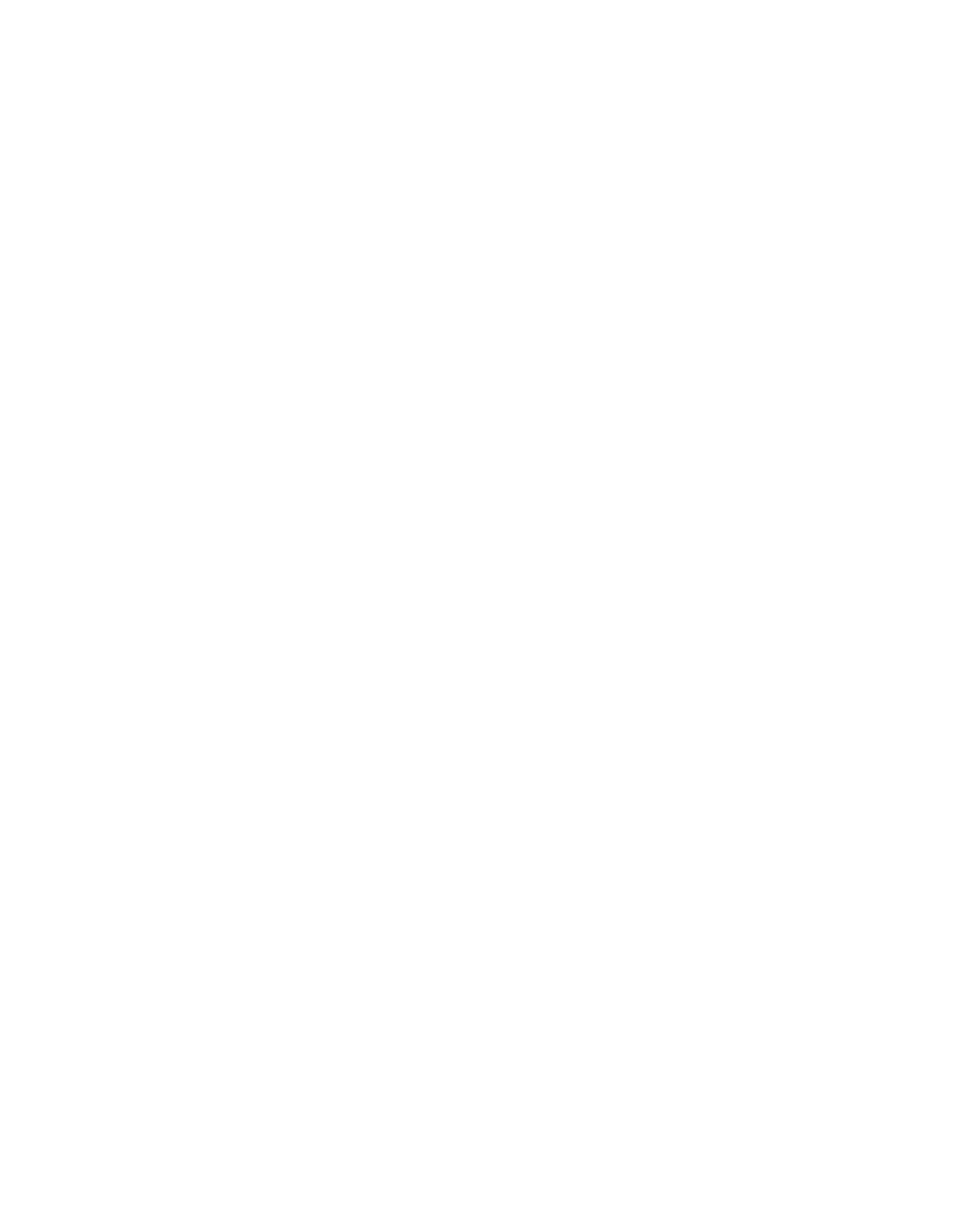# **Preface**

## **Intended Audience**

This manual is intended for use by customer and Digital™ employees responsible for installing, configuring, operating, and maintaining the SW300-series redundant array of independent disks (*RAID*) enclosure. Replacing the ac power entry controller must be performed only by qualified service personnel.

### **Structure**

This manual is organized as follows:

| Chapter 1 | Describes the SW300 enclosure including physical characteristics,<br>layout, specifications, components, and StorageWorks products.                                                                                                          |
|-----------|----------------------------------------------------------------------------------------------------------------------------------------------------------------------------------------------------------------------------------------------|
| Chapter 2 | Describes site preparation, unpacking, installation, and powering up<br>procedures for the SW300 enclosure.                                                                                                                                  |
| Chapter 3 | Describes the rules and restrictions for configuring an SW300<br>enclosure.                                                                                                                                                                  |
| Chapter 4 | Describes the error analysis and fault isolation of the SW300<br>components.                                                                                                                                                                 |
| Chapter 5 | Describes the procedures for removing and installing the ac power<br>entry controllers, power supply and storage device Storage Works<br>building blocks (SBBs), environmental monitor units (EMUs),<br>controllers, and dual speed blowers. |
| Glossary  | Defines SW300 terms.                                                                                                                                                                                                                         |

# **Related Documents**

The following table lists documents (alphabetically by title) that contain information related to this product.

| <b>Document Title</b>                                                                                        | <b>Order Number</b> |
|--------------------------------------------------------------------------------------------------------------|---------------------|
| StorageWorks Array Controllers HS Family of Array Controllers Service Manual                                 | <b>EK-HSFAM-SV</b>  |
| StorageWorks Array Controllers HS Family of Array Controllers User's Guide                                   | <b>EK-HSFAM-UG</b>  |
| <b>StorageWorks Solutions Configuration Guide</b>                                                            | $EK-BA350-CG$       |
| StorageWorks Solutions High-Availability Storage Subsystem Fault Bus OEM<br><b>Engineering Specification</b> | EK-FAULT-ES         |
| StorageWorks Solutions Shelf and SBB User's Guide                                                            | $EK-BA350-UG$       |
| StorageWorks Solutions 3 <sup>1</sup> /2-Inch Device Installation Guide                                      | $EK-MC350-IG$       |
| StorageWorks Solutions 5 <sup>1</sup> /4-Inch Storage Device Installation Guide                              | $EK-MC525-IG$       |
| StorageWorks SW800-Series Data Center Cabinet Installation and User's Guide                                  | $EK$ -SW800-IG      |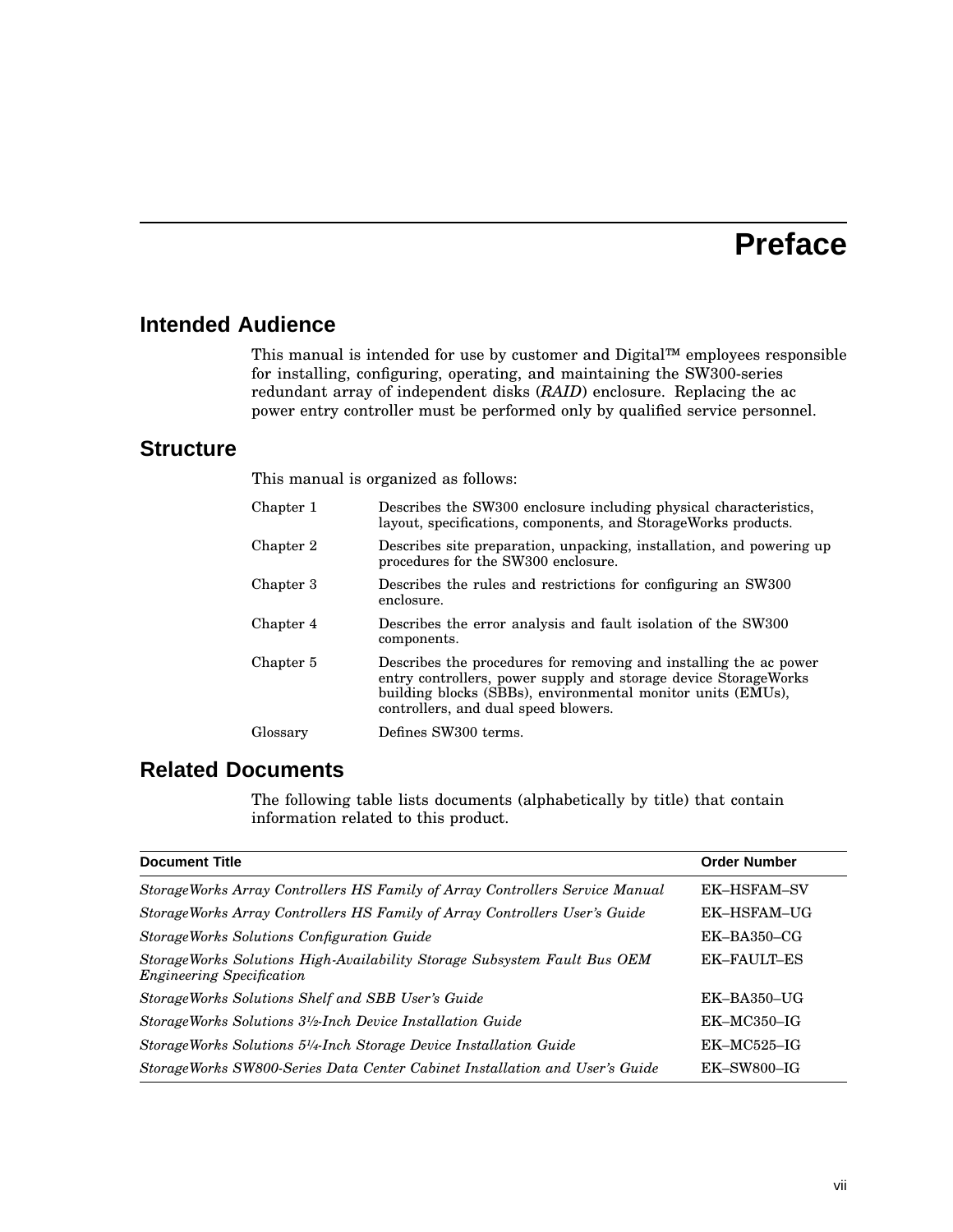# **Electrostatic Discharge**

#### **CAUTION**

Some of the components can be damaged by electrostatic discharge (ESD).

*Do not* implement the procedures in this document until you have taken the proper precaution against ESD. As a minimum, you must wear an ESD grounding strap whenever you handle any of the components, storage devices, or remove an SBB cover.

## **Electronic Emissions**

**Note**

Electronic devices emit radio frequencies that under certain conditions may interfere with other electronic equipment or radio frequency transmissions.

Should operation of SW300 cause unacceptable interference, the customer is responsible for taking whatever steps are necessary to correct the interference.

The SW300 complies with industry accepted product safety standards and is intended for use only with storage devices that meet these requirements. For continued compliance, install only SBBs that are listed by Underwriter Laboratories, Inc., as an accessory for use with the BA350-series shelves.

For a list of qualified SCSI devices, contact your Digital account representative or the latest edition of the *StorageWorks Solution Configuration Guide*.

### **Compatibility**

For a list of compatible Digital storage devices, contact your Digital representative.

### **Documentation Conventions**

The following conventions are used in this manual:

| boldface type      | Boldface type indicates the first instance of terms being defined in text,<br>in the glossary, or both.                               |
|--------------------|---------------------------------------------------------------------------------------------------------------------------------------|
| <i>italic</i> type | Italic type indicates emphasis and complete manual titles. In the<br>glossary, italic type is also used to indicate cross-references. |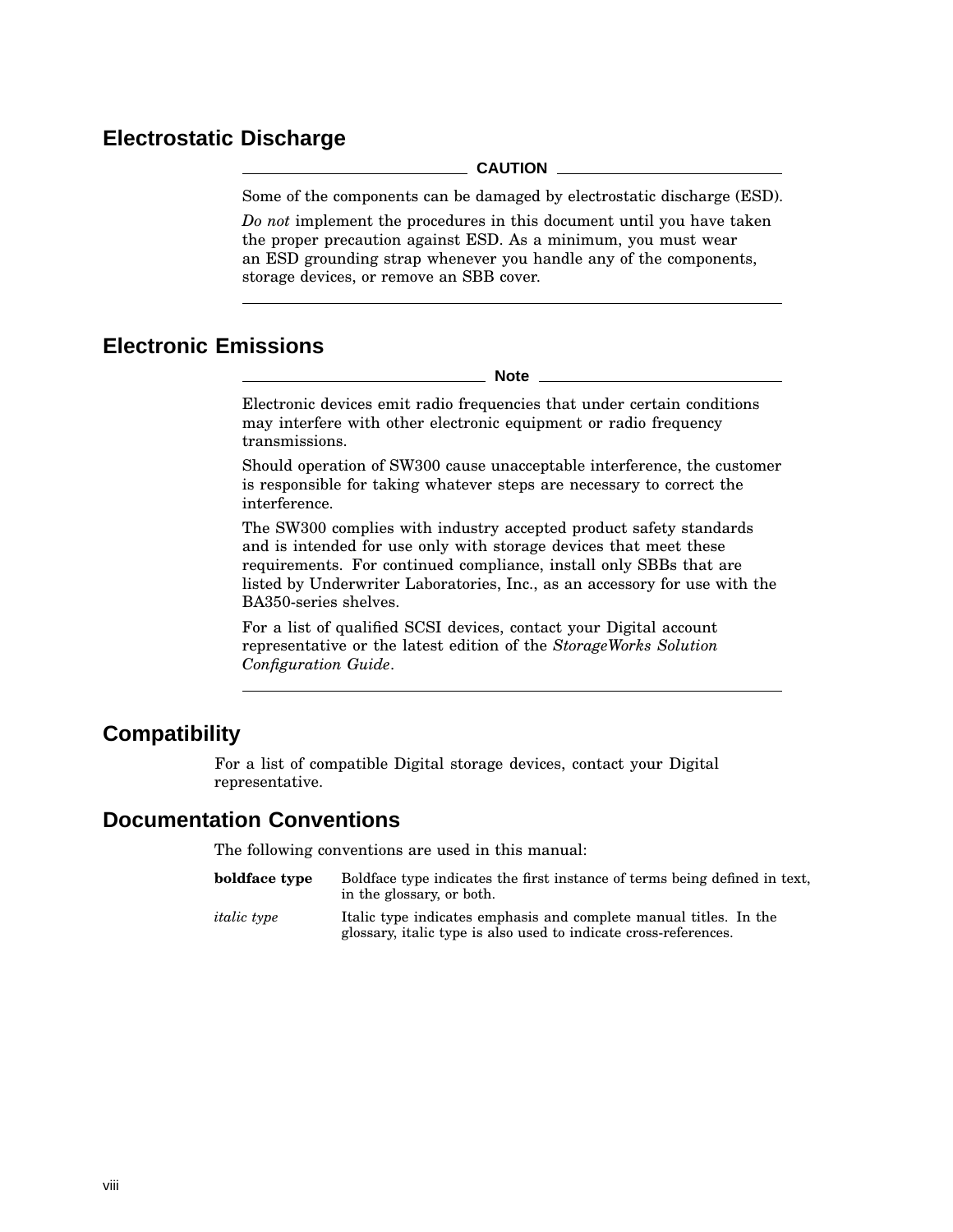## **Manufacturer's Declarations**

Following are manufacturer's declarations applicable to StorageWorks SW300 series RAID enclosures:

#### **CAUTION**

This is a class A product. In a domestic environment, this product may cause radio interference, in which case the user may be required to take adequate measures.

#### **ACHTUNG !**

Dieses ist ein Gerät der Funkstörgrenzwertklasse A. In Wohnbereichen können bei Betrieb dieses Gerätes Rundfunkstörungen auftreten, in welchen Fällen die Benutzer für entsprechende Gegenmaßnahmen verantwortlich sind.

#### **ATTENTION !**

Ceci est un produit de Classe A. Dans un environment domestique, ce produit risque de créer des interférences radiélectriques, il appartiendra alors à l´utilisateur de prendre les mesures spécifiques appropriées.

#### **Note**

The equipment described in this manual is listed by the Underwriters Laboratories Incorporated and bears the UL Listing mark. SW300-series RAID enclosures are also certified by the Canadian Standards Association and TUV Product Service GmbH and bear both the CSA certification and TUV GS marks. The equipment also complies with the requirements for CE-mark Class A.

#### **Note**

Das in dissem Manual beschriebene Gerät wurde von TÜV Produkt Service GmbH auf Sicherheit geprüft und trägt das GS Zeichen. Bitte beachten Sie, daß Eingriffe in das Gerät, Reparaturen oder der Einbau von Erweiterungen nur von Digital Personal erfolgen darf, da sonst die GS Zulassung ungültig wird. Die Zulassung wird auch ungültig, wenn nicht von Digital qualifizierte Speichererweiterungen eingebaut verden.

Das Gerät muß so aufgestellt werden, daß die Steckdose frei zugänglich ist.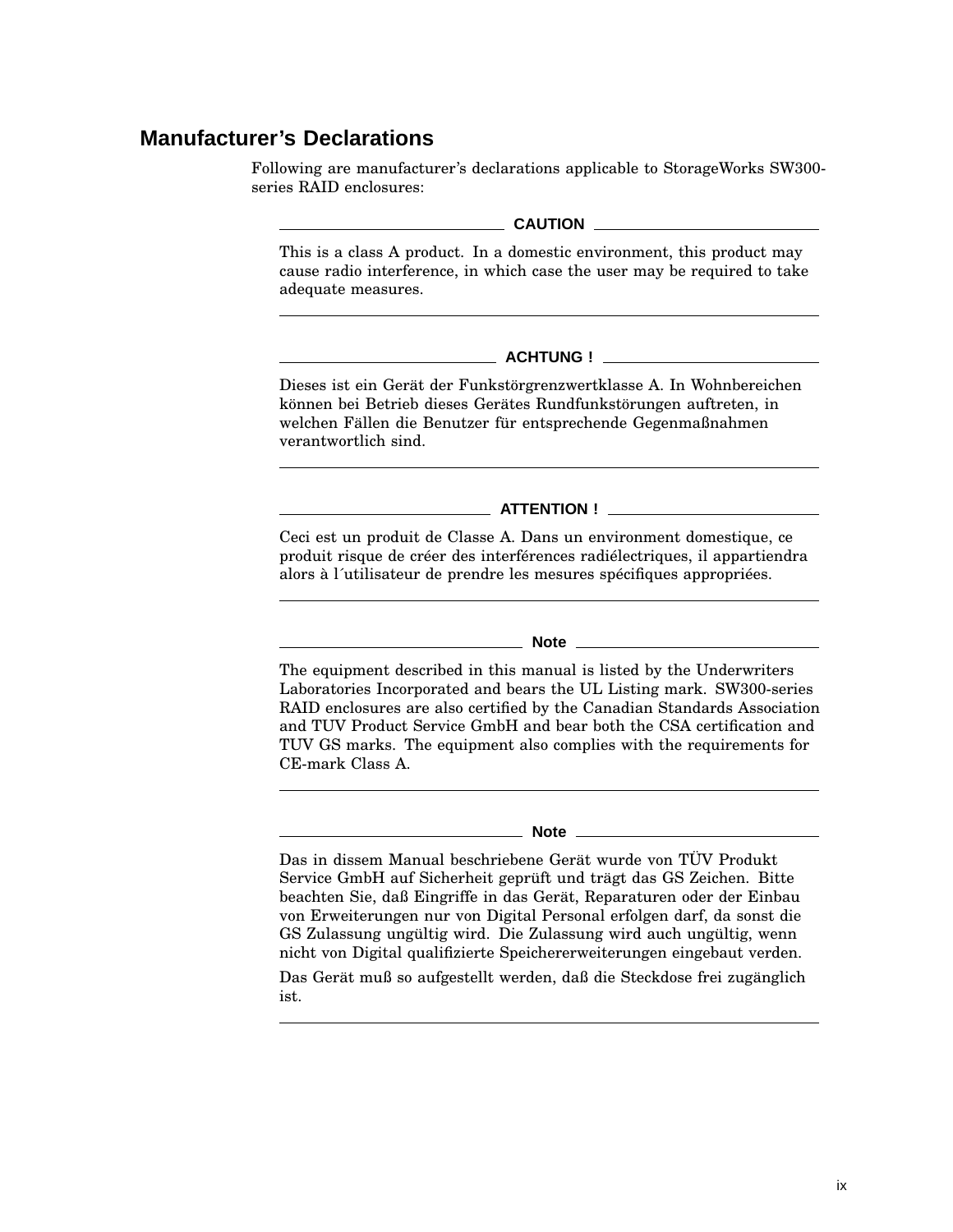Für Bundesrepublik Deutschland For Federal Republic of Germany Pour la République féderale d'Allemagne

Hochfrequenzgerätezulassung und Betriebsgenehmigung

Bescheinigung des Herstellers/Importeurs:

Hiermit wird bescheinigt, daß die Einrichtung in Übereinstimmung mit den Bestimmungen der DBP-Verfügung 523/1969, Amtsblatt 113/1969, und Grenzwertklasse "A" der VDE0871 funkentstört ist.

Das Bundesamt für Zulassungen in der Telekommunikation der Deutschen Bundespost (DBP) hat diesem Gerät eine FTZ-Serienprüfnummer zugeteilt.

#### Betriebsgenehmigung:

Hochfrequenzgeräte dürfen erst in Betrieb genommen werden, nachdem hierfür von dem für den vorgesehenen Aufstellungsort zuständigen Fernmeldeamt mit Funkstörungsmeßstelle die Genehmigung erteilt ist.

Als Antrag auf Erteilung einer Genehmigung dient eine Anmeldepostkarte (Anhang des Handbuches) mit Angabe der FTZ-Serienprüfnummer. Der untere Teil der Postkarte ist vom Betreiber zu vervollständigen und an das örtliche Fernmeldeamt zu schicken. Der obere Teil bleibt beim Gerät.

#### Betreiberhinweis:

Das Gerät wurde funktechnisch sorgfältig entstört und geprüft. Die Kennzeichnung mit der Zulassungsnummer bietet Ihnen die Gewähr, daß dieses Gerät keine anderen Fernmeldeanlagen einschließlich Funkanlagen stört. Sollten bei diesen Geräten ausnahmsweise trotzdem, z.B. im ungünstigsten Fall beim Zusammenschalten mit anderen EVA-Geräten, Funkstörungen auftreten, kann das im Einzelnen zusätzliche Funkentstörungsmaßnahmen durch den Benutzer erfordern.

Bei Fragen hierzu wenden Sie sich bitte an die örtlich zuständige Funkstörungsmeßstelle Ihres Fernmeldeamtes.

#### Externe Datenkabel:

Sollte ein Austausch der von Digital spezifizierten Datenkabel nötig werden, muß der Betreiber für eine einwandfreie Funkentstörung sicherstellen, daß Austauschkabel im Aufbau und Abschirmqualität dem Digital Originalkabel entsprechen.

#### Kennzeichnung:

Die Geräte werden bereits in der Fertigung mit der Zulassungsnummer gekennzeichnet und mit einer Anmeldepostkarte versehen. Sollte Kennzeichnung und Anmeldepostkarte übergangsweise nicht mit ausgeliefert werden, kontaktieren Sie bitte das nächstgelegene Digital Equipment Kundendienstbüro.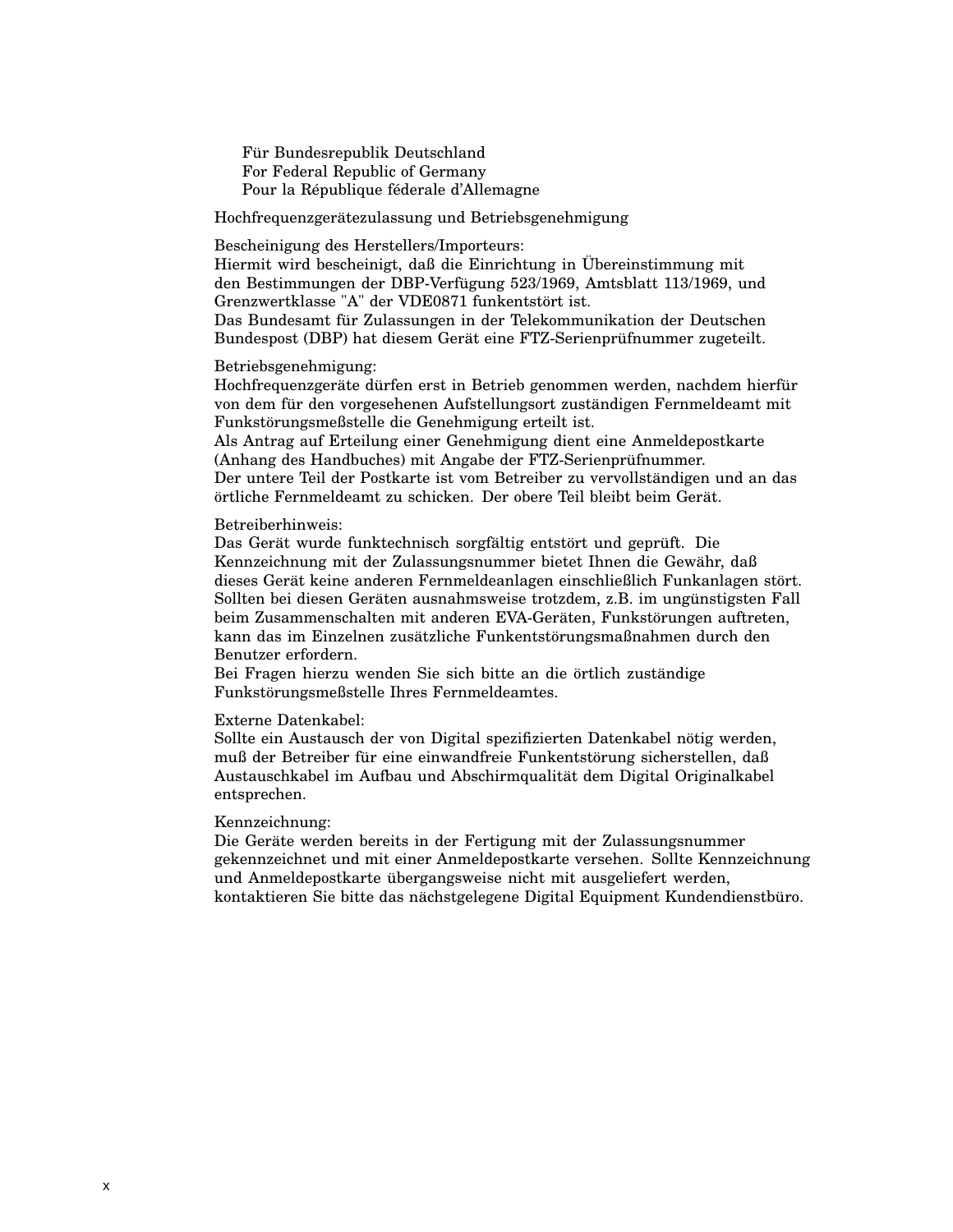### **Acoustic Noise Declaration**

SW300-Series RAID Enclosure August 1, 1994

### **Acoustics—Preliminary Declared Values per ISO 9296 and ISO 7779**

|                             |      | <b>Sound Power Level</b><br>$L_{WAA}$ , B‡ | <b>Sound Pressure Level</b><br>$L_{p,Am}$ , dBA<br>(Bystander Positions) |         |  |
|-----------------------------|------|--------------------------------------------|--------------------------------------------------------------------------|---------|--|
| Product <sup>+</sup>        | Idle | <b>Operate</b>                             | Idle                                                                     | Operate |  |
| SW300-series RAID enclosure | 6.10 | 6.12                                       | 46.7                                                                     | 47.0    |  |

† Current values for specific configurations are available from Digital Account Representatives.  $\ddagger$  1 B = 10 dBA

### **Schallemissionswerte—Vorläufige Werteangaben nach ISO 9296 und ISO 7779/DIN EN27779**

|                             | Schalleistungspegel | $L_{WAA}$ , B‡ | Schalldruckpegel<br>$L_{vAm}$ , dBA<br>(Beistehende Position) |                |
|-----------------------------|---------------------|----------------|---------------------------------------------------------------|----------------|
| Gerät†                      | Leerlauf            | <b>Betrieb</b> | Leerlauf                                                      | <b>Betrieb</b> |
| SW300-series RAID enclosure | 6.10                | 6.12           | 46.7                                                          | 47.0           |

 $\operatorname{isrustungsstufen}$  sind über die Digital Equipment Vertretungen Aktuelle werte für spe<br>erhältlich.

 $\ddagger$  1 B = 10 dBA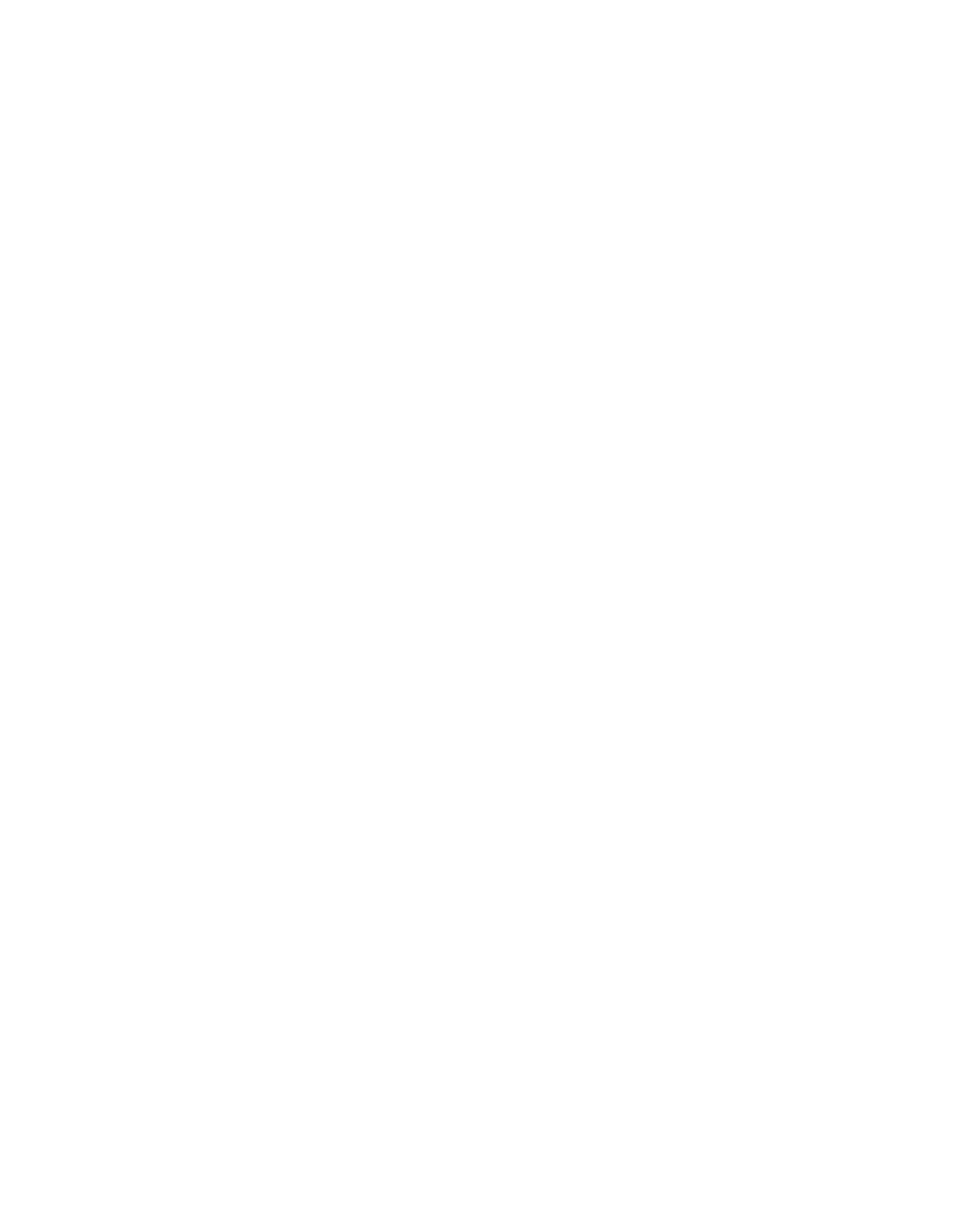**1**

# **Introduction to the SW300 Enclosure**

This chapter describes the SW300-series redundant array of independent disks (RAID) enclosure including the unit layout, dimensions, and the small computer system interface 2 (**SCSI**–2) connections (ports) for StorageWorks building block (**SBB**) shelves.

**Note**

The SW300 enclosure contains up to two HS **array controllers**. This manual contains only the removal and replacement procedures for the HS array controllers. Controller descriptions, operation, and diagnostics are provided in the specific controller documentation.

### **1.1 Overview**

The SW300 enclosure, as shown in Figure 1–1, is a member of Digital's StorageWorks family of modular enclosures. This enclosure can accommodate both data storage and controller combinations. The SW300 enclosure has the following capabilities:

- StorageWorks compatible
- Provides packaging for the following components:

24 3½-inch SBBs, 8 5¼-inch SBBs, or mixed combinations 8 power supplies

- 8 dual speed blowers
- 2 environmental monitor units (EMUs)
- 2 ac power entry controllers
- 2 controllers
- 2 cache modules
- 6 single-ended SCSI buses
- Redundant shelf power supplies
- Redundant EMUs
- Redundant ac power entry controllers
- Hot/warm swap of all field replaceable units (FRUs)
- Compatible with the High Availability Storage Subsystem Fault Bus
- Optimized for four devices per SCSI bus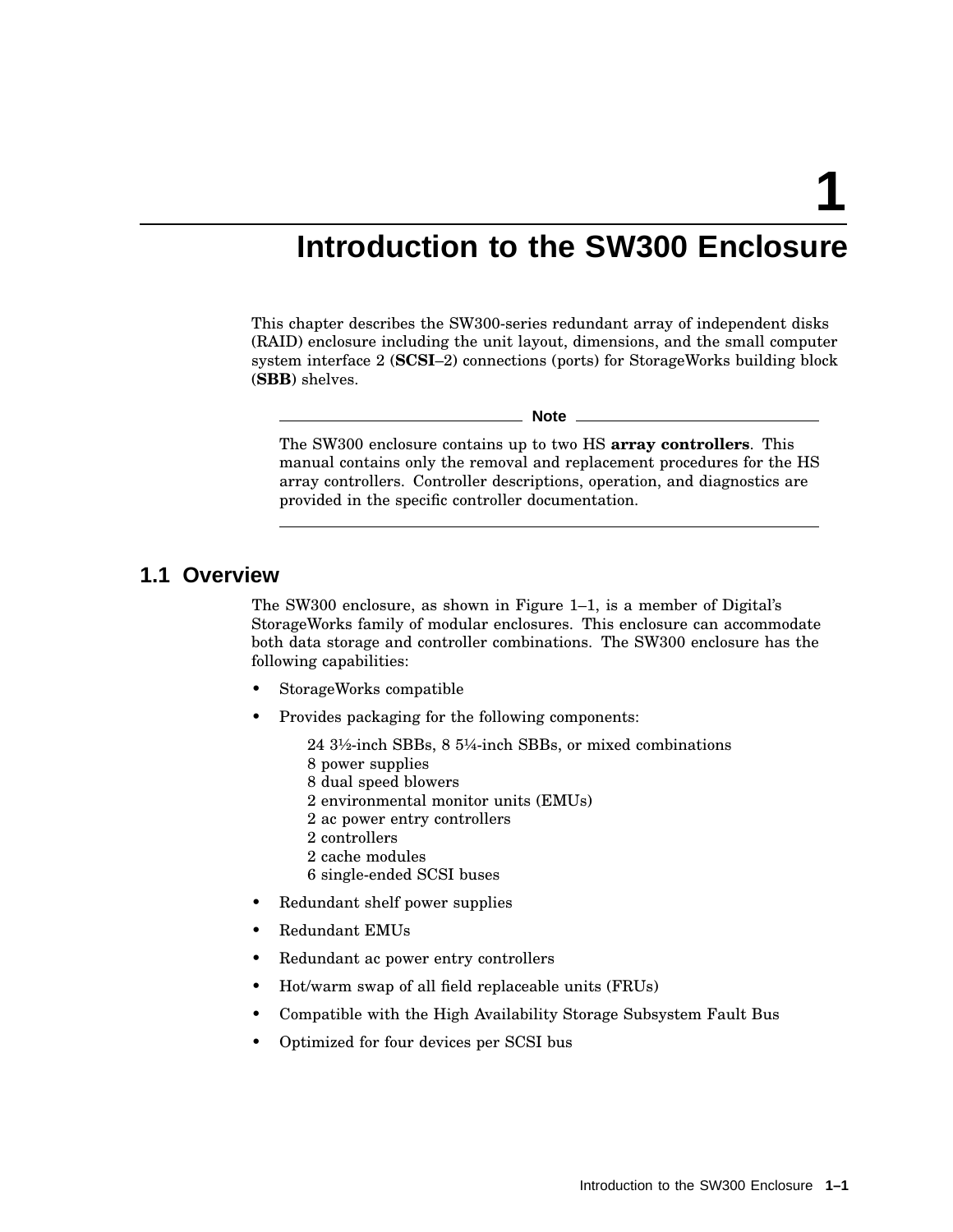**Figure 1–1 SW300-Series Deskside RAID Enclosure**



CXO-4268A-MC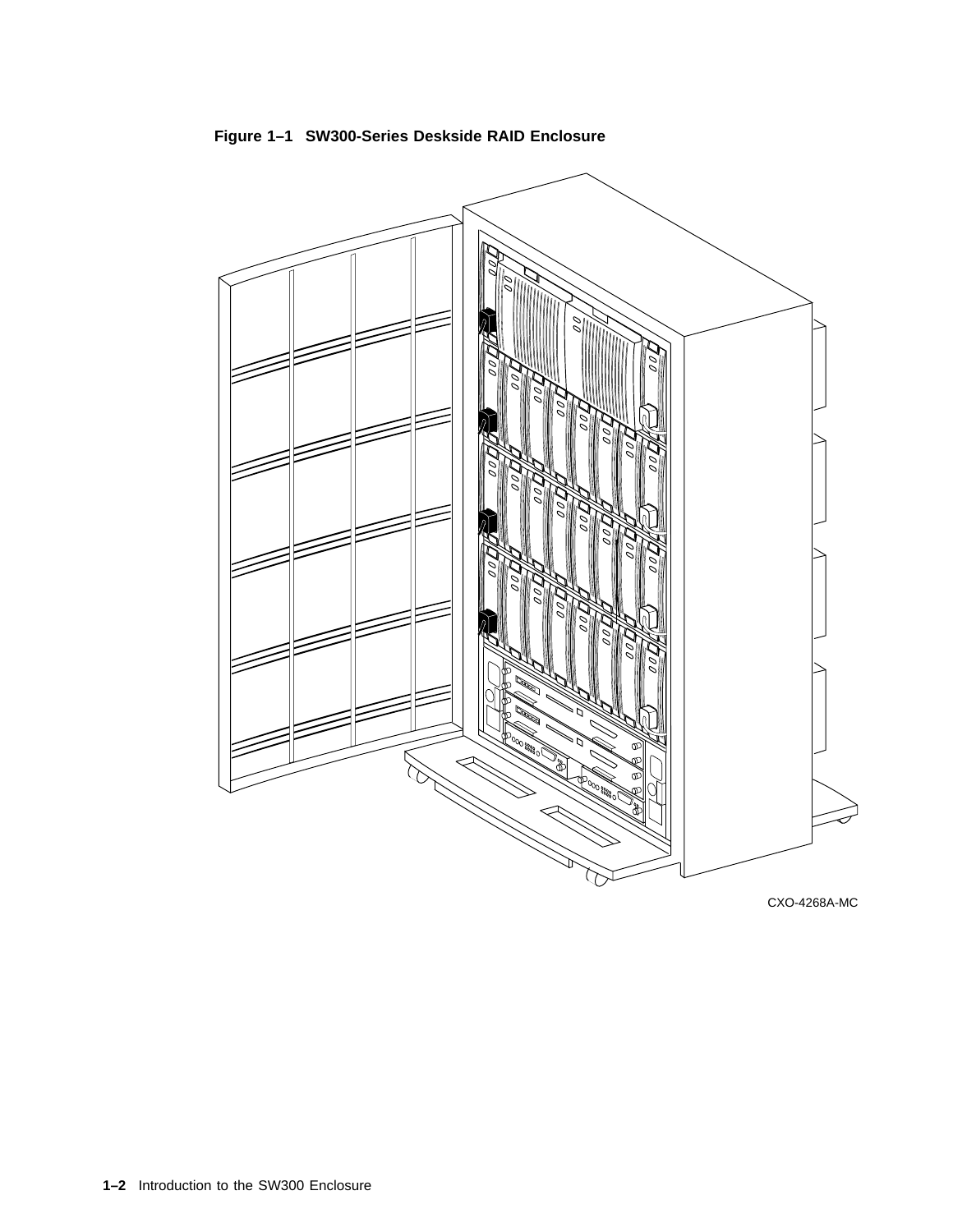# **1.2 Specifications**

Specifications for the SW300 enclosure are shown in Table 1–1.

**Characteristic Specification** Dimensions (nominal) 838.20 mm (33.00 in) height 476.25 mm (18.75 in) width 482.60 mm (19.00 in) depth Weight Cabinet with shipping packaging 106.65 kg (242.00 lb) Maximum configuration 77.85 kb (178.00 lb) Agency compliance FCC, UL, CSA, TUV, and CE-mark Electrical rating 100-120/220-240 V ac, 50/60 Hz, single phase, 12/6 amperes **Operating environment** Temperature  $+10^{\circ}\text{C}$  to  $+40^{\circ}\text{C}$  (+50°F to  $+95^{\circ}\text{F}$ ) Derate 1.8°C for each 1000 m altitude (1.0°F for each 1000 ft altitude) Relative humidity 10% to 90% (noncondensing) Maximum wet bulb temperature: +28°C (+82°F) Minimum dew point: +2°C (+36°F) Altitude From sea level to 2400 m (8000 ft) Air quality (maximum particle count) Not to exceed 500,000 particles per cubic foot of air at a size of 0.5 micron or larger **Nonoperating environment** Temperature  $-40^{\circ}\text{C}$  to  $+66^{\circ}\text{C}$  (-40°F to  $+151^{\circ}\text{F}$ ) (During transportation and associated shortterm storage) Relative humidity 8% to 95% in original shipping container (noncondensing); otherwise, 50% (noncondensing) Altitude 3600 m (12,000 ft)

**Table 1–1 SW300 Specifications**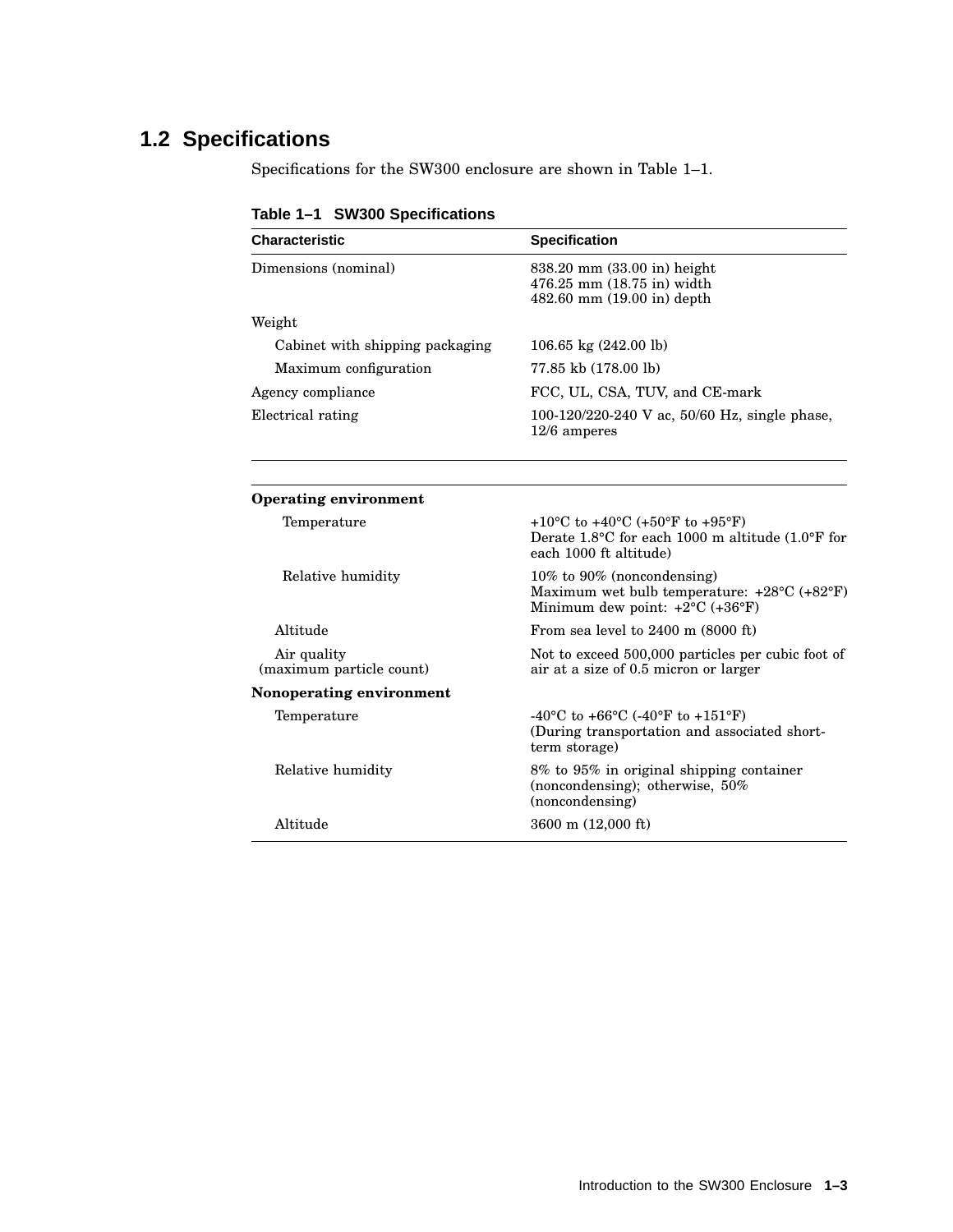# **1.3 Major Components**

The major components of the SW300 enclosure are shown in Figure 1–2.





### **1.3.1 AC Power Entry Controller**

The two ac power entry controllers provide the system on/off switch, ac power to all power supply SBBs, noise filtering, surge suppression, and electromagnetic interference (EMI) filtering.

In the SW300 enclosure, an auxiliary ac power source and a second ac power entry controller supply ac power to a second power supply SBB in each shelf. If the primary ac power source or ac power entry controller A fails, the shelf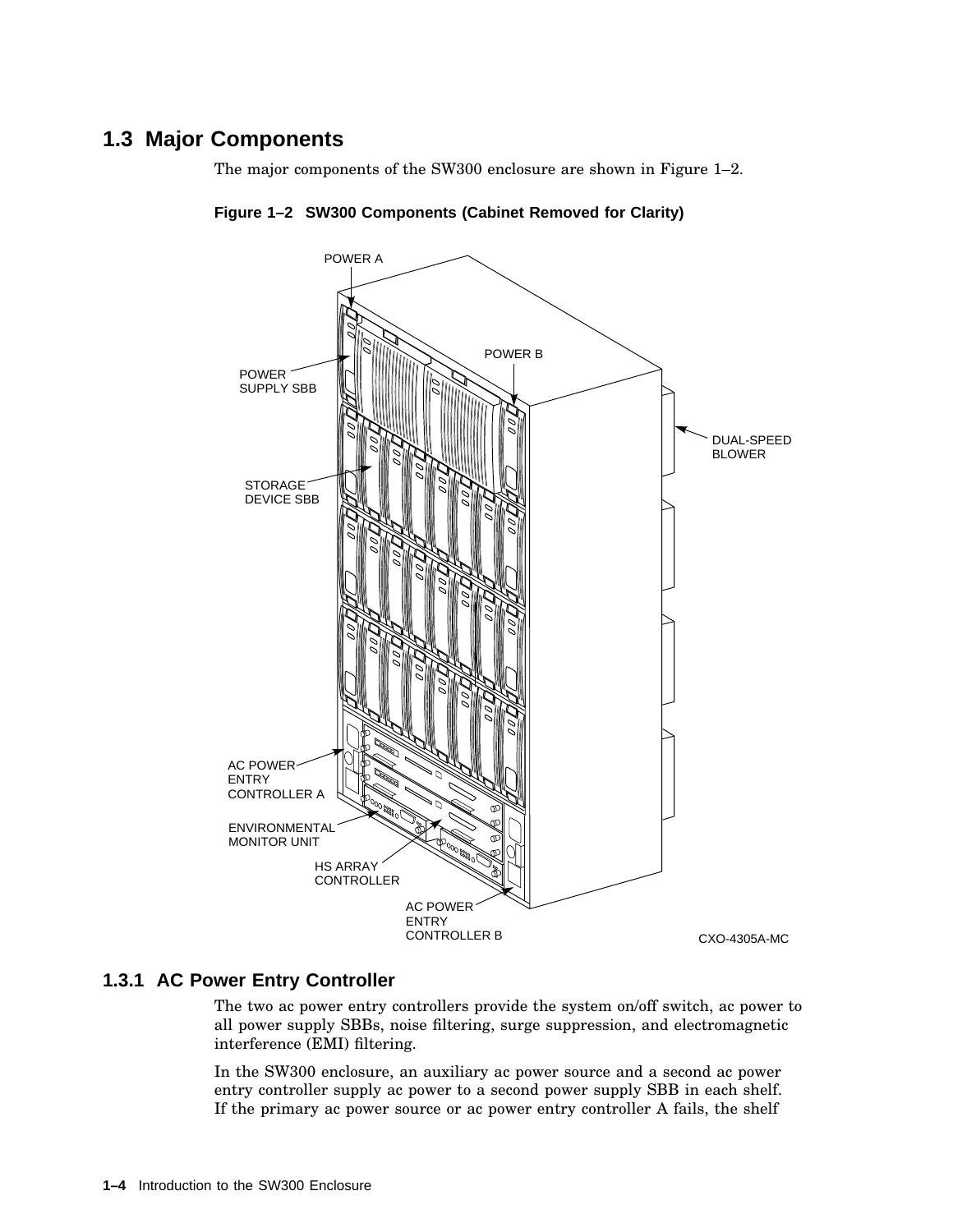remains powered by the ac power entry controller B. As shown in Figure 1–3, this configuration provides complete power redundancy to the shelf's devices.

The ac power entry controller A provides power to the four power supply SBBs on power supply bus A. This is the minimum power configuration  $(4+0)$  for the system. The power supply SBB located at the top of power supply bus B provides power for 4+1 redundancy.

For 4+4 redundancy, the ac power entry controller B provides power to the four power supply SBBs on power supply bus B. See Chapter 3 for additional information on power configurations.



#### **Figure 1–3 SW300 Power Configuration**

#### **1.3.2 The High-Availability Storage Subsystem Fault Bus**

The HS-series controllers use the StorageWorks high-availability storage subsystem fault bus to monitor certain fault conditions in the subsystem's shelves and enclosure. The fault bus, which is not a FRU, offers the following features:

- Notification when a device is physically removed from or inserted into the storage subsystem
- Notification of a failure associated with a device shelf and enclosure (for example, a shelf blower)
- Visual indication of bus/device status, facilitating fault isolation by the user

The high-availability storage subsystem fault bus consists of four signals added to each SCSI device port as described in the *StorageWorks Solutions High-Availability Storage Subsystem Fault Bus OEM Engineering Specification*. The controller uses the fault bus signals in the manner described in the specification.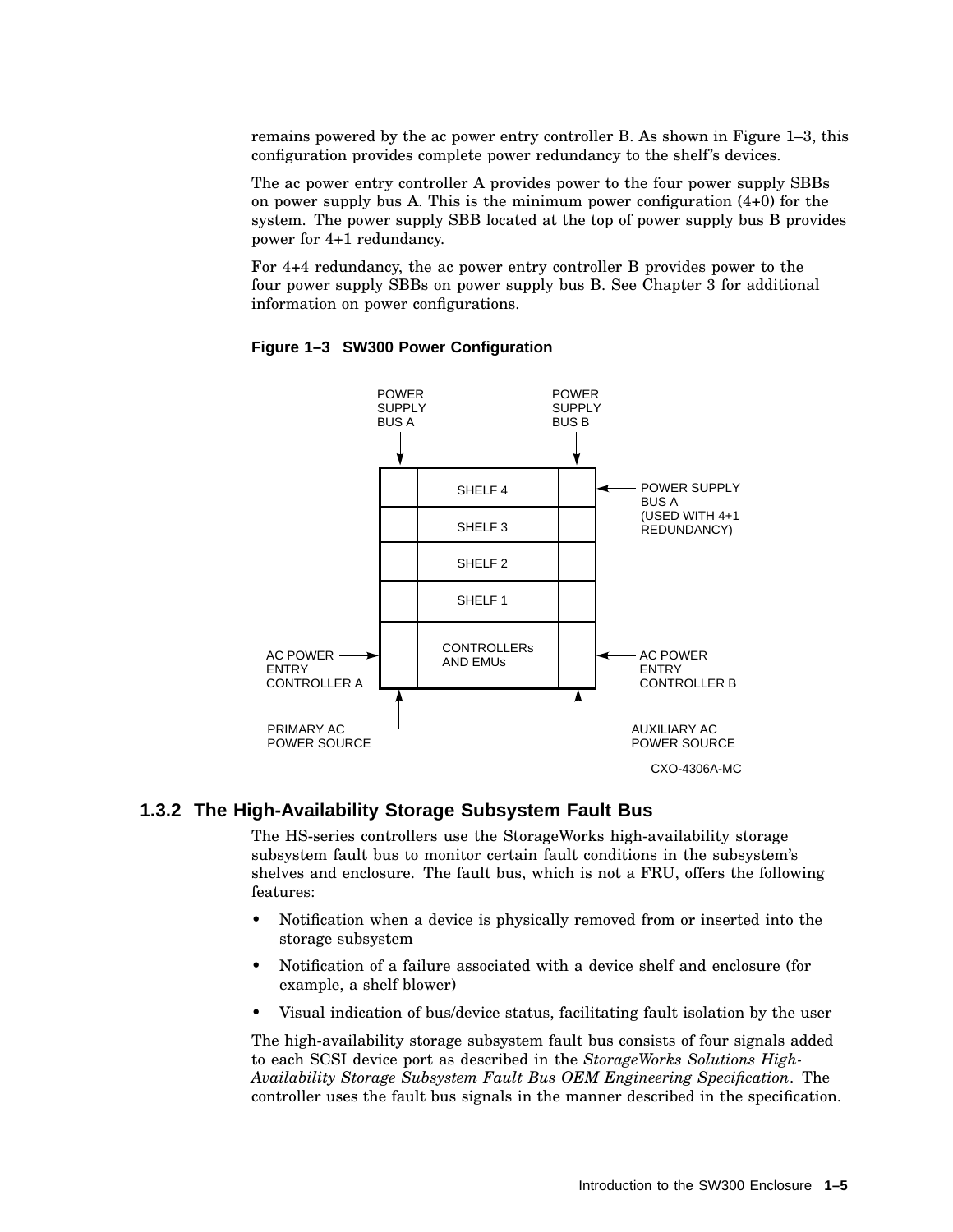### **1.3.3 Environmental Monitor Unit (EMU)**

The EMU provides increased protection against catastrophic subsystem faults. The SW300 enclosure has two EMUs to provide complete system redundancy. If one EMU should fail, the other continues to monitor all system functions. The EMU works with the controller to warn the user of various types of existing or impending subsystem failures. The controller responds to such conditions by displaying error messages to the operator via the maintenance terminal and host interfaces. At the same time, it controls the warning light emitting diodes (LEDs) on the HS controller operator control panel (OCP) and the storage devices. The EMU reports faults by turning on status LEDs on the SW300 front panel.

The EMU has a selectable audible alarm switch on the front panel:

- In the up (enable) position, the alarm is activated and produces an audible signal whenever a fault condition occurs.
- In the down (disable) position, the alarm is deactivated.

The EMU performs the following specific functions:

- Monitors and controls the cabinet blowers—The EMU monitors the FAN\_OK signals coming from each of the eight blowers. If any blower malfunctions (that is, its speed goes below a setpoint), the EMU turns all of the other blowers up to high speed. This condition also generates a fault signal:
	- $\frac{1}{2}$ Turns on the Fault (amber) LED located on the upper right corner on the front of the SW300
	- Turns on an LED on the EMU that identifies the defective blower
	- Turns off the SHELF\_OK signal
	- Activates the audible alarm

The EMU monitors the FAN\_INPLACE signals originating from each bank of four blowers and detects if a blower is not installed or connected. If a blower is not installed or connected, the EMU turns all of the other blowers up to high speed. This condition also generates a fault signal:

- Turns on the Fault (amber) LED located on the upper right corner on the front of the SW300
- Turns on a bank of LEDs on the EMU (thereby identifying the bank with the missing blower)
- Turns off the SHELF OK signal
- Activates the audible alarm
- Monitors the power supplies—The EMU monitors the POWER\_OK signals originating from all power supply SBBs. The EMU performs the following actions if less than four power supply SBBs are functioning properly:
	- Turns off the SYSTEM\_POWER\_OK signal going from the EMU
	- Turns off the System OK (green) LED on the EMU
	- Turns on the Shelf Fault (amber) LED on the EMU
	- Turns off the System OK (green) LED located on the upper right corner on the front of the SW300
	- Turns on the Fault (amber) LED located on the upper right corner on the front of the SW300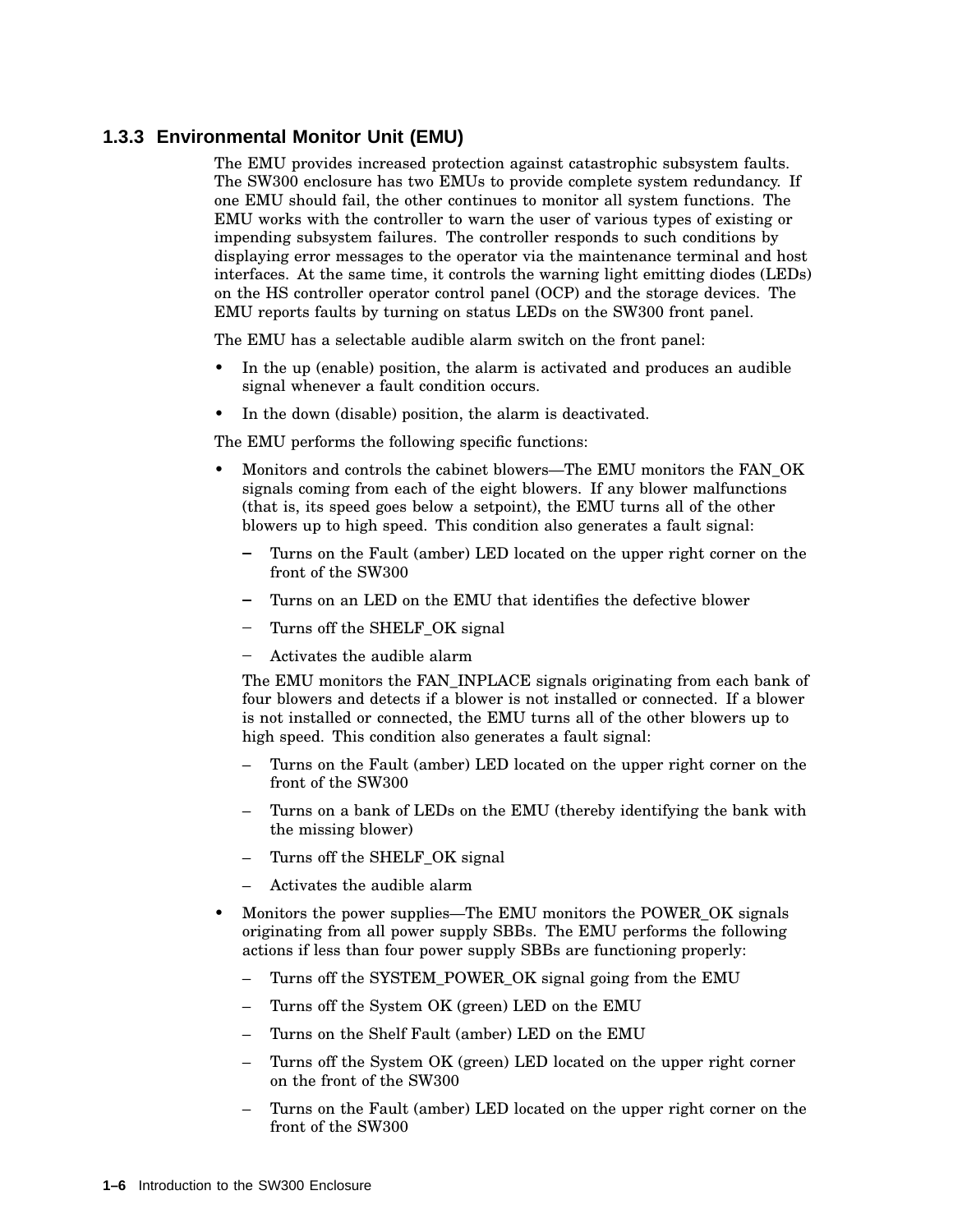- Turns off the SHELF OK signal
- Activates the audible alarm
- Resets the host controller(s)

If one power supply SBB fails, but four or more power supply SBBs are still functioning, the EMU generates a fault condition and performs the following actions:

- Turns on the Shelf Fault (amber) LED on the front of the EMU
- Turns on the Fault (amber) LED located on the upper right corner on the front of the SW300
- Senses cabinet temperature—The EMU senses two different temperatures: warning and reset state. Warnings take place when the temperature is above 35°C (95°F). The EMU generates a fault condition and performs the following actions:
	- Turns on the Temperature (amber) LED on the EMU
	- Turns on the Fault (amber) LED located on the upper right corner on the front of the SW300
	- Turns the dual speed blowers up to high speed

The SW300 is held in a reset state when the temperature is above 50°C (122°F). The EMU performs the following actions:

- Turns off the System OK (green) LED located on the upper right corner on the front of the SW300
- Turns off System OK (green) LED on the EMU
- Turns on the Fault (amber) LED on the EMU
- Turns off the SYSTEM\_POWER\_OK signal
- Monitors the power supply voltage—The EMU monitors the  $+12$  V dc and  $+5$ V dc cabinet power supplies and if the respective voltage drops below +9.2 V dc or  $+3.9$  V dc, the EMU performs the following actions:
	- Turns off the System OK (green) LED located on the upper right corner on the front of the SW300
	- Turns off the System OK (green) LED on the EMU
	- Turns off the SYSTEM\_POWER\_OK signal
	- Activates the audible alarm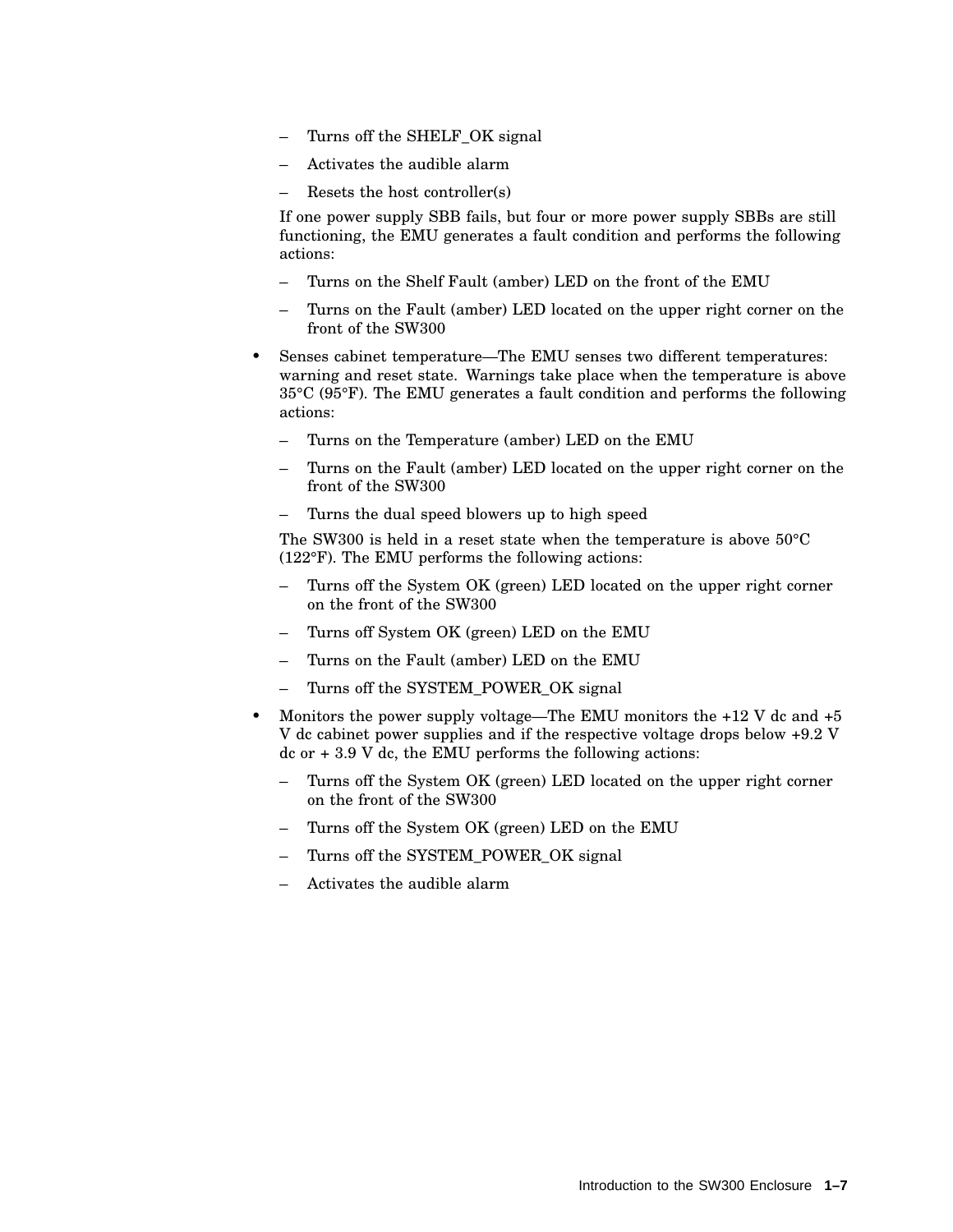### **1.3.4 HS Array Controllers**

The card cage assembly contains two slots for **controller** and cache memory modules. These slots provide the mechanical mounting, power, and signal interfaces for the units they house. This assembly allows for the mounting of two controllers to provide redundancy.

**Note**

This manual covers minimal controller functionality. All other information on controllers, such as a list of storage devices controlled by individual controllers, warm swap procedures, and controller-terminal connections is covered in the specific controller documentation.

The HS-controllers provide a connection between a host computer and an array of SCSI–2 compatible storage devices. A terminal is plugged into the controller during subsystem installation to set initial controller parameters. See the *StorageWorks Array Controllers HS Family of Array Controllers User's Guide* for details.

The SW300 can be configured for controller dual redundancy. See the HS controller documentation to determine warm swap procedures for each controller.

As shown in Table 1–2, the SW300 enclosure supports the following HS controllers:

| <b>Controller</b> | <b>Interface</b>                                      | <b>Storage Device Buses</b>    |
|-------------------|-------------------------------------------------------|--------------------------------|
| HSD <sub>30</sub> | Digital standard system system<br>interconnect (DSSI) | Six 8-bit single-ended SCSI-2  |
| <b>HSJ30</b>      | Computer Interconnect $(CITM)$ bus                    | Six 8-bit single-ended SCSI-2  |
| <b>HSJ40</b>      | CI bus                                                | Six 8-bit single-ended SCSI-2  |
| HSZ10             | Fast, wide, differential SCSI                         | Five 8-bit single-ended SCSI-2 |
| HSZ15             | Fast, wide, differential SCSI                         | Five 8-bit single-ended SCSI-2 |
| <b>HSZ40</b>      | Fast, wide, differential SCSI                         | Six 8-bit single-ended SCSI-2  |

**Table 1–2 HS Controllers**

For a list of the storage devices controlled by individual controllers, see the *StorageWorks Array Controller Operating Firmware Release Notes*.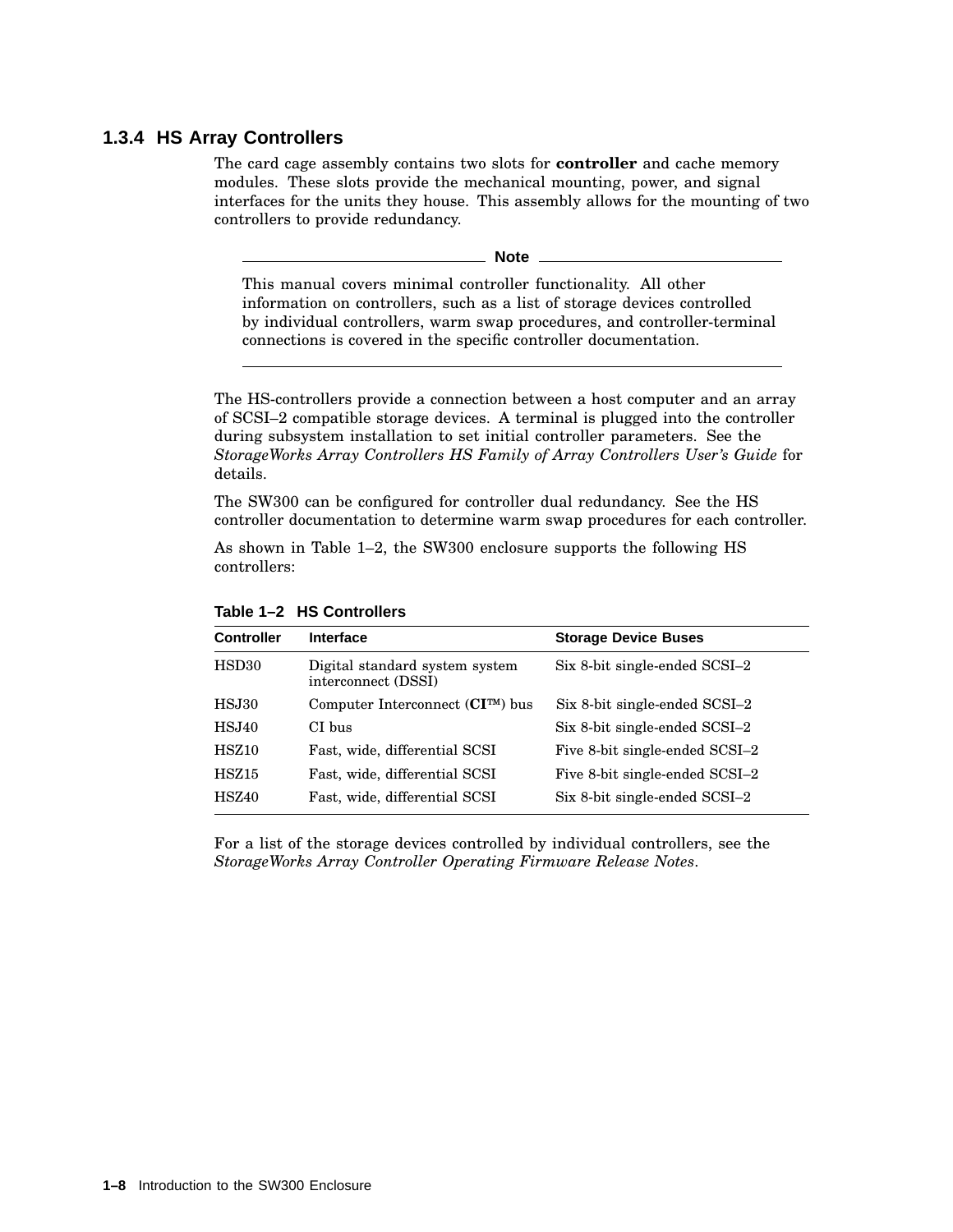### **1.3.5 Dual Speed Blowers**

As shown in Figure 1–4, the SW300 enclosure has eight rear-mounted blowers that pull air from the front of the cabinet to the rear. Connectors on the backplane provide the +12 V dc of power to operate the blowers. Logic signals allow the status of the shelf blowers to be monitored by the EMU. All operational blowers are turned up to high speed when the following conditions exist:

- If a high warning temperature condition is detected by the EMU
- If a blower is defective or removed
- If a blower's speed falls below the set point





CXO-4269A-MC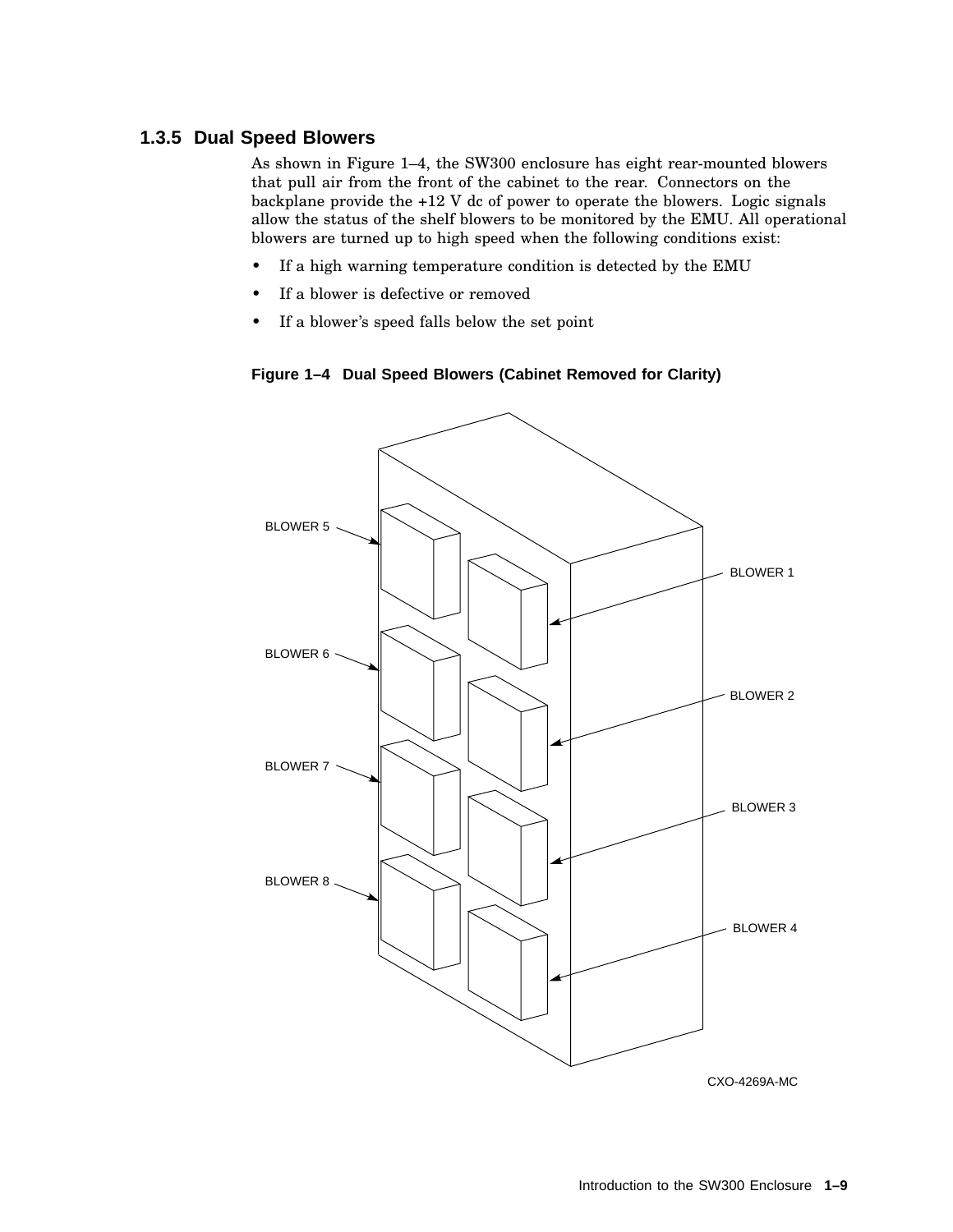### **1.3.6 Power Supply SBBs**

**Note**

The BA35X–HA power supply is not supported in the SW300 enclosure.

The power supply SBB (BA35X–HD), shown in Figure 1–5, converts ac input from the ac power entry controller to +5 V dc and +12 V dc for use by the SW300 components. The SW300 enclosure provides connections for up to eight power supply SBBs. A minimum of four operable power supply SBBs is required for system operation.

The SW300 enclosure is designed for 4+1 redundant power supply. In this configuration, the four power supply SBBs on power supply bus A are provided with additional redundancy by the power supply SBB located in the top shelf of power supply bus B. This power supply SBB is connected to the black power cord. Power is provided to the SW300 enclosure until such time as there are less than four operating power supply SBBs. If this condition is reached, the SW300 enclosure will be held in a reset state.

With 4+4 full redundant power supplies, the SW300 enclosure can sustain multiple power supply faults. When 4+4 full redundant power supplies are used, input power may be connected to two separate utility power grids. In this configuration, the power supply SBBs on power supply bus A are connected to black power cords. The power supply SBBs on power supply bus B are connected to grey power cords. See Chapter 3 for further discussion of power configurations.



**Figure 1–5 3½-Inch Power Supply SBB**

CXO-4325A-PH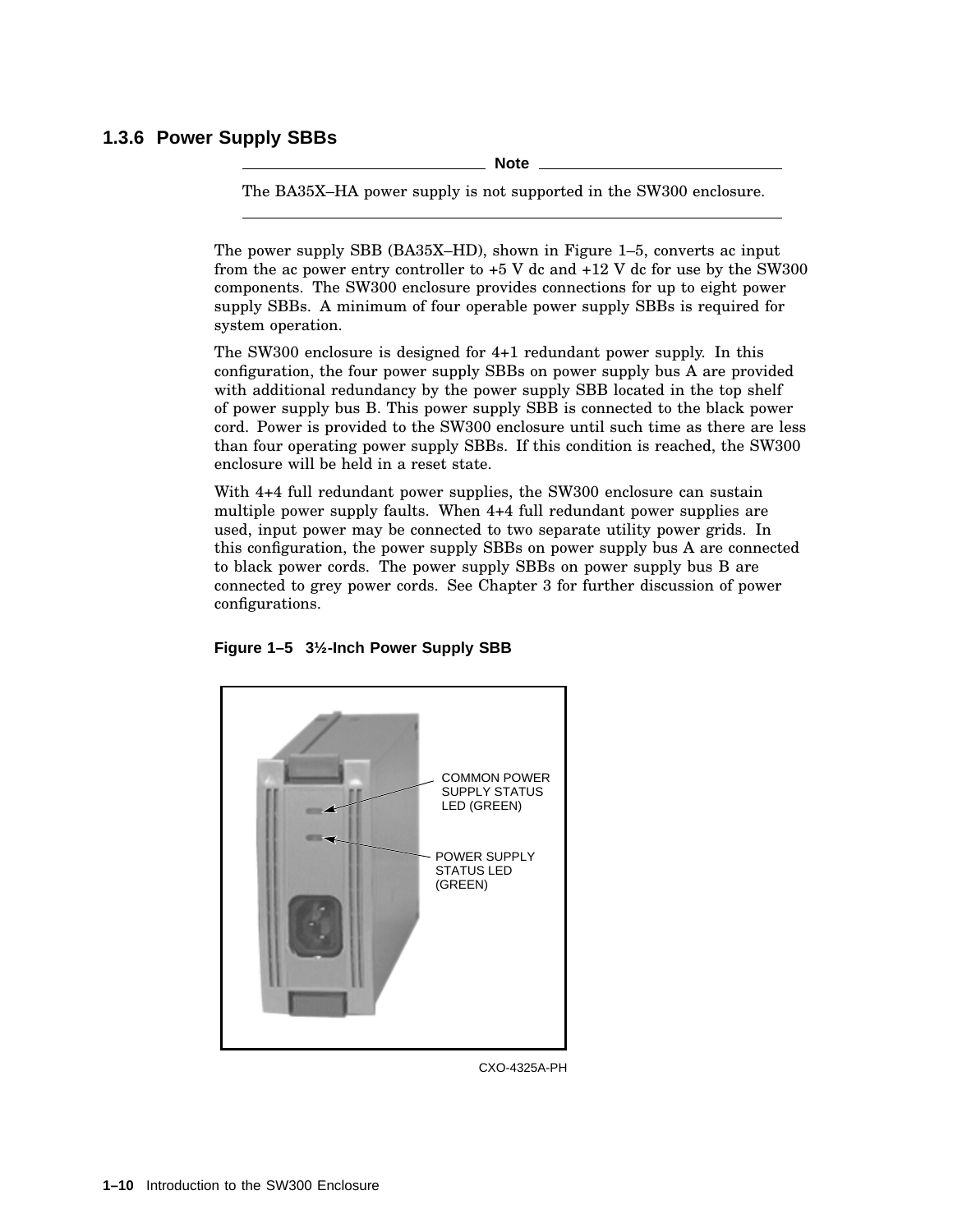### **1.3.7 Storage Device SBBs**

The storage devices come in either a  $3\frac{1}{2}$ -inch or a  $5\frac{1}{4}$ -inch SBB, as shown in Figures 1–6 and 1–7 respectively. The SW300 enclosure provides space for 24 3½-inch SBBs, 8 5¼-inch SBBs, or combinations of each. A 3½-inch SBB occupies one slot in a shelf. A 5¼-inch SBB requires three slots in a shelf.

The disk drive SCSI bus address for 5¼-inch SBBs is usually assigned based upon the shelf backplane connector but also can be assigned manually in some SBBs. See the *StorageWorks Solutions Shelf and SBB User's Guide*.

The disk drive SCSI bus address for  $3\frac{1}{2}$ -inch SBBs is usually assigned based upon the shelf backplane connector.

Not all storage devices are supported by each type of HS array controller. See the current HS array controller model-specific software product descriptions (SPDs) and release notes for detailed information.

For a list of the various StorageWorks storage devices that can be utilized in the SW300, see the *StorageWorks Solutions Configuration Guide*.



**Figure 1–6 3½-Inch SBB**

CXO-3671A-PH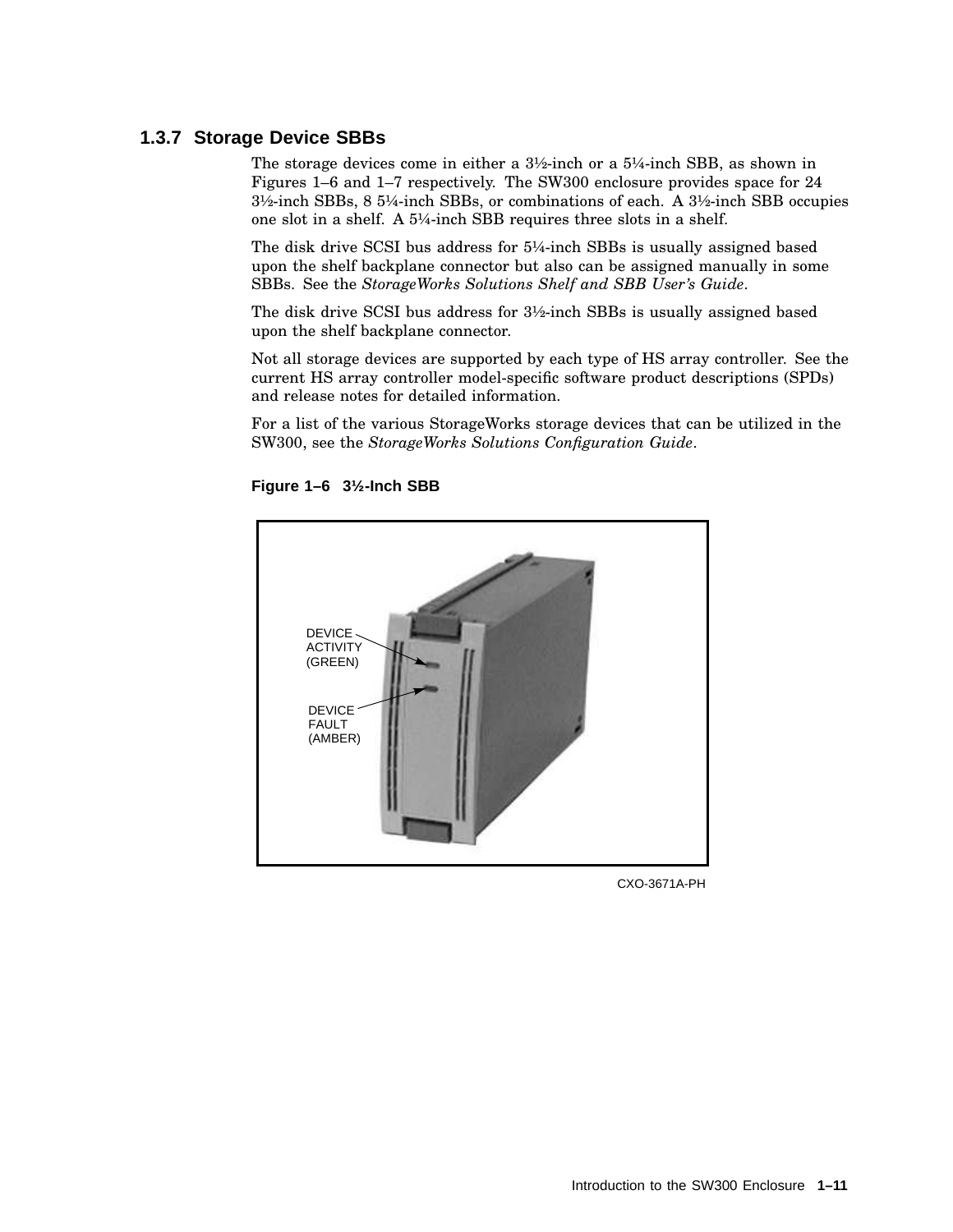**Figure 1–7 5¼-Inch SBB**



CXO-4308A-PH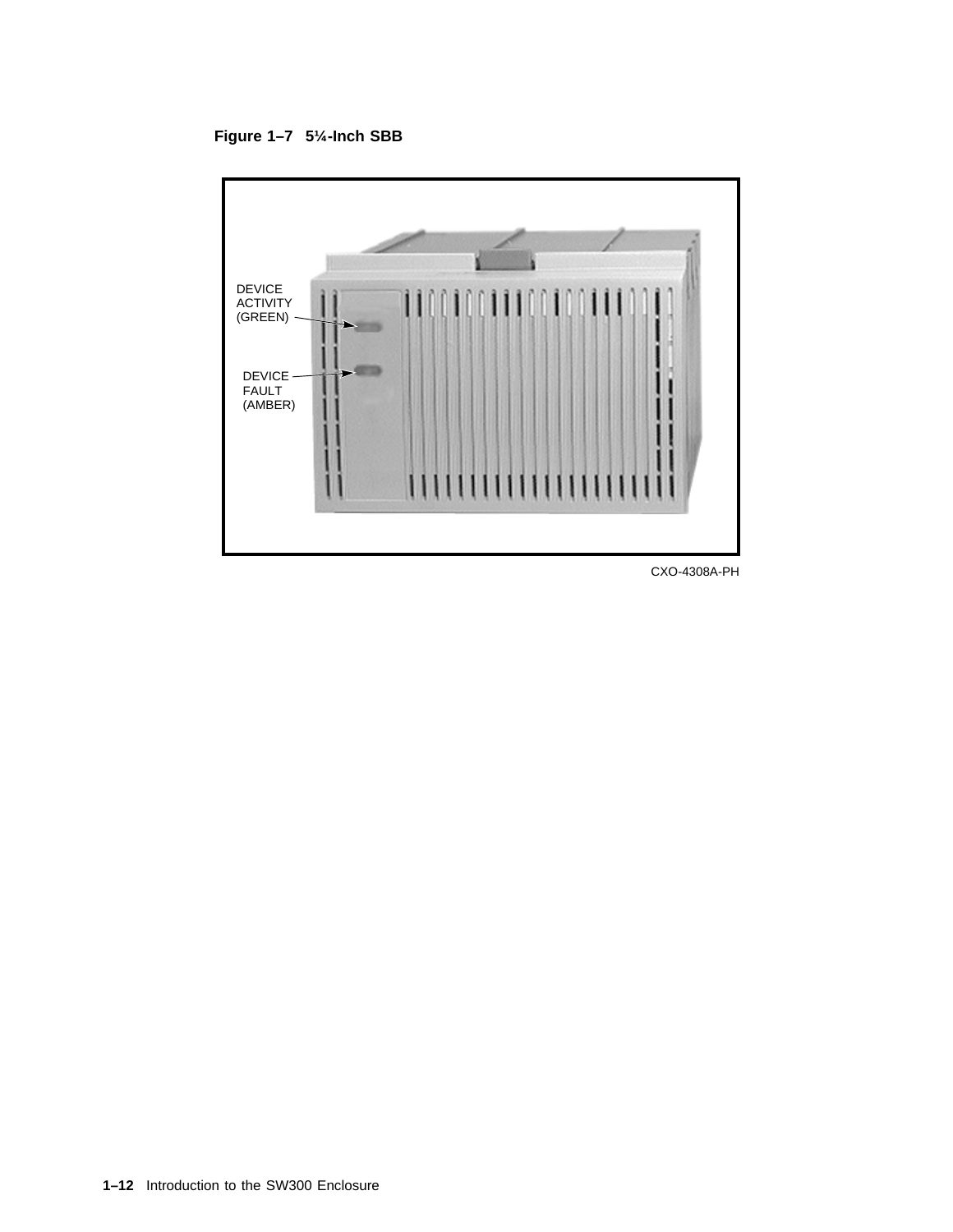# **1.4 SW300 SCSI Buses**

The six single-ended SCSI-2 buses run vertically and attach to four devices per SCSI bus (IDs 0 through 3). The two HS array controllers device side, SCSI initiator IDs are preset by slot location to IDs 6 and 7, as shown in Figure 1–8.

#### **Figure 1–8 SW300 SCSI Buses**



CXO-4315A-MC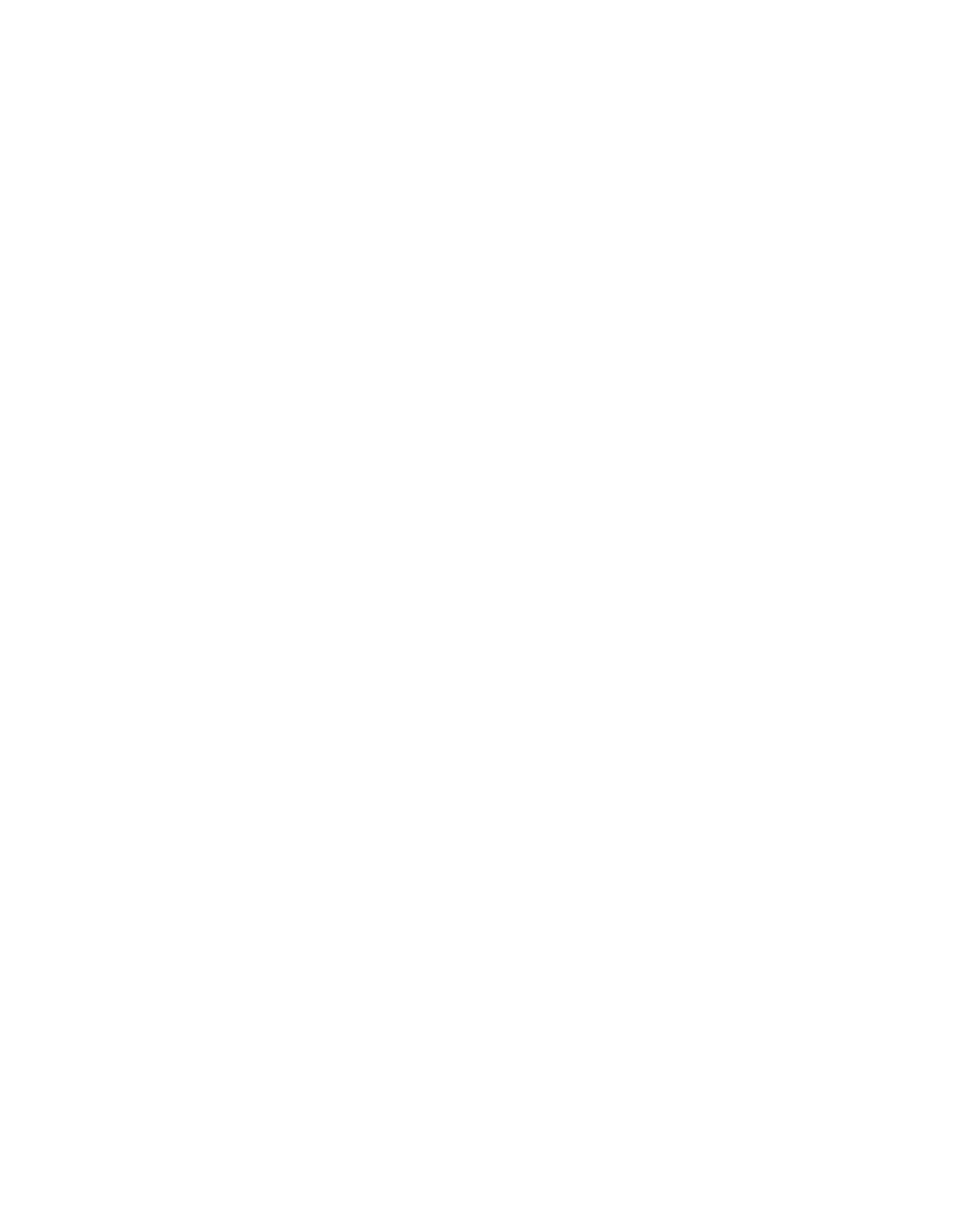# **Unpacking and Installation Instructions**

This chapter describes the site preparation, unpacking, installation, and power-up procedures for the SW300-series redundant array of independent disks (RAID) enclosure.

## **2.1 Site Preparation**

SW300-series enclosures are intended for installation in Federal Communications Commission (FCC) Class A environments. Before installing the SW300 enclosure, make sure adequate space is provided around the enclosure for opening the front door and for adequate airflow. See Figure 2–1 for specific space requirements.





# **2.2 Unpacking the SW300 Enclosure**

SW300-series enclosures are packed in a corrugated carton attached to a wooden shipping pallet, as shown in Figure 2–2. Unpack the SW300 enclosure as follows:

**Note**

Before unpacking the equipment, inspect the shipping carton for signs of external damage. Report any damage to the local carrier and to Multivendor Customer Services or your local Digital sales office.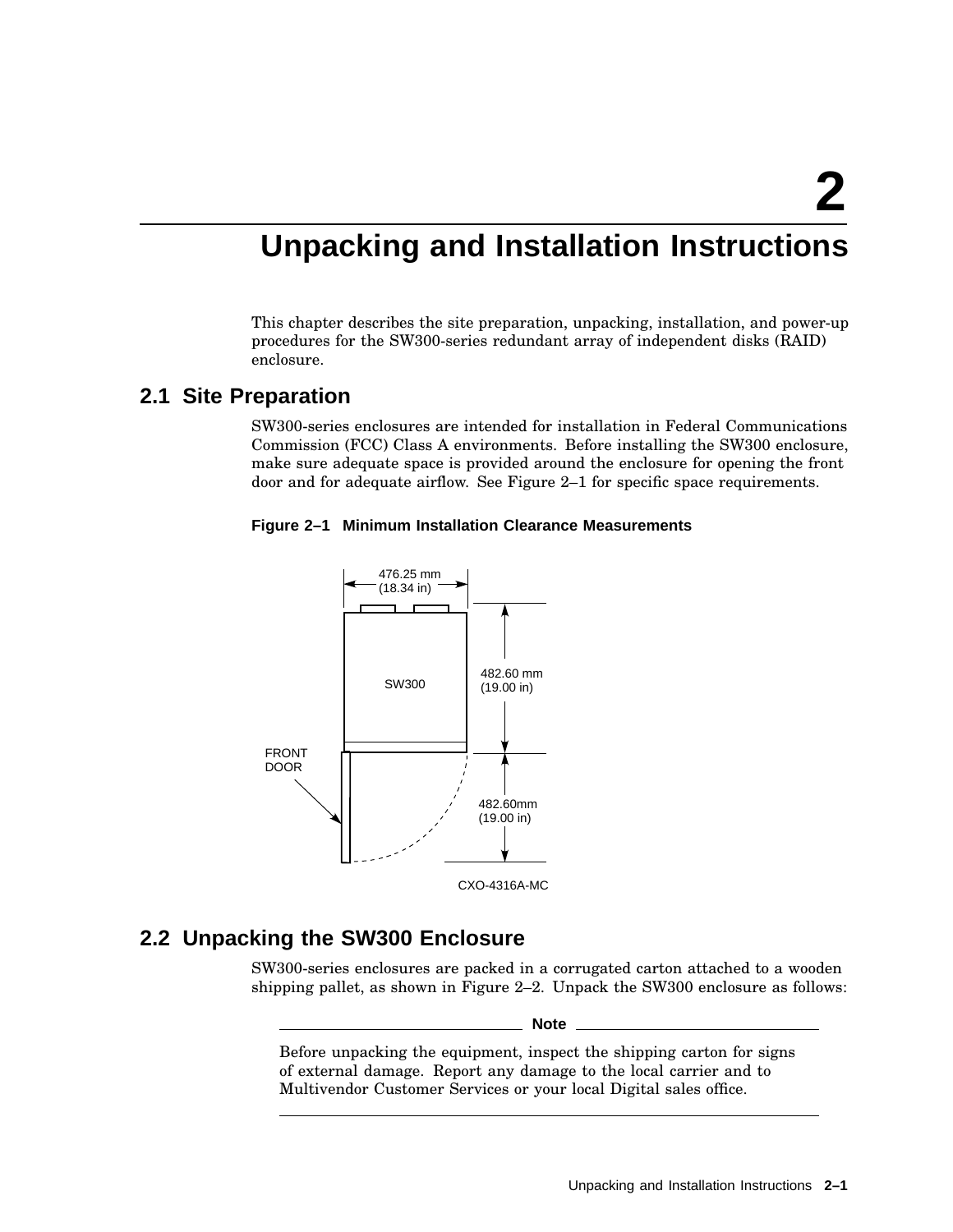- 1. Remove the shipping straps.
- 2. Remove the top cover.
- 3. Remove the ramp from the top of the shipping carton and set it aside.
- 4. Remove the two foam cushions from the top of the SW300 container.
- 5. Remove the cardboard packaging surrounding the SW300.
- 6. Remove the plastic barrier bag.
- 7. Once the SW300 is unpacked, examine the front door, right and left side panels, top panel, and undercarriage for any apparent damage. Report such problems immediately to your Digital representative.



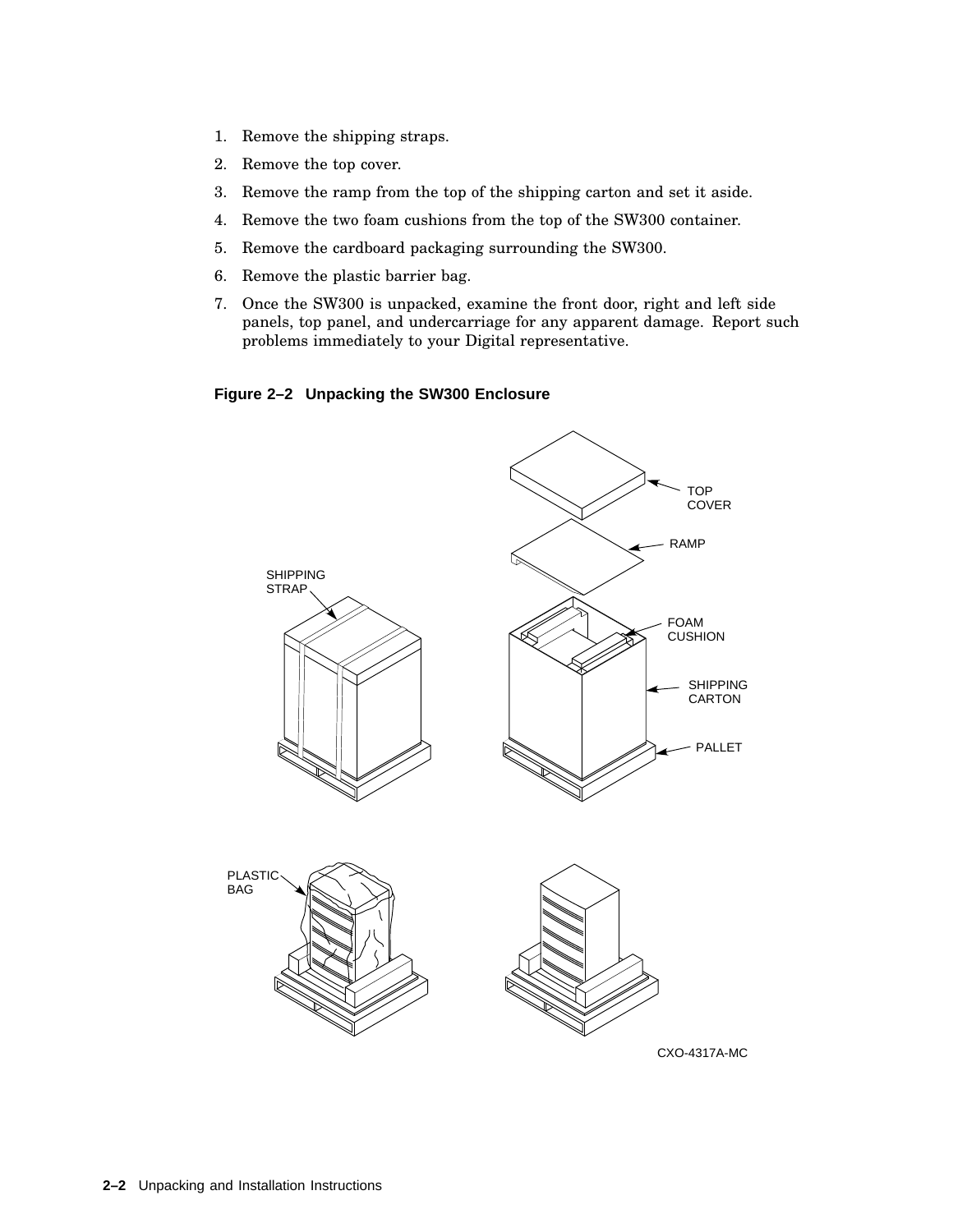## **2.3 Removing the SW300 Enclosure from the Pallet**

Use the following procedure to remove the SW300 enclosure from the shipping pallet:

#### **WARNING**

Serious personnel injury may result if correct safety precautions are not taken during the removal procedure.

1. Attach the ramp by fitting the ramp lip into the groove on the pallet, as shown in Figure 2–3.

**Figure 2–3 Shipping Pallet Ramp Installation**



2. Lift the lock lever on each front caster to the up position so the SW300 enclosure can be moved.

#### **WARNING**

Three people are recommended to unload the SW300 from the shipping pallet. Failure to use sufficient personnel may result in personnel injury and equipment damage.

# **CAUTION**

Do not drop the SW300 from a height greater than two inches or serious structural damage can result.

3. Grasping the sheet metal base assembly, carefully lift the rear of the SW300 enclosure over the "hump" in the middle of the pallet and roll the SW300 enclosure off the pallet and down the ramp to the floor. If any further lifting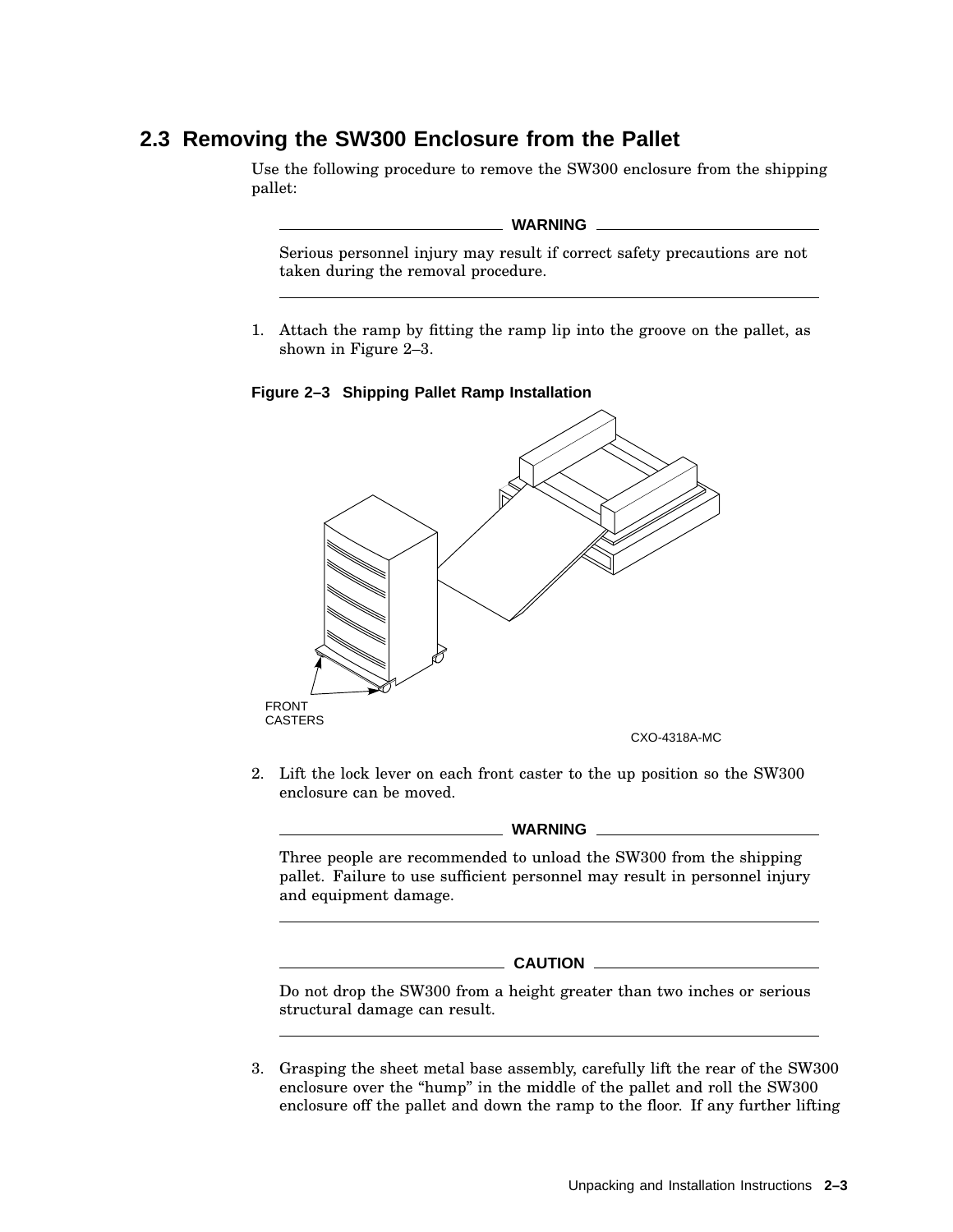of the SW300 enclosure is required, grasp the sheet metal base assembly on the side and carefully lift it.

4. Retain the shipping container and all packing materials.

# **2.4 Placing the SW300 Enclosure**

Use the following procedure to move the SW300 enclosure to its designated site:

**WARNING**

To prevent damage to the SW300 enclosure and injury to personnel, make sure to provide a clear path for the casters.

- 1. Roll the SW300 enclosure to its installation location.
- 2. If required, depress the lock on each front caster to prevent the SW300 enclosure from moving.

# **2.5 Power Cords**

**Note**

The SW300 enclosure is not shipped with power cords.

You need to supply your own power cords. Order country-specific 13-20 amp input power cords, as listed in Table 2–1.

| Country              | Voltage    | <b>Amperes</b> | Plug             | <b>Meters</b><br>(Feet) | Order No.       |
|----------------------|------------|----------------|------------------|-------------------------|-----------------|
| Australia            | $250$ V ac | 16             | AS 3112 - 1981   | 2.5(8.2)                | $BN05C-2E$      |
| Canada               | 125 V ac   | 13             | <b>NEMA 5-15</b> | 2.4(8.0)                | $BN20A-2E$      |
| Central Europe       | $250$ V ac | 16             | CEE 7/7 (Schuko) | 2.5(8.2)                | BN03F-2E        |
| Denmark              | 250 V ac   | 16             | Afsnit 107       | 2.5(8.2)                | <b>BN27K-2E</b> |
| Europe-Central       | $250$ V ac | 16             | CEE 7/7 (Schuko) | 2.5(8.2)                | $BN03F-2E$      |
| India                | 250 V ac   | 16             | <b>BS</b> 546    | 2.5(8.2)                | <b>BN27P-2E</b> |
| Ireland              | 250 V ac   | 13             | <b>BS</b> 1363   | 2.5(8.2)                | $BN02C-2E$      |
| Israel               | $250$ V ac | 16             | SI 32            | 2.5(8.2)                | <b>BN24U-2E</b> |
| Italy                | 250 V ac   | 16             | CEI 23-16/VII    | 2.5(8.2)                | $BN27J-2E$      |
| Japan                | $125$ V ac | 13             | <b>NEMA 5-15</b> | 2.4(8.0)                | $BN20A-2E$      |
| New Zealand          | $250$ V ac | 16             | AS 3112-1981     | 2.5(8.2)                | $BN05C-2E$      |
| South Africa         | 250 V ac   | 16             | BS 546           | 2.5(8.2)                | $BN27P-2E$      |
| Switzerland          | $250$ V ac | 16             | <b>SEV 1011</b>  | 2.5(8.2)                | $BN27G-2E$      |
| United Kingdom       | 250 V ac   | 13             | <b>BS</b> 1363   | 2.5(8.2)                | $BN02C-2E$      |
| <b>United States</b> | $125$ V ac | 13             | <b>NEMA 5-15</b> | 3.0(9.8)                | $BN20A-2E$      |

| Table 2-1 Country-Specific Power Cords |  |  |  |  |
|----------------------------------------|--|--|--|--|
|----------------------------------------|--|--|--|--|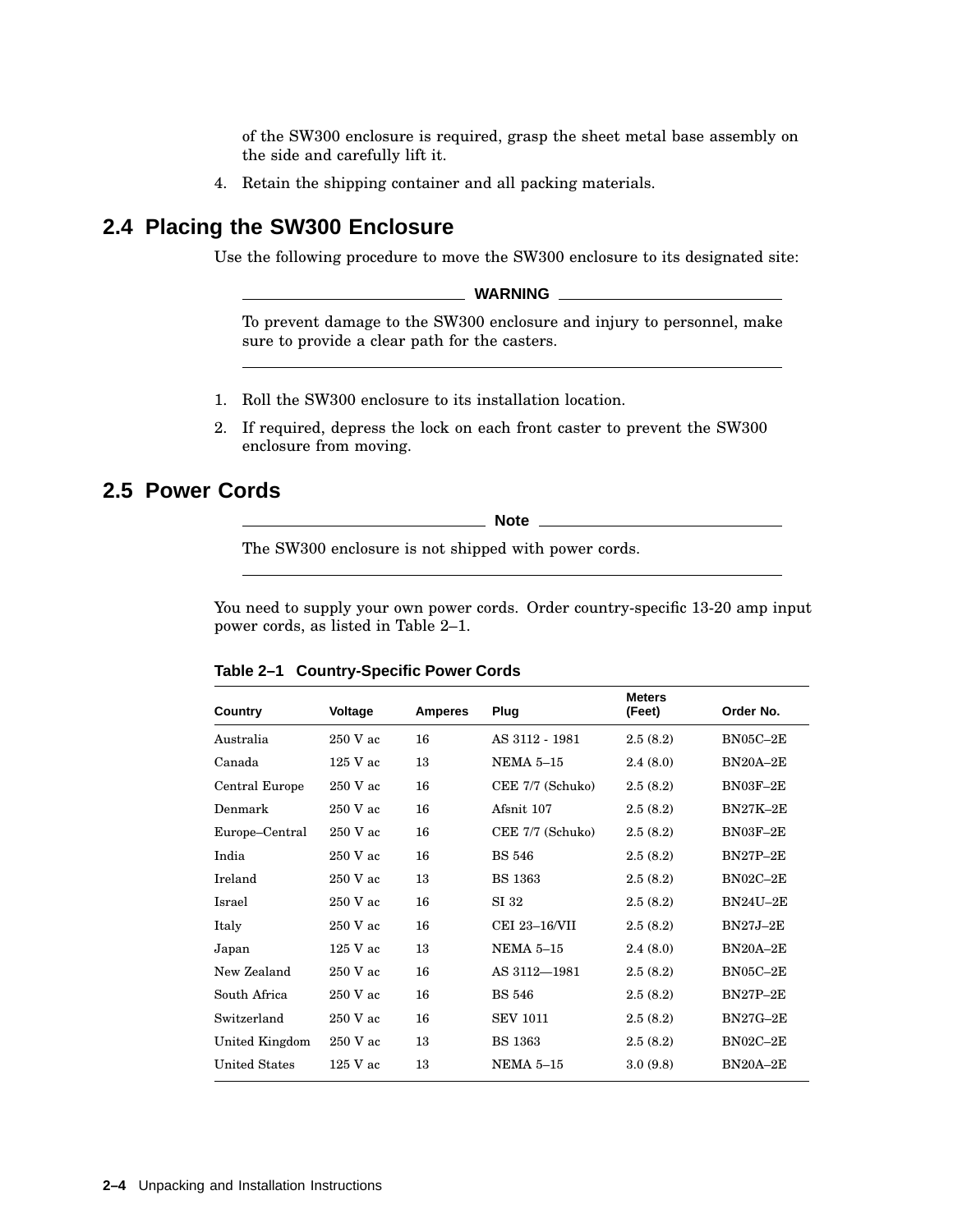# **2.6 Applying Power**

Use the following procedure to apply power:

- 1. Verify that the on/off switch on each ac power entry controller is set to the off (0) position.
- 2. Verify that all power cables are attached to the appropriate power supply StorageWorks building blocks (SBBs).
- 3. Verify that all external cables are attached to the controller.
- 4. Make sure that all SBBs are seated firmly in their shelves.
- 5. Connect the power cord to an ac power entry controller.
- 6. Connect each power cord plug to a wall outlet receptacle.
- 7. Apply power to the enclosure by setting the on/off switch on each ac power entry controller to the on  $(1)$  position.
- 8. Verify the power is on by checking the light emitting diodes (LEDs) on the power supply SBBs, environmental monitor unit (EMU), and controller. These LEDs should be displayed as follows:
	- Power supply SBBs—both LEDs (green) are on
	- EMU—SYSTEM OK (green) is on
	- Controller—reset (green) is flashing
	- SW300 cabinet—System OK (green) is on

For further information on SBB LEDs, see Chapter 4.

**Note**

For further information on controller LEDs and configuration, see the *StorageWorks Array Controllers HS Family of Array Controllers User's Guide*.

9. Configure the controllers.

**Note**

For information concerning storage device configuration, see the *StorageWorks Solutions Shelf and SBB User's Guide*.

10. Configure the storage devices.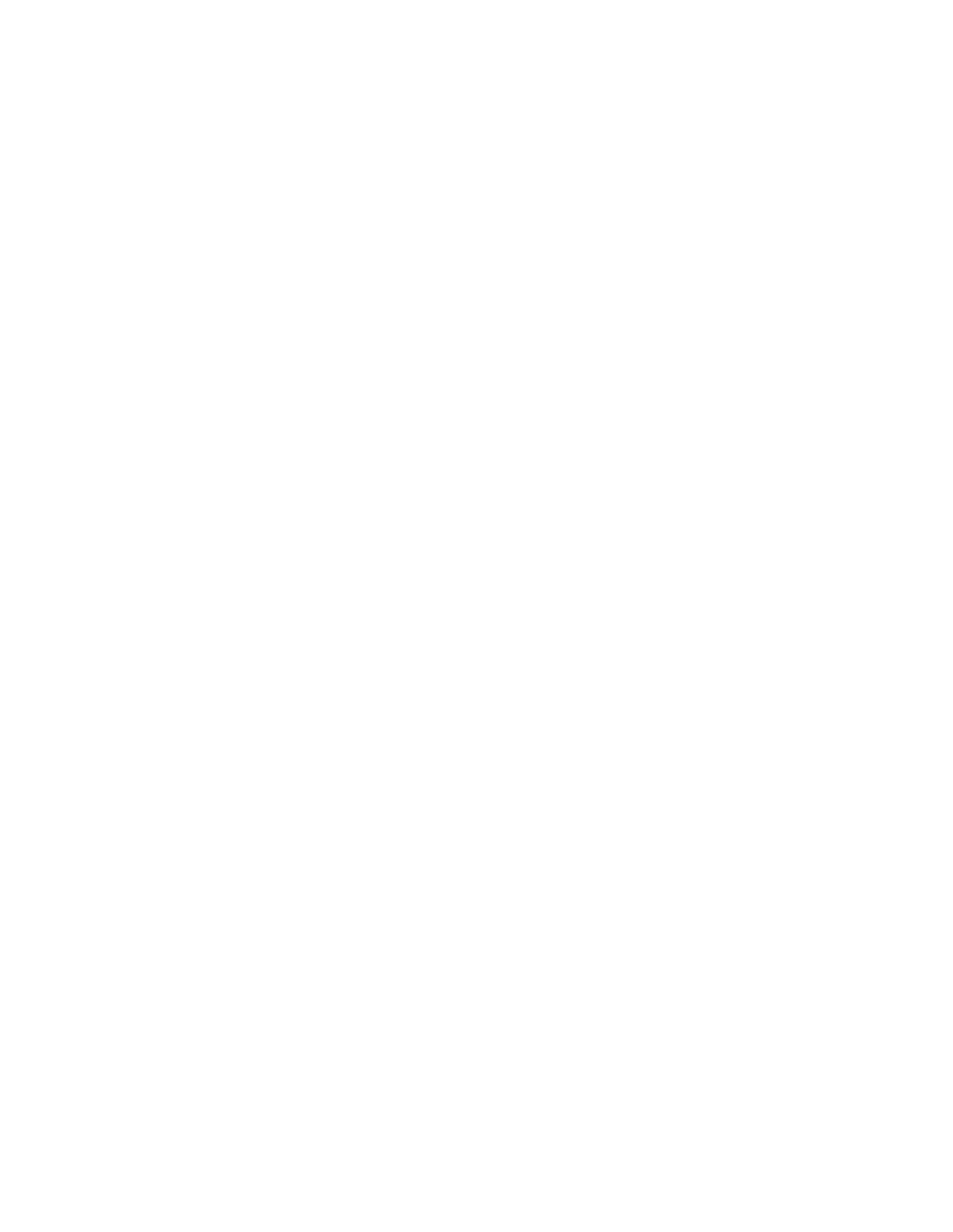**3**

# **Configuration Rules and Restrictions**

This chapter describes configuration rules and restrictions for the SW300-series redundant array of independent disks (RAID) enclosure. When specific rules and restrictions are not provided, references are given to the proper StorageWorks documentation.

### **3.1 System Configurations**

Table 3–1 lists the operating configurations for the SW300 enclosure.

| Table 3-1 Configurations |
|--------------------------|
|--------------------------|

| <b>Field Replaceable Unit</b>                                                   | <b>Minimum</b> | <b>Maximum</b> |
|---------------------------------------------------------------------------------|----------------|----------------|
| StorageWorks Building Block (SBB) Shelf Power<br>Supplies (BA35X-HD)            | 4              | 8              |
| 3½-Inch Storage SBBs (SWXBA–BA (fixed media) or<br>SWXBA-BB (removable device)) | $\blacksquare$ | 24             |
| 5¼-Inch Storage SBBs (SWXBB-BA)                                                 | 0              | 8              |
| HS-series Controllers with Cache Memory <sup>1</sup>                            |                | $\overline{2}$ |
| Environmental Monitor Units (EMUs) (BA35X-EA)                                   | 1              | $\overline{2}$ |
| AC Power Entry Controllers (BA35X-HE)                                           | 1              | $\overline{2}$ |
| Dual Speed Blowers (BA35X-MD)                                                   | 8              | 8              |

<sup>1</sup>Includes HSD30, HSJ30, HSJ40, HSZ10, HSZ15, and HSZ40 controllers.

### **3.2 Input Power Cord Routing and System Redundancy**

The SW300 can be configured with dual ac power redundancy. The optional dual power redundancy configuration consists of both ac power cords from the ac power entry controllers being plugged into a primary ac power source (wall outlet) and an auxiliary ac power source (the same or another wall outlet).

For complete power redundancy, an option is to provide independent, external power sources. Thus, one ac power entry controller receives ac input power from one circuit while the second ac power entry controller receives it from a different circuit.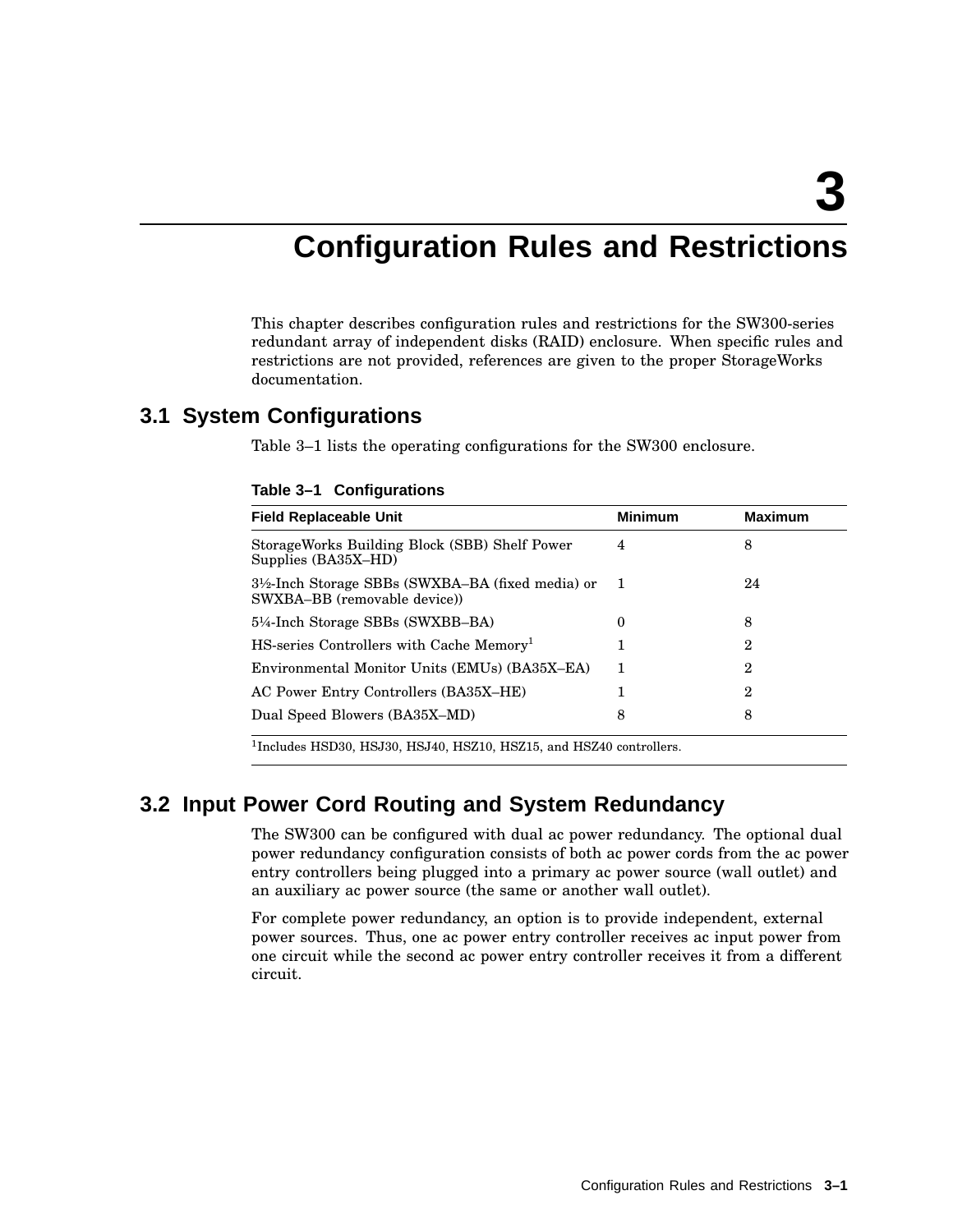# **3.3 Power Configurations**

Table 3–2 lists the power configurations for the SW300 enclosure.

|                                                                                                                                                                                                                    |                    |                    | <b>Power Cords</b> |
|--------------------------------------------------------------------------------------------------------------------------------------------------------------------------------------------------------------------|--------------------|--------------------|--------------------|
|                                                                                                                                                                                                                    | Input <sup>1</sup> | Black <sup>2</sup> | White <sup>3</sup> |
| Single AC Input Assembly (Power Supply Bus A)                                                                                                                                                                      |                    |                    |                    |
| Basic (SBB shelf power supplies in Slot A of each<br>$shelf)^4$                                                                                                                                                    | $\mathbf{1}$       | 4                  | $\Omega$           |
| Redundant $(n+1)$ (SBB shelf power supplies in Slot<br>A of each shelf and Slot B, top shelf $)^4$                                                                                                                 | $\mathbf{1}$       | 5                  | $\theta$           |
| Dual AC Power Entry Controller (Power Supply Buses A and B)                                                                                                                                                        |                    |                    |                    |
| SBB shelf power supplies in Slots A and B of each<br>shelf <sup>4</sup>                                                                                                                                            | $\mathbf 2$        | 4                  | 4                  |
| <sup>1</sup> From the wall outlet to the SW300.<br>$^{2}$ Black ac power cords are connected to the ac power entry controller A.<br>${}^{3}$ Grey ac power cords are connected to the ac power entry controller B. |                    |                    |                    |
| <sup>4</sup> Each SBB shelf power supply requires a separate ac power cord.                                                                                                                                        |                    |                    |                    |

#### **Table 3–2 Power Configurations**

# **3.4 SW300 SCSI Buses**

The six single-ended SCSI–2 buses run vertically and attach to four devices per SCSI bus (IDs 0 through 3). The two HS array controllers device side, SCSI initiator IDs are preset by slot location to IDs 6 and 7, as shown in Figure 3–1.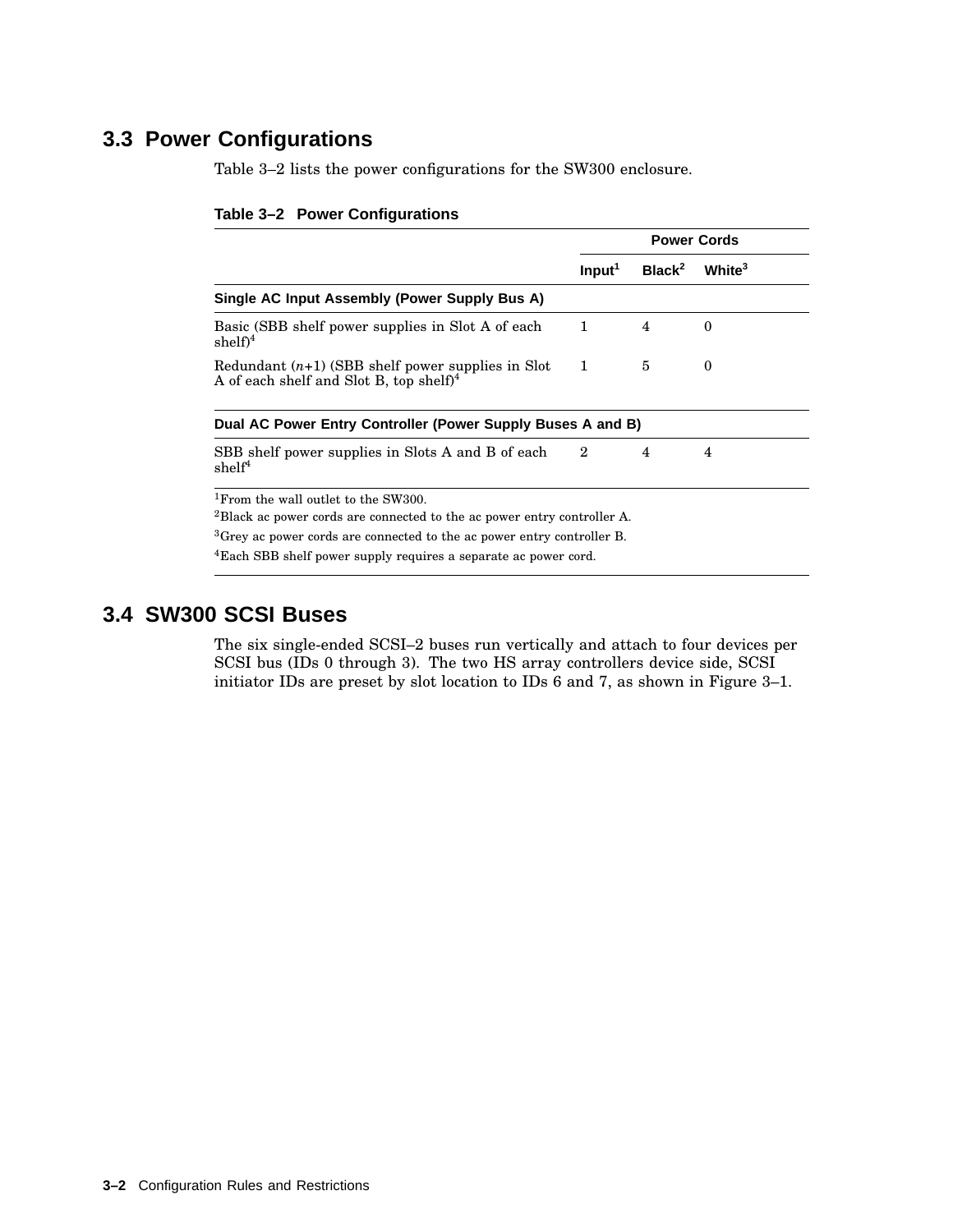

# **3.5 Recommended Loading Sequence**

The recommended loading sequence for the SW300 enclosure is as follows:

- 1. Install a controller in slot 7.
- 2. Install a controller in slot 6.
- 3. Install storage device SBBs left to right, bottom to top. Therefore, the first storage device SBB should be installed in port 1, ID 0, on shelf 1, as shown in Figure 1–8. The second storage device SBB should be installed in port 2, ID 0, in Shelf 1, and so on with the last SBB installed in port 6, ID 3, in shelf 4.

### **3.6 HS Array Controller Configurations**

For information on redundant array of independent disks (RAID) and other controller configurations, see the *StorageWorks Array Controllers HS Family of Array Controllers User's Guide*.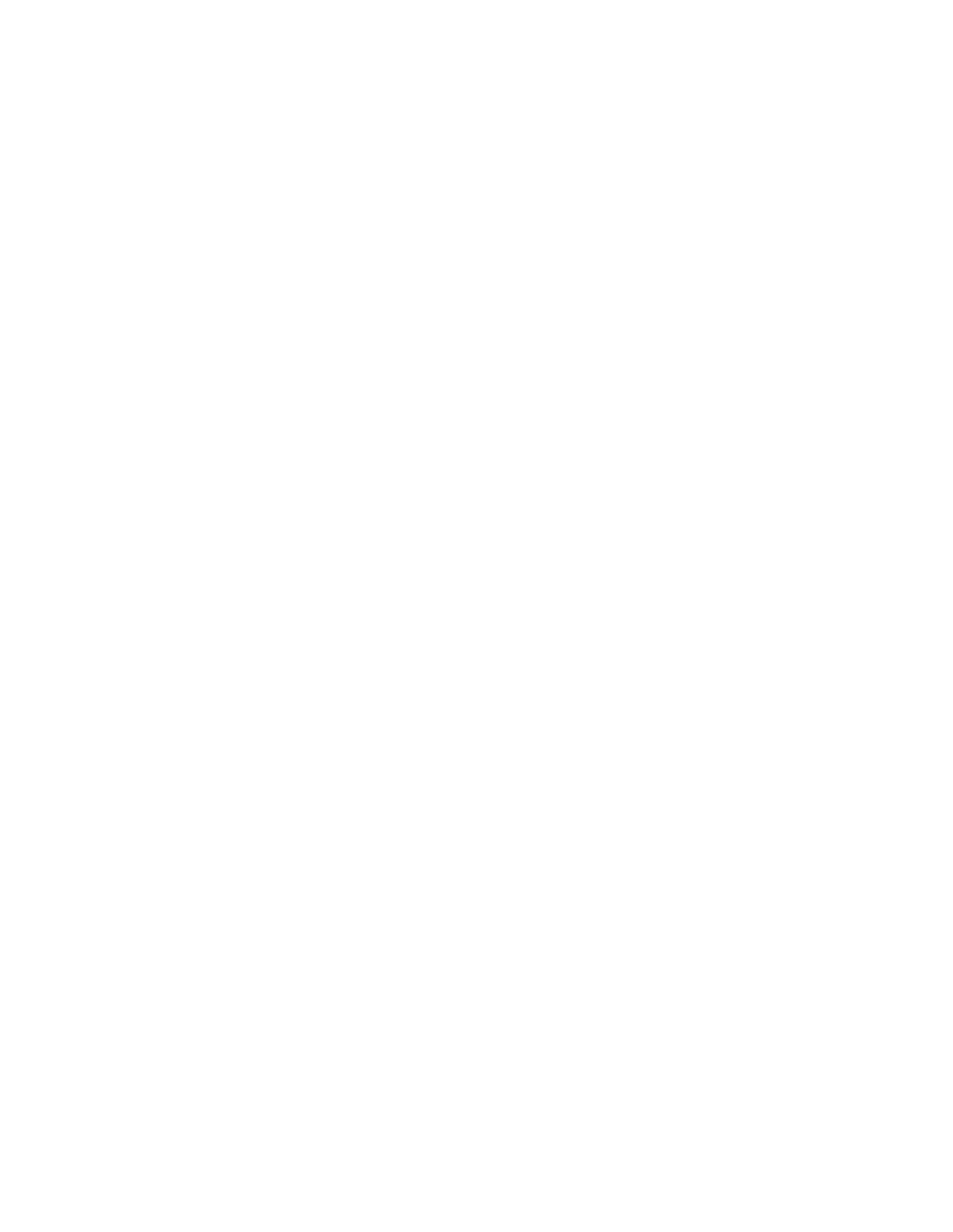# **Error Analysis and Fault Isolation**

This chapter describes the errors, faults, and significant events that can occur during the SW300-series redundant array of independent disks (RAID) enclosure's initialization and normal operation. A description of the events and how to respond to a specific event is provided.

The error and event descriptions isolate failures to the field replaceable unit (FRU). This information helps increase your knowledge of system functions and assists you with your report to repair personnel.

### **4.1 SW300 Front Panel Fault Notification**

Figure 4–1 depicts the two light emitting diodes (LEDs) on the SW300 cabinet. See Table 4–1 to determine the error codes on the SW300 cabinet front panel.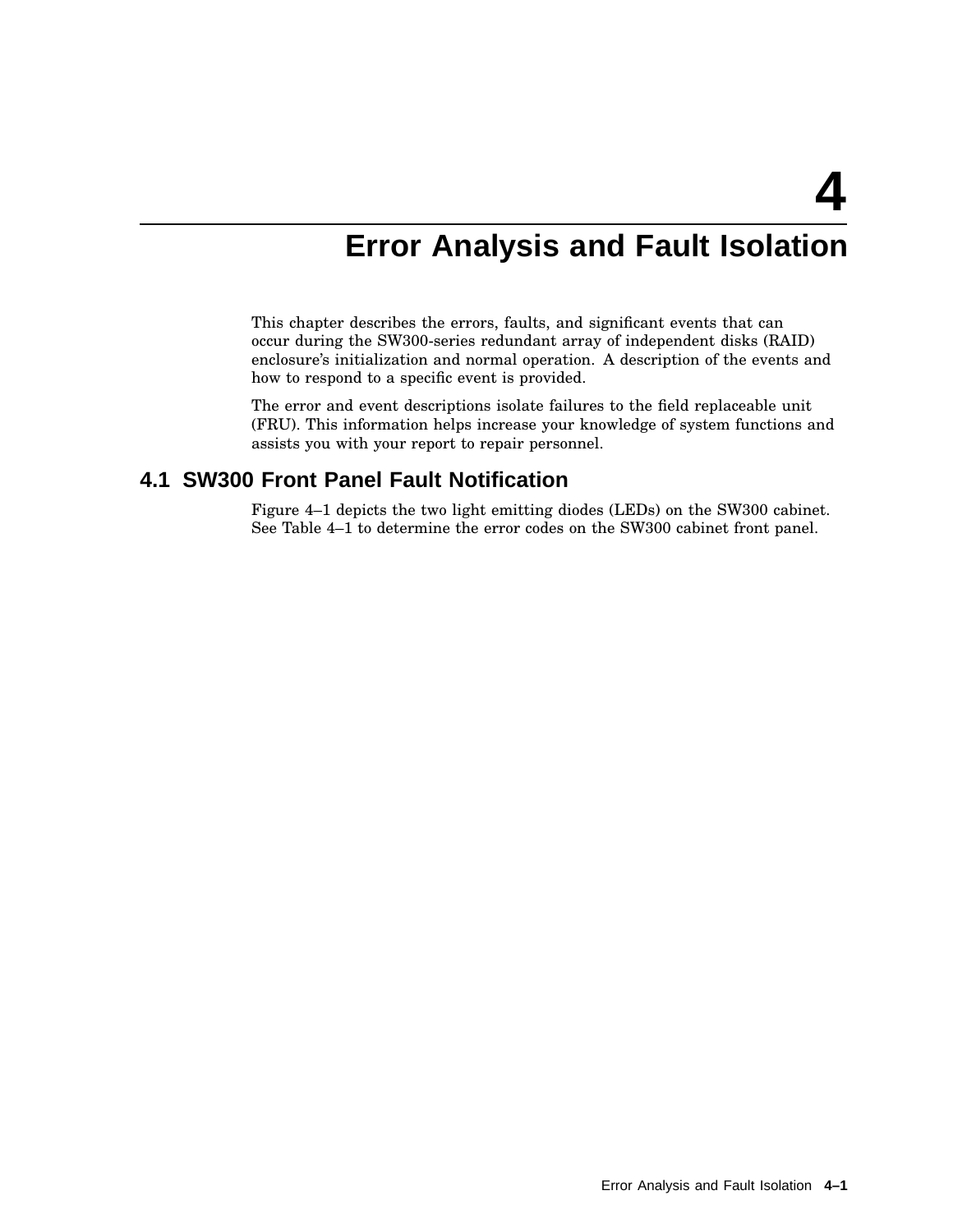**Figure 4–1 SW300 Light Emitting Diodes**



CXO-4309A-MC

| When the                                   | ls                | The subsystem                                                                            |
|--------------------------------------------|-------------------|------------------------------------------------------------------------------------------|
| System OK (green) LED<br>Fault (amber) LED | ON.<br><b>OFF</b> | Is in the normal operating state.                                                        |
| System OK (green) LED                      | <b>OFF</b>        | The subsystem does not have power applied or is in a Reset<br>state.                     |
|                                            |                   | Check that ac power is applied.<br>ı.                                                    |
|                                            |                   | 2. Check the EMU control panel LEDs to determine which<br>FRU has failed.                |
|                                            |                   | 3.<br>Check the system has at least four operational power<br>supply SBBs.               |
|                                            |                   | 4. Check for any error messages on the terminal (if one is<br>attached)                  |
| Fault (amber) LED                          | <b>ON</b>         | Has a failed FRU. Check the EMU control panel LEDs to<br>determine which FRU has failed. |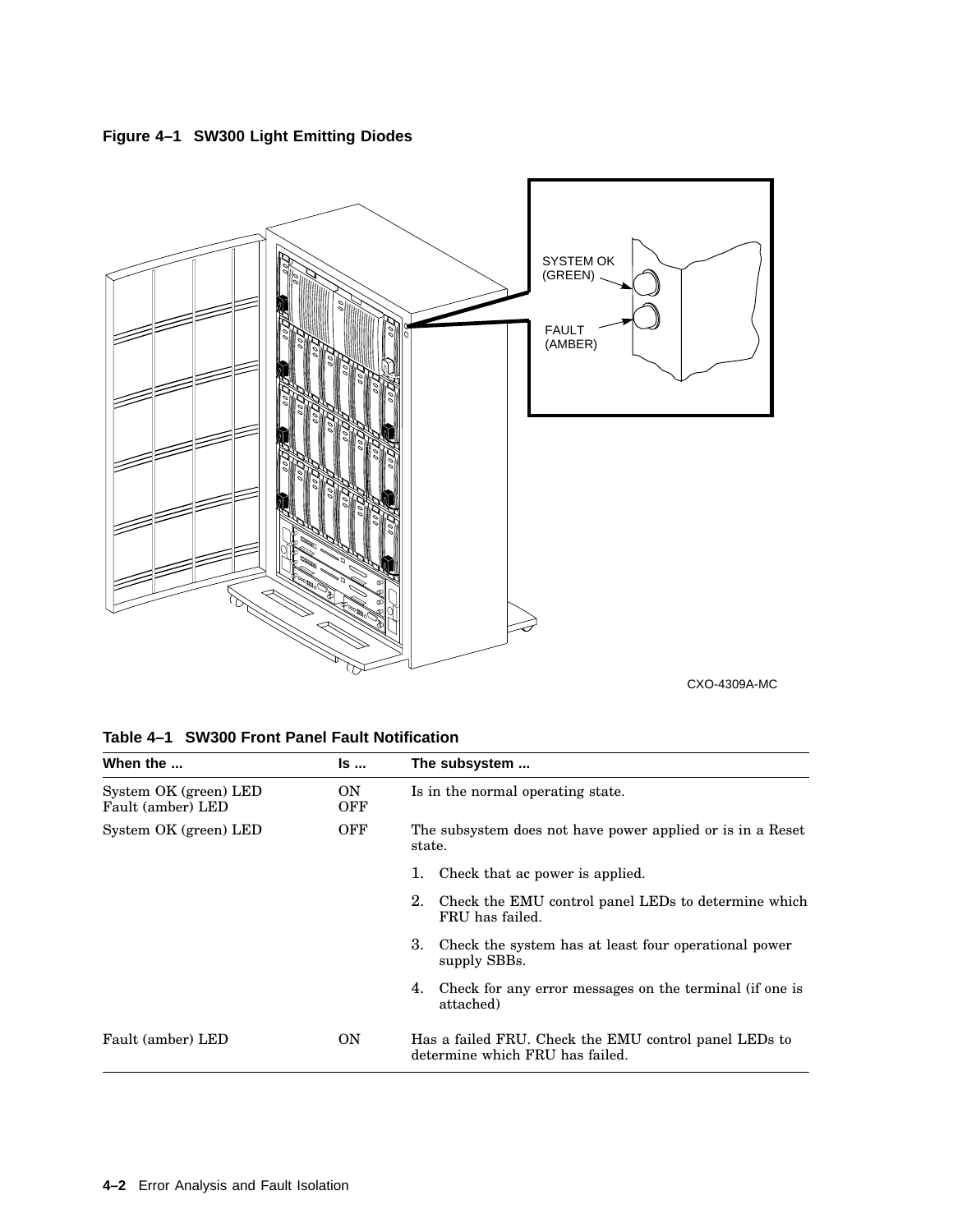# **4.2 Environmental Monitor Unit (EMU) Functions**

Once the SW300 enclosure is powered up, it will operate normally until a fault condition is detected by the EMU.

In addition to the fault bus functions provided by the fault clock, fault data, and device swap signals, the EMU performs the following functions during routine operations:

- Monitors and controls the cabinet blowers
- Monitors the power supplies
- Senses cabinet temperature
- Monitors the power supply voltage

If the EMU detects a fault condition, it will respond as follows:

- Turns on the appropriate LED on the EMU panel
- Turns on the Fault (amber) LED located on the upper right corner on the front of the SW300
- Activates the audible alarm

For further discussion on EMU functions, refer to Chapter 1.

### **4.3 EMU Control Panel LEDs and Fault Notifications**

As shown in Figure 4–2, the front panel LEDs display information when the SW300 enclosure is powered up or encounters a problem. Table 4–2 lists the EMU control panel buttons and LEDs, their functions, and error code meanings.

#### **Figure 4–2 EMU Control Panel LEDs and Switches**



CXO-4310A-MC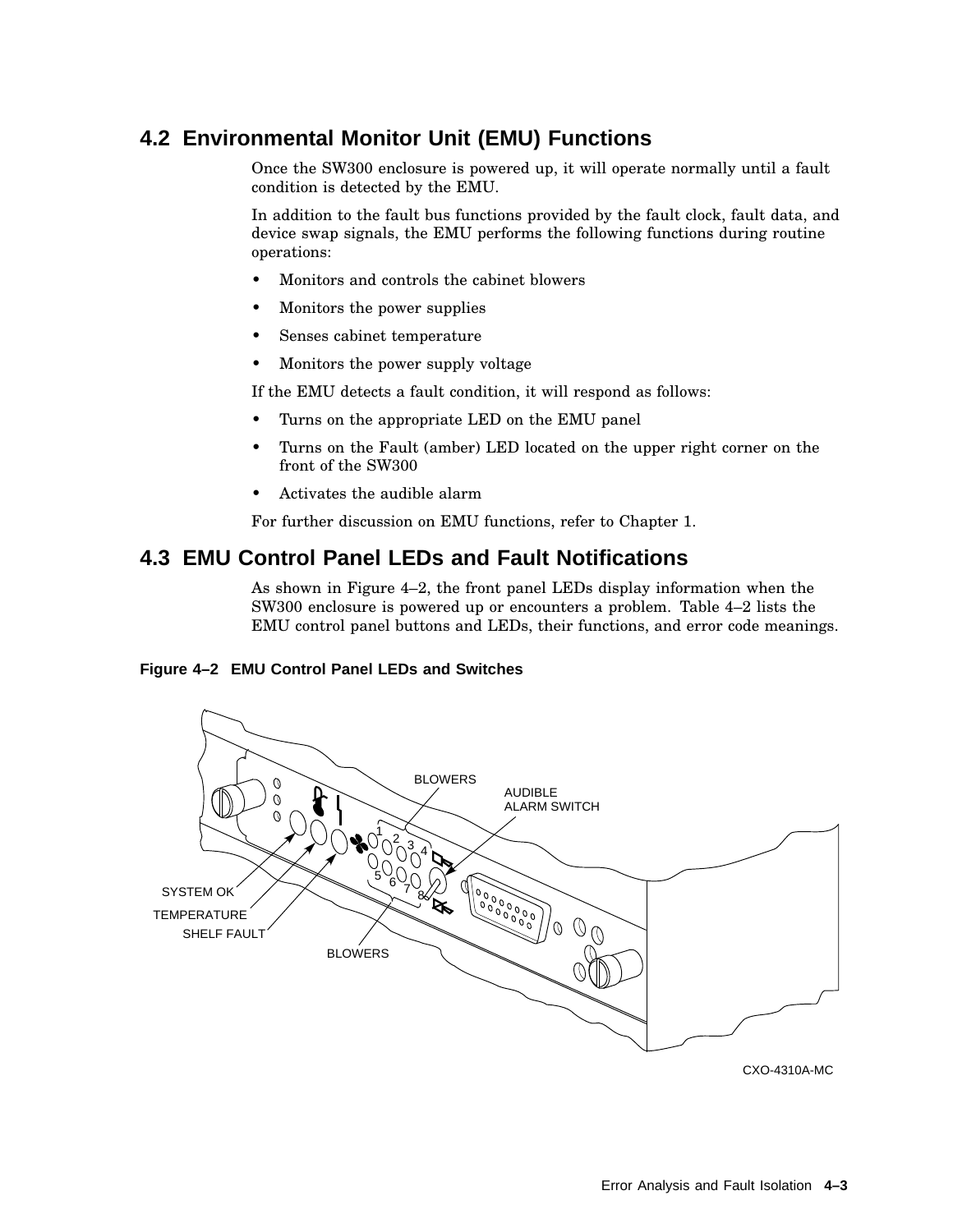| When the                                                                                                                               | Is                                                  | The subsystem                                                                                                     |
|----------------------------------------------------------------------------------------------------------------------------------------|-----------------------------------------------------|-------------------------------------------------------------------------------------------------------------------|
| System OK (green) LED<br>Shelf Fault (amber) LED<br>Blower 1 through 8 (amber) LEDs<br>Temperature (amber) LED<br>Audible Alarm switch | <b>ON</b><br><b>OFF</b><br>OFF<br>OFF<br><b>OFF</b> | Is in the normal operating state.                                                                                 |
| Audible Alarm                                                                                                                          | <b>ON</b>                                           | Has a failed FRU. Check the EMU control panel LEDs to<br>determine which FRU has failed.                          |
| System OK (green) LED                                                                                                                  | <b>OFF</b>                                          | Has a failed FRU and one or more of the following error<br>conditions exist:                                      |
|                                                                                                                                        |                                                     | The temperature is above the maximum safe operating<br>٠<br>level.                                                |
|                                                                                                                                        |                                                     | The $+12$ V dc power supply output is out of regulation                                                           |
|                                                                                                                                        |                                                     | The $+5$ V dc power supply output is out of regulation                                                            |
|                                                                                                                                        |                                                     | Fewer than four power supply SBBs are operational<br>٠                                                            |
| ANY blower LED                                                                                                                         | ON                                                  | Has an individual blower failure.                                                                                 |
| Blower $1, 2, 3$ , and $4$ (amber) LEDs                                                                                                | <b>ON</b>                                           | Has one of the four blowers either not installed or not<br>connected.                                             |
| Blower 5, 6, 7, and 8 (amber) LEDs                                                                                                     | ON                                                  | Has one of the four blowers either not installed or not<br>connected.                                             |
| Temperature (amber) LED                                                                                                                | <b>ON</b>                                           | Operating temperature is too high. The blowers will<br>operate at high speed to reduce the temperature.           |
| Shelf Fault (amber) LED                                                                                                                | <b>ON</b>                                           | Has one or more of the following faults:                                                                          |
|                                                                                                                                        |                                                     | A power supply SBB has failed (verify if any individual<br>$\bullet$<br>power supply SBB LEDs are off to confirm) |
|                                                                                                                                        |                                                     | Fewer than four power supply SBBs are operational.                                                                |

### **Table 4–2 EMU Control Panel LEDs/Switches and Description of Errors**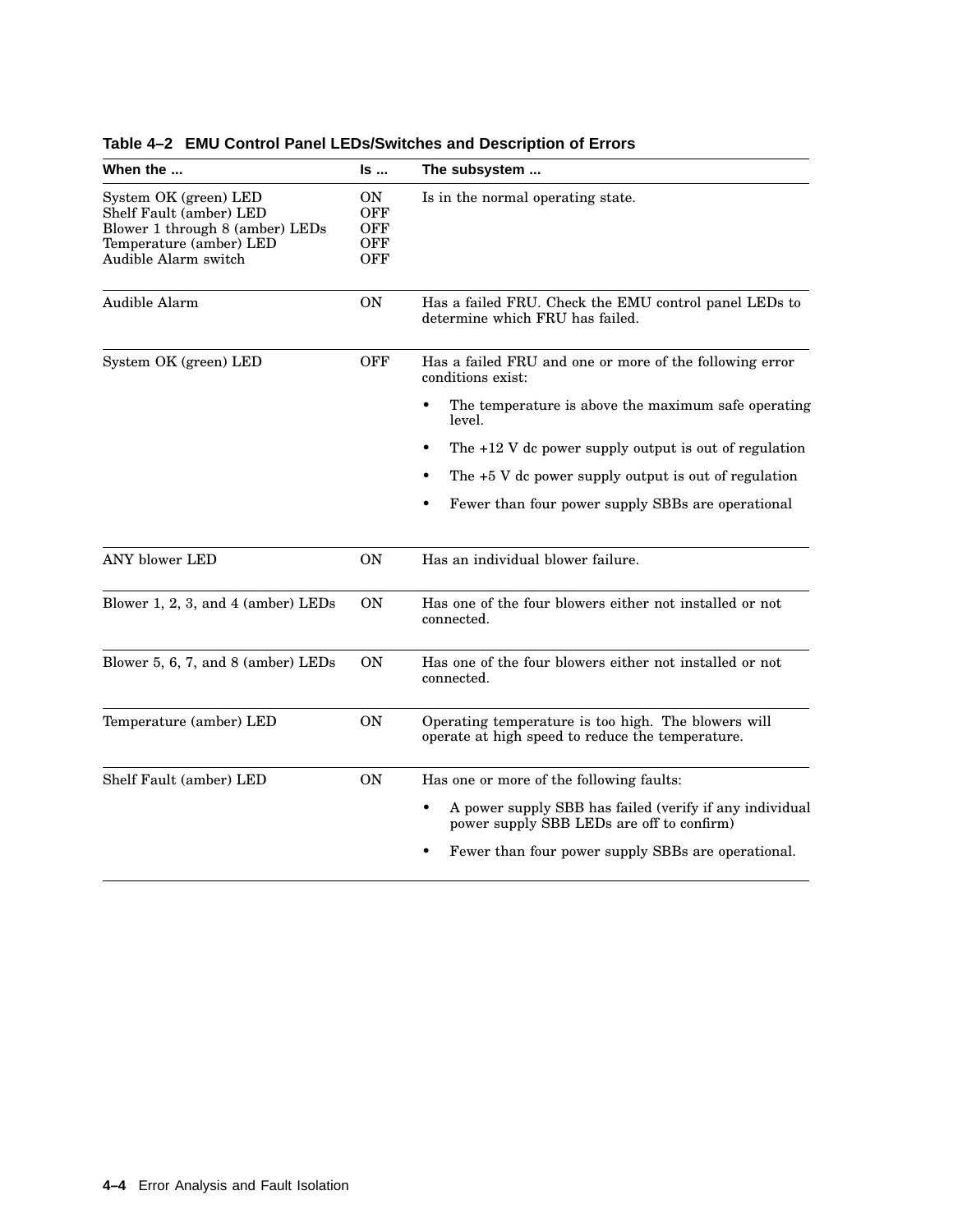# **4.4 HS Array Controller LEDs and Fault Notification**

The operator control panel (OCP), normal operation, and fault notification are discussed using a typical HSZ40 controller for reference.

### **4.4.1 HSZ40 Operator Control Panel**

The HS controller OCP contains the following:

- One reset button (//) with an embedded green LED
- One button per SCSI port
- $Six$  amber  $LEDs<sup>1</sup>$

Figure 4–3 shows the HSZ40 controller OCP. Buttons and LEDs serve different functions with respect to controlling the SCSI ports and/or reporting fault and normal conditions. Button and LED functions are discussed in the following sections.

**Figure 4–3 HS Controller Operator Control Panel**



CXO-4311A-MC

### **4.4.2 HSZ40 Normal Operation**

The reset (green) LED (//) reflects the state of the controller and the host interface. Once controller initialization completes and its firmware is functioning, the green button constantly flashes. Pressing the green button during this normal operation resets the controller.

 $1$  The HSJ-series controller has the amber LEDs embedded in the port buttons.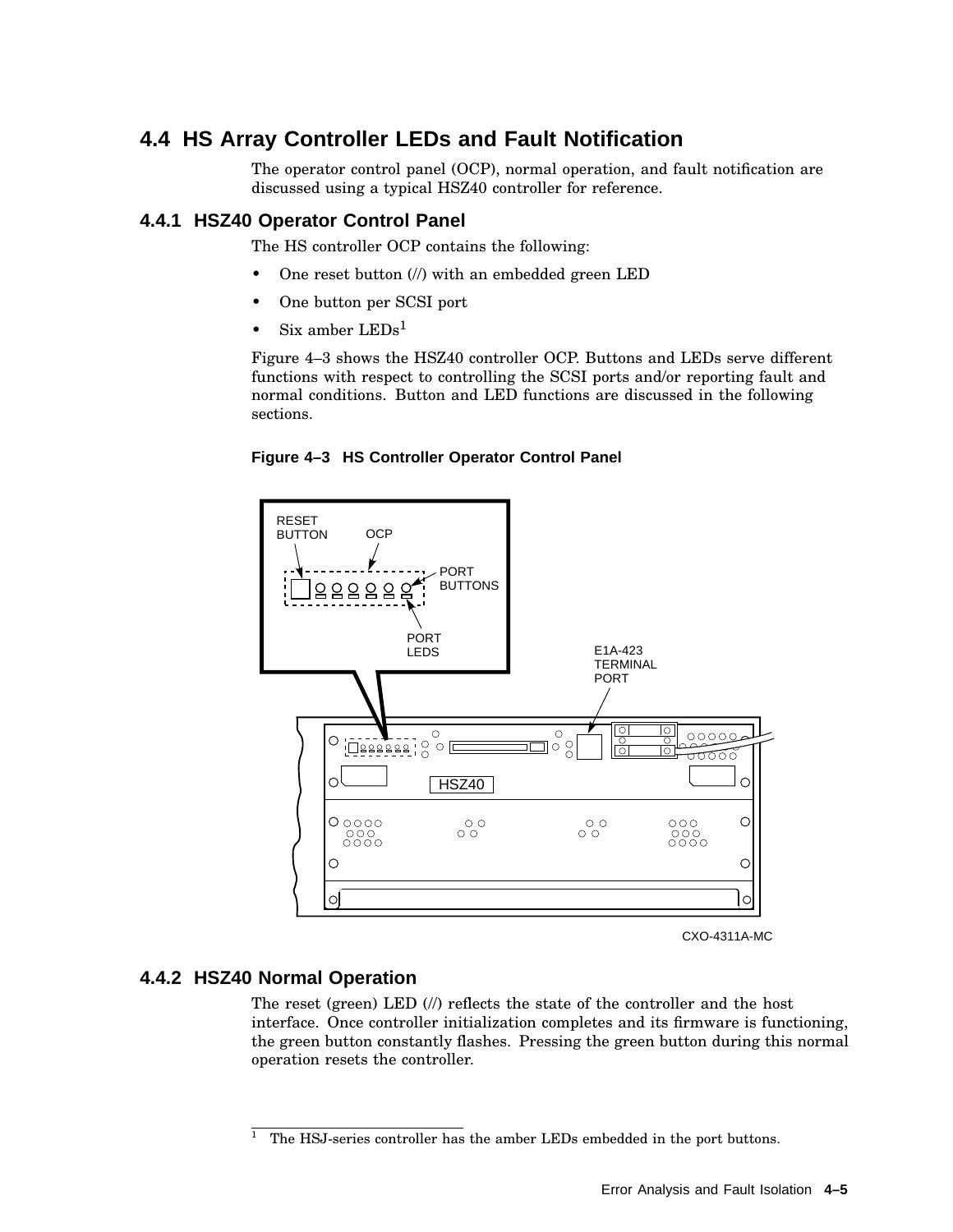Under normal operation, the amber LEDs indicate the state of the respective SCSI–2 buses. When the devices on the buses are functioning correctly, the amber LEDs will not be lit or flashing.

Pressing one of the port buttons at this time will light its corresponding amber LED and **quiesce** its SCSI–2 port. A port must be quiesced to remove or warm swap a device on the SCSI–2 bus for that port. For further information regarding StorageWorks building block (SBB) warm swaps, see the *StorageWorks Array Controllers HS Family of Array Controller Service Manual*.

### **4.4.3 HSZ40 Fault Notification**

The OCP LEDs display information when the HS controller encounters a problem with a device configuration, a device, or the controller itself.

For definitions of error codes, see the *StorageWorks Array Controllers HS Family of Array Controller Service Manual*.

### **4.5 Storage Device SBB LEDs and Fault Notification**

The storage device SBBs come in either a  $3\frac{1}{2}$ -inch or a  $5\frac{1}{4}$ -inch as shown in Figures 4–4 and 4–5 respectively. Each storage SBB has two LEDs that display the SBB's status. These LEDs have three states: on, off, and flashing.

The upper (green) LED is the Device Activity LED and is on or flashing when the SBB is active.

#### $\_$  CAUTION  $\_$

Removing a storage SBB when the upper LED is on or flashing can cause the loss or corruption of data.

• The lower (amber) LED is the Device Fault LED and indicates an error condition or configuration problem when it is either on or flashing.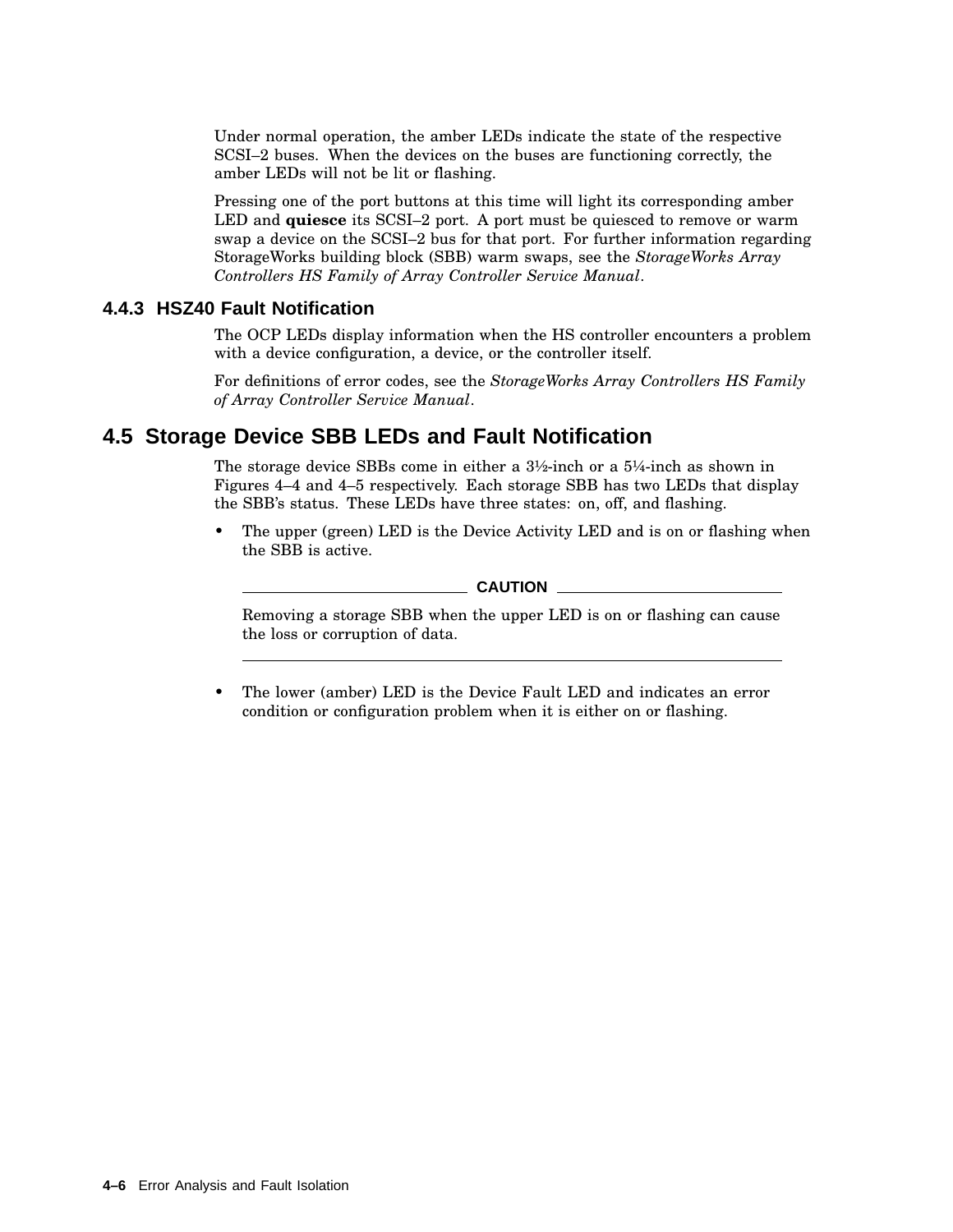

CXO-3671A-PH

**Figure 4–5 5¼-Inch SBB**

**Figure 4–4 3½-Inch Storage SBB**



CXO-4308A-PH

# **4.6 Power Supply SBB LEDs and Fault Notification**

Each power supply SBB has two LEDs that display the power supply status, as shown in Figure 4–6. The upper (green) LED is the Common Power Supply Status LED. The lower (green) LED is the Power Supply Status LED.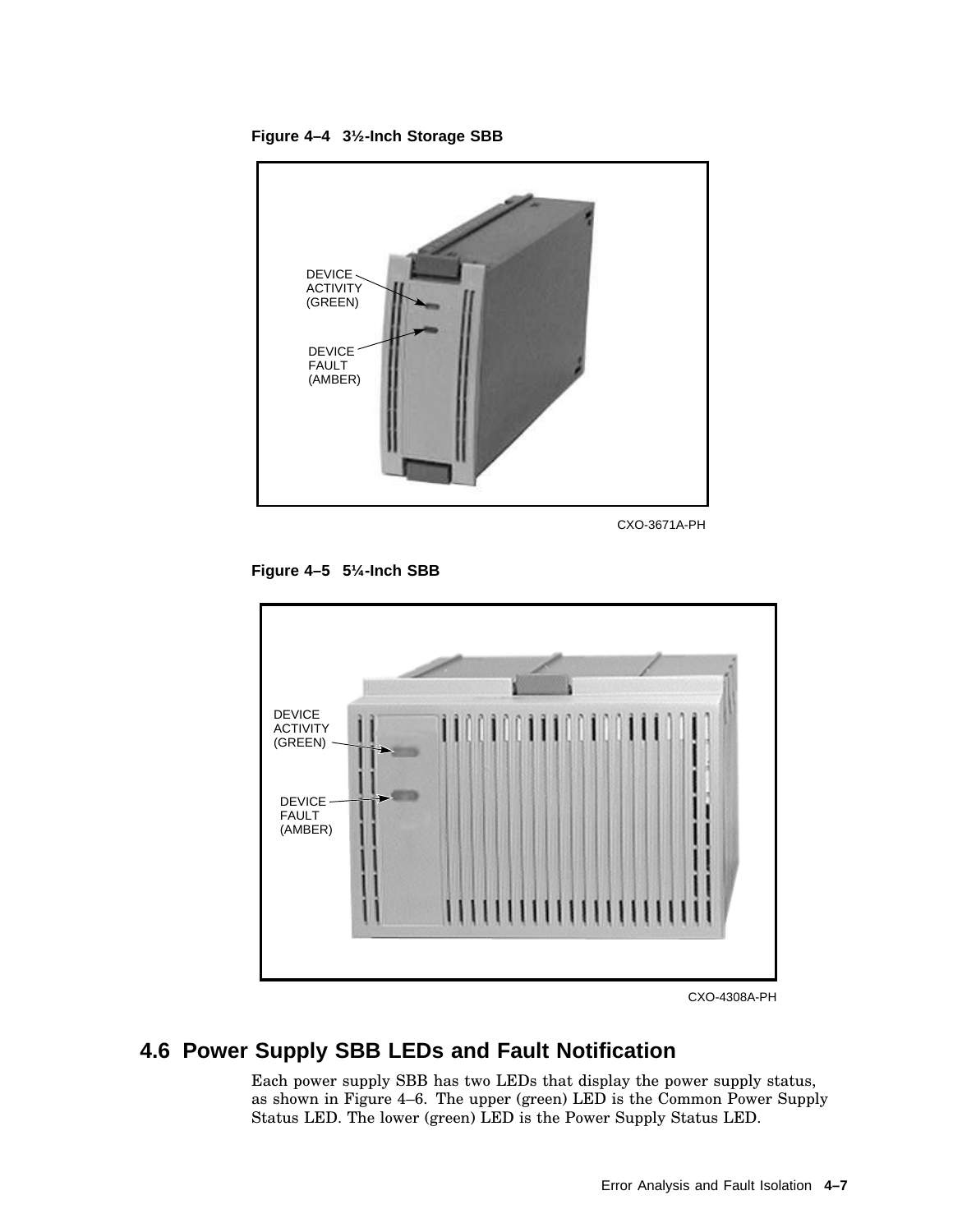- When the upper LED is on, all the power supplies on its power bus are functioning properly.
- When the upper LED is off, at least one of the power supply SBBs on its power bus is not functioning properly.
- When the lower LED is off, either there is an input power problem or the power supply is not functioning.

**Figure 4–6 3½-Inch Power Supply SBB**



CXO-4325A-PH

# **4.7 Dual Speed Blower Fault Notification**

The SW300 has eight rear-mounted blowers that cool the controllers and storage devices. Connectors on the backplane provide the +12 V dc power to operate the blowers. When a blower fails, the appropriate blower LED is illuminated on the EMU to identify which blower has malfunctioned.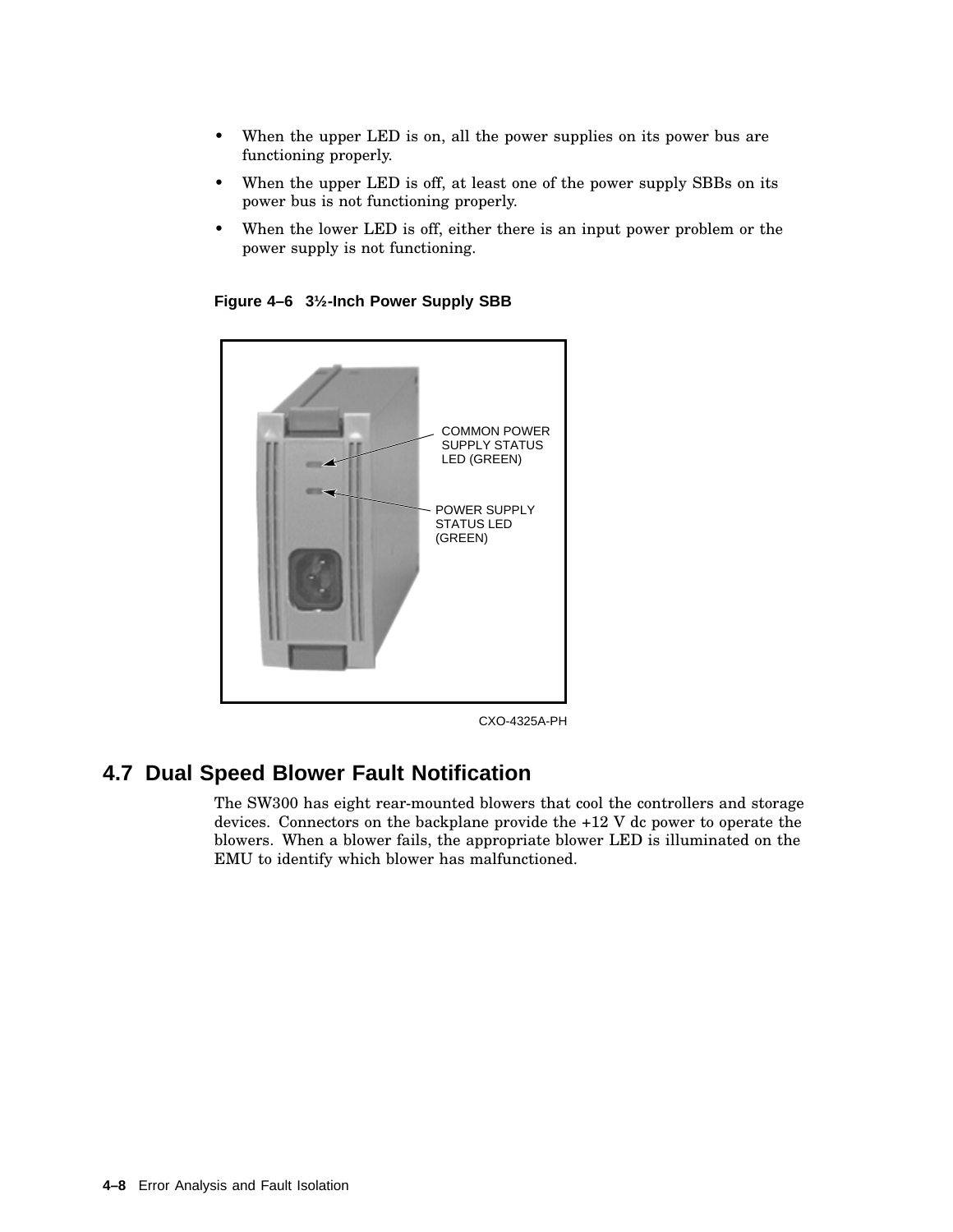# **Removal and Installation Procedures**

This chapter describes the procedures to remove and install the following field replaceable units (FRUs) in the SW300-series redundant array of independent disks (RAID) enclosure:

- StorageWorks building block (SBB) power supply or storage device
- Environmental monitor unit (EMU)
- Controller
- Dual speed blower
- AC power entry controller

### **5.1 Removing a Power Supply SBB**

There are two methods for replacing power supply SBBs: the **hot-swap** method and the **cold-swap** method. You must determine the appropriate replacement method prior to replacing a power supply SBB.

The light emitting diodes (LEDs) on the front of the SBB indicate the status, either operational or non-operational.

- For power supply SBBs, the hot-swap method can be used providing that device is not active (that is, both LEDs are off).
- The cold-swap method is normally used during initial installation. The power is removed from the enclosure assembly and all devices are inactive. None of the devices is operational until the power is restored.

Use the following procedure to replace a power supply SBB:

#### **CAUTION**

The power supply SBB can be damaged if dropped. When removing or replacing a power supply SBB, always use both hands to support its weight.

To prevent **electrostatic discharge (ESD)** damage to an SBB, do not touch the SBB connector.

- 1. Disconnect the power cord from the front of the power supply SBB.
- 2. Make sure that both LEDs on the power supply SBB are off.
- 3. As shown in Figure 5–1, press the two mounting tabs together to release the power supply SBB from the shelf.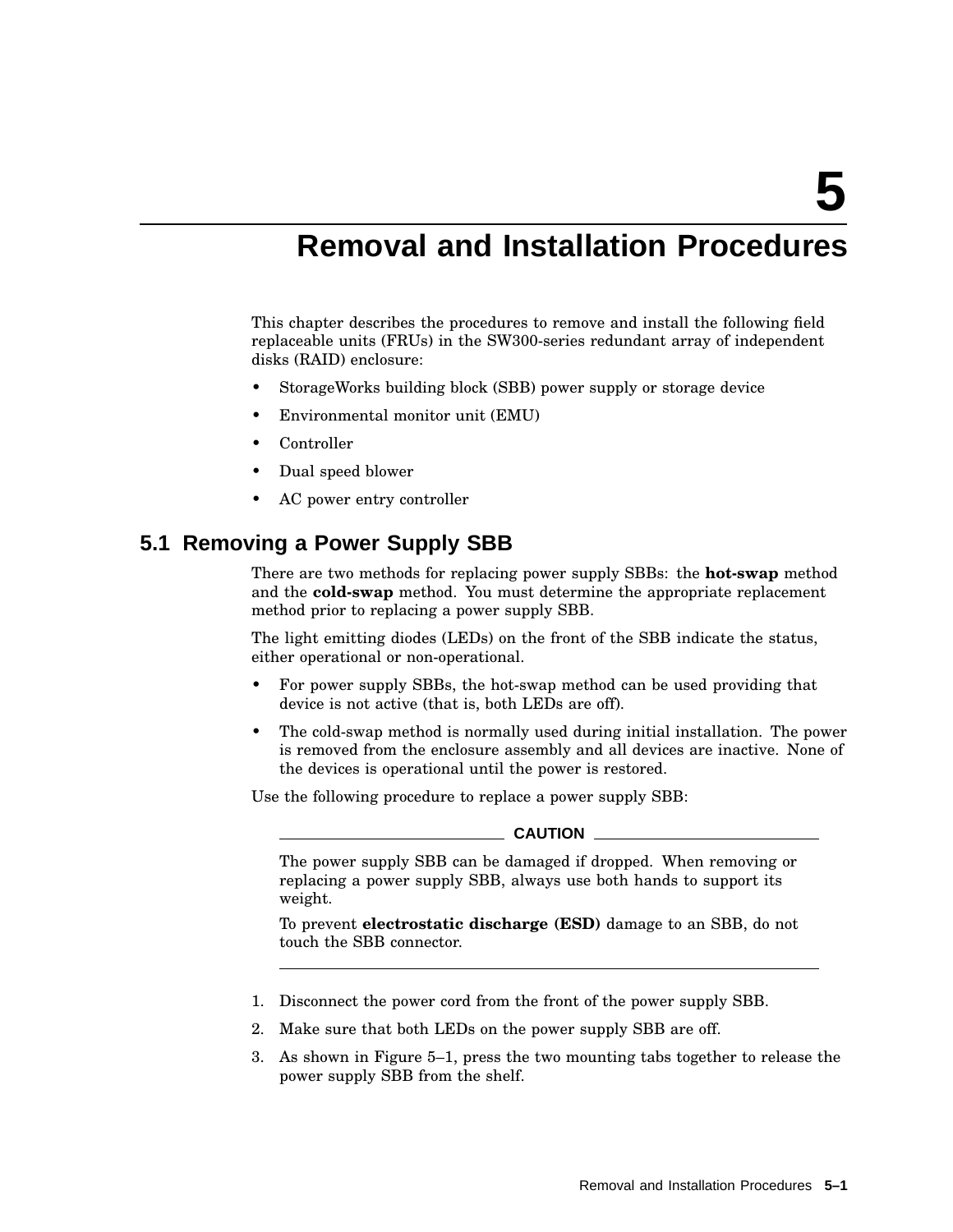4. Use both hands and pull the power supply SBB out of the shelf.



**Figure 5–1 Removing a Power Supply SBB (Cabinet Removed for Clarity)**

# **5.2 Installing a Power Supply SBB**

Use the following procedure to install a power supply SBB:

- 1. Insert the replacement power supply SBB into the guide slots and push it in until it is fully seated and the mounting tabs engage the shelf.
- 2. Connect the power cord to the power supply SBB.
- 3. After input power is applied, observe the power supply SBB LEDs to make sure the power supply is functioning properly. Both status LEDs should be on.

### **5.3 SBB Warm Swap**

An SBB warm swap involves quickly removing and replacing a disk drive, tape drive, or other storage SBB. SBBs can be removed safely without taking the system or controller off line or adversely affecting activity on the rest of the system. Using warm swap also preserves data integrity. However, before removing a device, either the controller or the operator must determine that the swap is necessary. The SBB warm swap procedure also can be used to add a device to an empty shelf slot.

- The controller determines that a device is bad by trying to access the device, receiving no response from the device, or detecting excessive errors from the device.
- The operator decides to remove a device by examining the controller's operator control panel (OCP) codes, the SBB LEDs, system messages, or system error log information.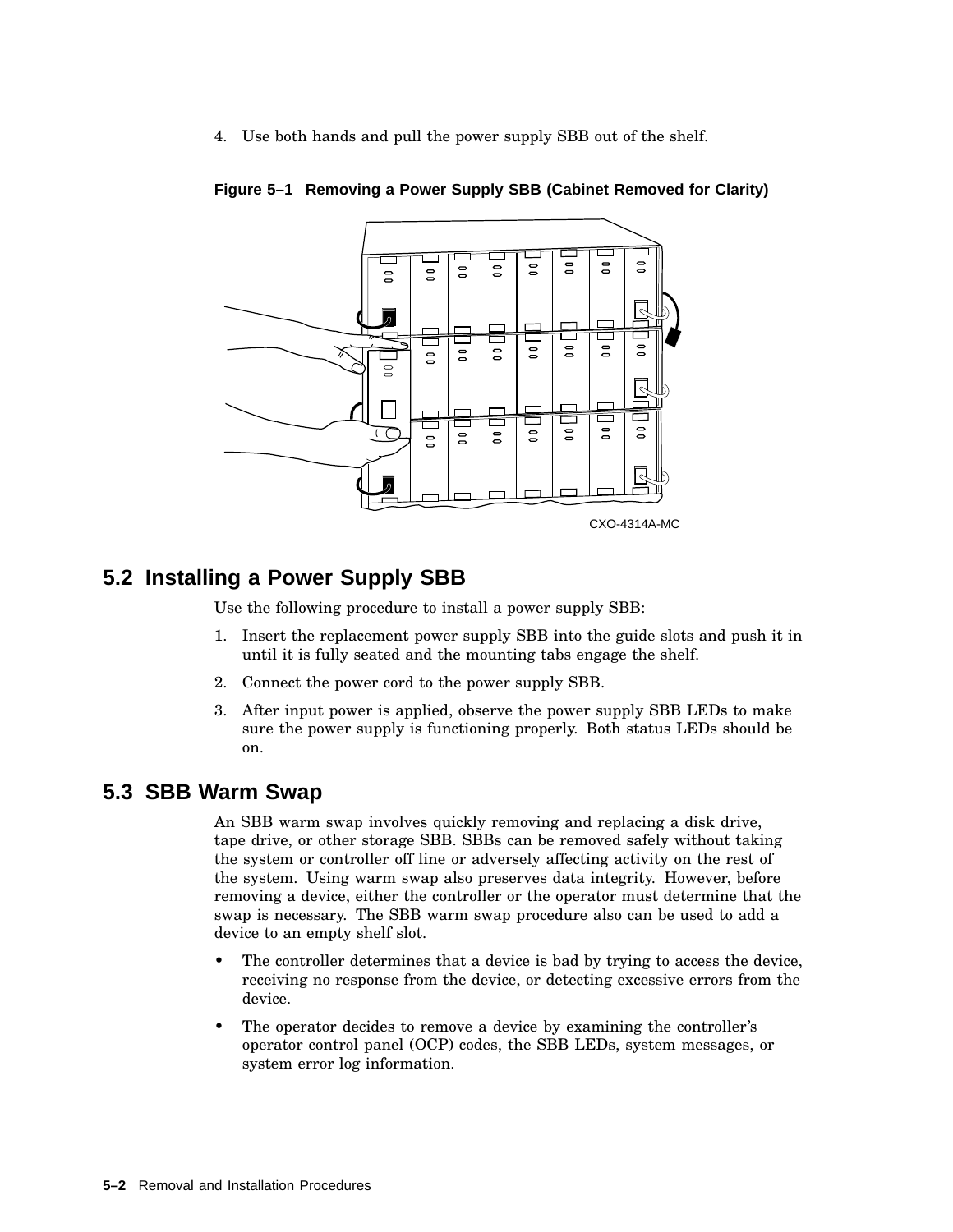# **5.4 Removing a Storage Device SBB**

#### **CAUTION**

Warm swap supports removing and replacing only *one* SBB at a time. Should another SBB need to be swapped, the entire warm swap procedure must be repeated.

The steps in this section must be followed in their exact order to be sure of the following:

- Preserve data integrity (especially for devices with older SCSI interface designs).
- Reduce chances of making a port unusable for a long period, which can render several devices inaccessible.
- Prevent the controller from performing unpredictably.

Removing or replacing a storage SBB is reported to the controller or host by the C\_SWAP signal. The transition of this normally high signal to a low signal indicates that a storage SBB has been removed or inserted. Upon receipt of this signal, the controller can respond as described in Table 5–1.

| <b>Replacement Action</b>                                       | <b>Controller Response</b>                        |
|-----------------------------------------------------------------|---------------------------------------------------|
| Removing a storage device when data is not<br>being transferred | None                                              |
| Removing a storage device during a data<br>transfer operation   | Verify data validity                              |
| Installing a storage device                                     | Begin the storage device configuration<br>process |

#### **Table 5–1 Controller Response to the C\_SWAP Signal**

Use the following procedure to replace a storage device SBB:

#### **CAUTION**

Be sure that the replacement device is the same model as the one being replaced unless the system is reconfigured.

Be sure the Device Activity (green) LED on the SBB is out. Removing a storage device SBB when the upper LED is on or flashing can cause the loss or corruption of data.

To prevent **electrostatic discharge (ESD)** damage to an SBB, do not touch the SBB connector.

1. The device must be dismounted from the host *before* proceeding. (For example, enter the DISMOUNT command if using the Open VMS operating system.)

See the operating system documentation for procedures necessary for dismounting a device.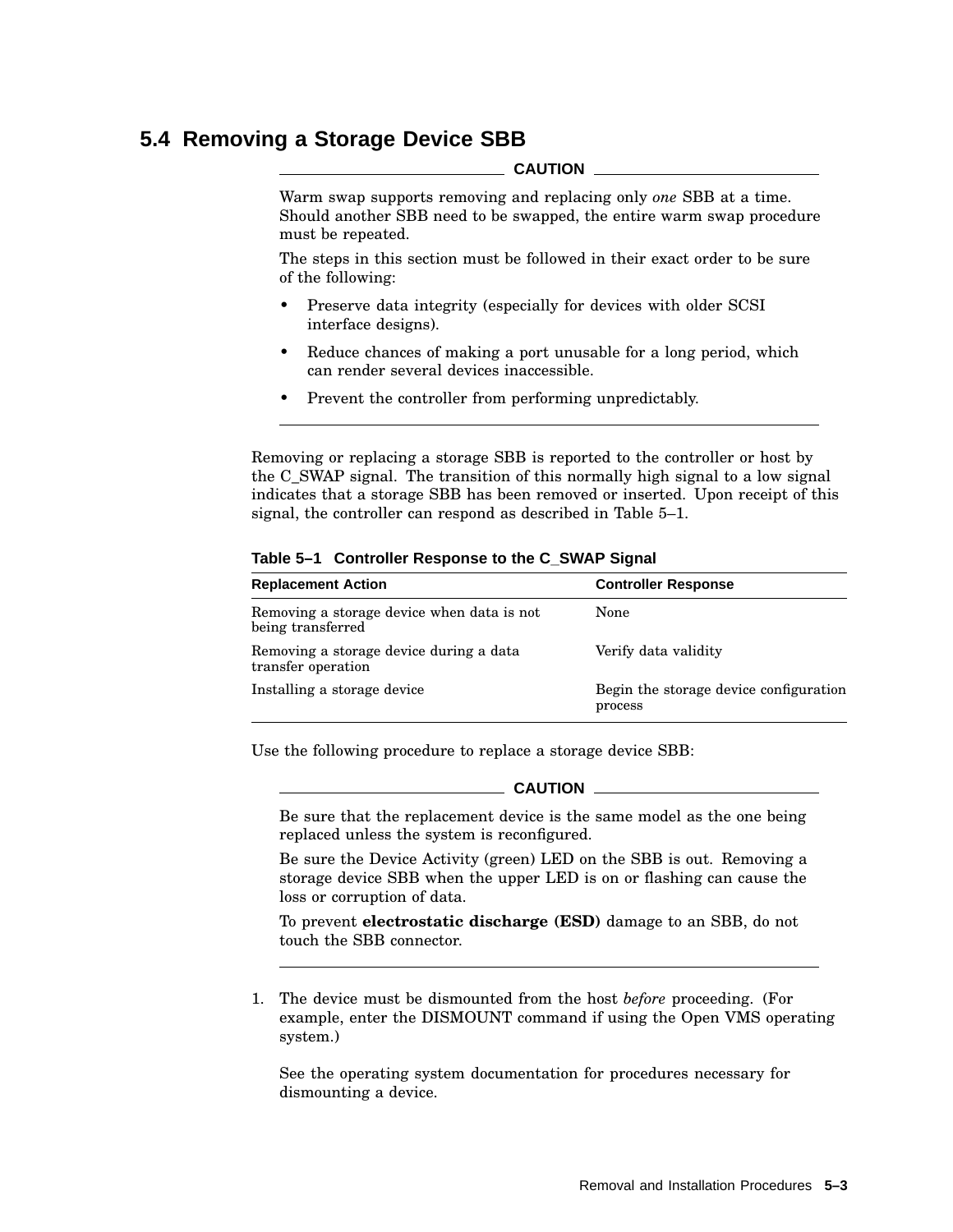2. Quiesce the SBB's port by pressing and holding the controller port button for the SBB. Continue holding the button until all controller amber OCP LEDs light.

|    | Note                                                                                                                                                                                                                    |
|----|-------------------------------------------------------------------------------------------------------------------------------------------------------------------------------------------------------------------------|
|    | Only one port can be quiesced at any time.                                                                                                                                                                              |
|    | If the button is not held long enough, or multiple buttons are pushed in<br>quick succession, <i>all</i> buttons are ignored (no ports are quiesced). The<br>button must be pressed and held again to quiesce the port. |
| 3. | Wait until the chosen controller port LED flashes alternately with the other<br>port LEDs (this indicates I/O has stopped). The alternating pattern flashes                                                             |

for approximately 30 seconds, during which time the SBB can be removed.

If the pattern does not appear after a minute or two, another shelf is asserting a fault signal that prevents any quiesce function on this controller. To correct the problem, the suspect shelf must be located and all devices must be removed.

4. To remove the SBB, press its two mounting tabs together to release it from the shelf, and pull it out using both hands (see Figure 5–2). While the controller OCP LEDs are flashing, any remaining SBBs on the quiesced port will flash their status LEDs.

### **Figure 5–2 Removing a Storage Device SBB (Cabinet Removed for Clarity)**



**Note**

The length of time required for I/O to stop can vary from zero seconds to several minutes, depending on load, device type, and cache status.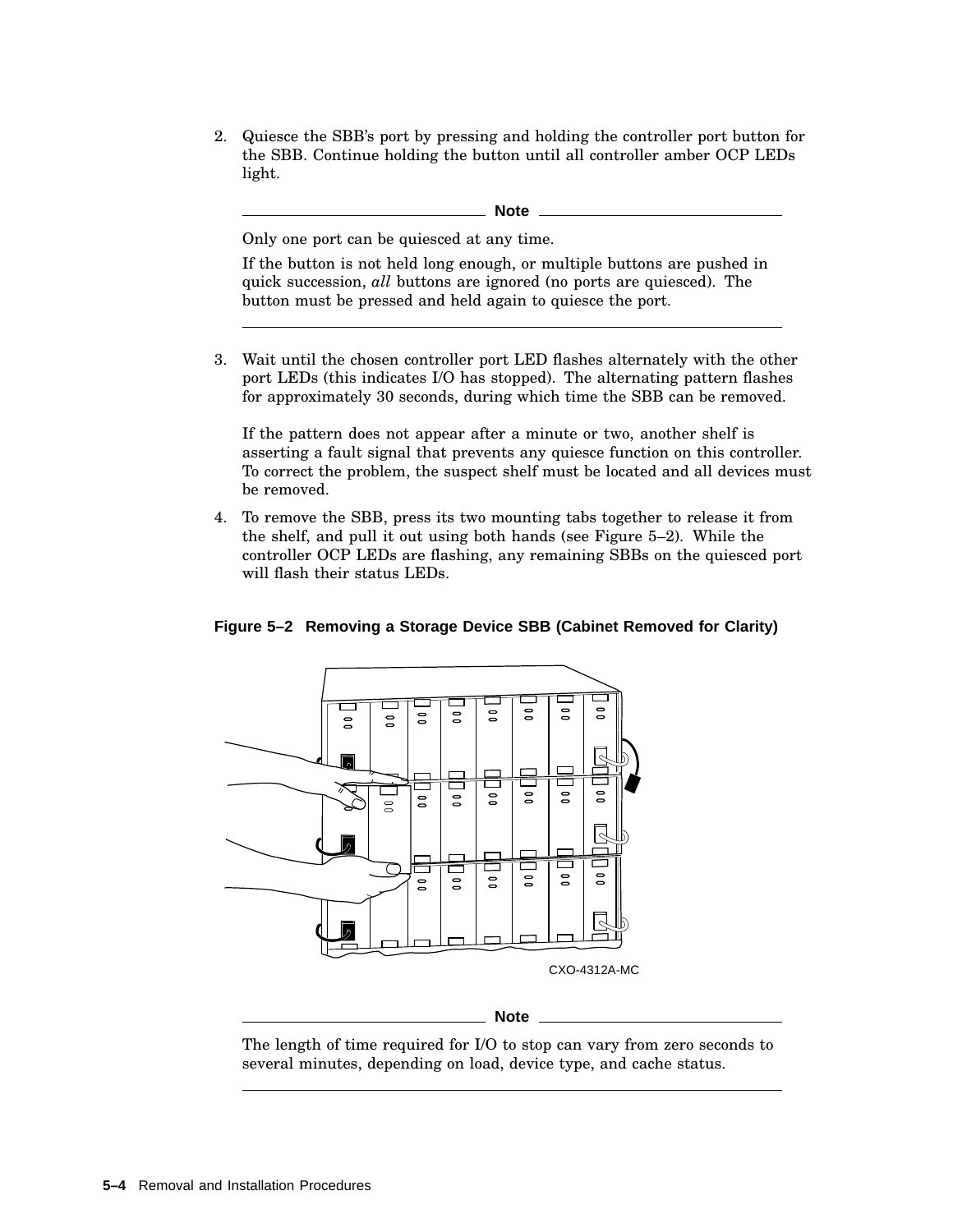When the SBB is removed, the LED pattern on the controller OCP changes to solid amber, and normal operation on the ports resume. At this time, the removed SBB's port LED on the controller OCP turns on. The LED stays on until the SBB is returned to its slot or until another SBB is inserted in the slot. The remaining port LEDs on the controller OCP turn off.

### **5.5 Installing a Storage Device SBB**

Use the following procedure to install a storage device SBB:

| <b>CAUTION</b>                                                                                                                                   |  |
|--------------------------------------------------------------------------------------------------------------------------------------------------|--|
| Use a replacement device of the same type as the removed device.<br>Otherwise, subsystem failures such as the establishment of <b>stripesets</b> |  |
| can occur.                                                                                                                                       |  |

1. Quiesce the SBB's port by pressing and holding the port button on the controller. Continue holding the button until all controller amber OCP LEDs are on.

**Note**

Only one port can be quiesced at any time.

If the button is not held long enough, or multiple buttons are pushed in quick succession, *all* buttons are ignored (no ports are quiesced). The button must be pressed and held again to quiesce the port.

2. Wait until the chosen controller port LED flashes alternately with the other port LEDs (this indicates I/O has stopped). The alternating pattern flashes for approximately 30 seconds, during which time the SBB can be inserted.

If the pattern does not appear after a minute or two, another shelf is asserting a fault signal that prevents any quiesce function on this controller. To correct the problem, the suspect shelf must be located and all devices must be removed.

While the controller OCP LEDs are flashing, any SBBs on the quiesced port will flash their status LEDs.

**Note**

The length of time required for I/O to stop can vary from zero seconds to several minutes, depending on load, device type, and cache status.

- 3. Holding the SBB in both hands, insert it into the guide slots and firmly push it into the shelf until the mounting tabs snap into place.
- 4. Observe the status LEDs for the following indications: the Device Activity (green) LED is either on, flashing, or off. The Device Fault (amber) LED is off.
- 5. Restore the device to the configuration. See the *StorageWorks Array Controllers HS Family of Array Controllers Service Manual*.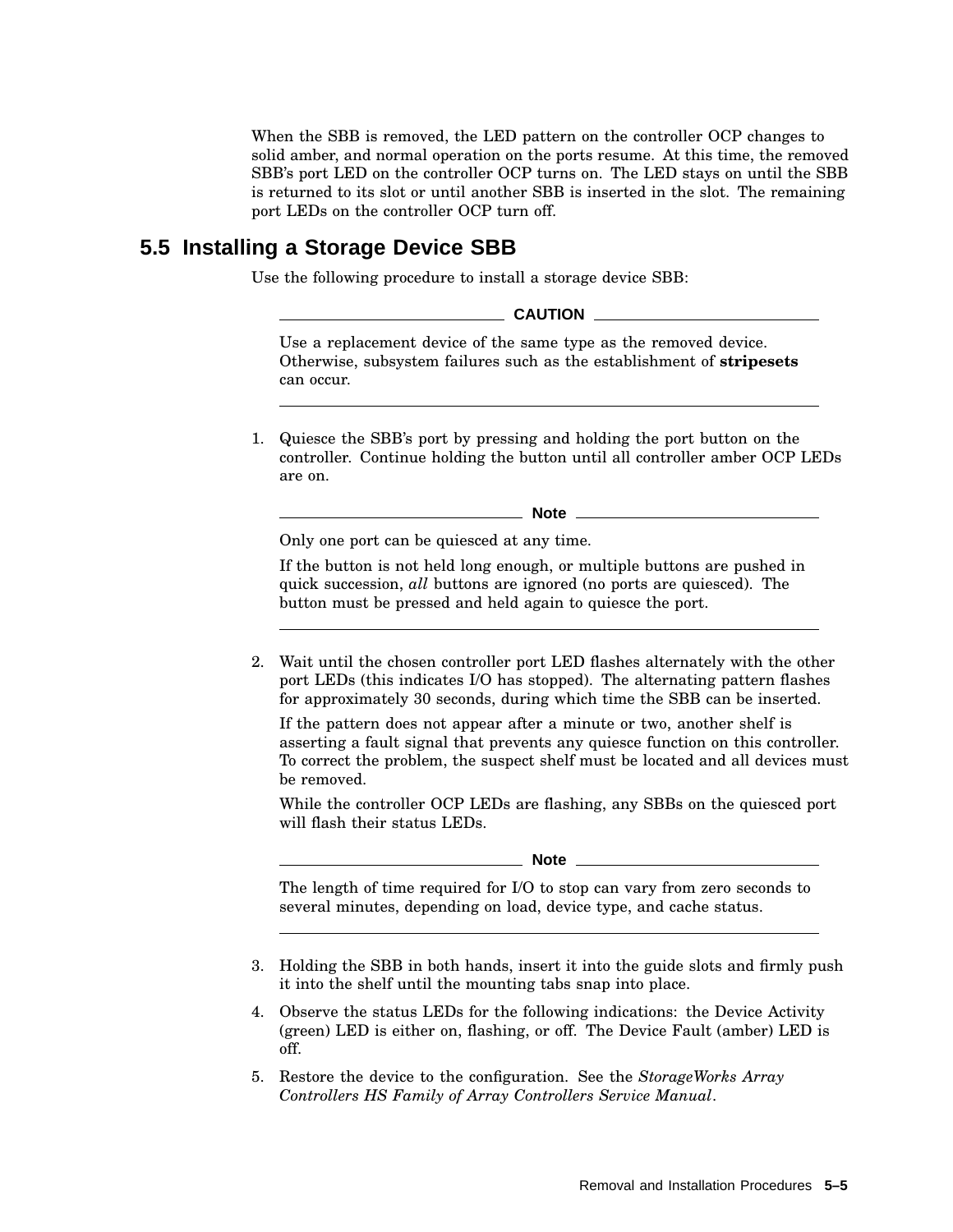For additional information on storage device replacement, see the *StorageWorks Solutions Shelf and SBB User's Guide*.

### **5.6 Removing an Environmental Monitor Unit**

Use the following procedure to remove an EMU:

**Note**

This component can be removed and installed while power is on. If the system contains a redundant EMU, then one EMU can be hot swapped without affecting system operation.

- 1. Loosen the two captive retaining screws with a flat-blade screwdriver.
- 2. Use a gentle back-and-forth rocking motion to loosen the EMU from the backplane.
- 3. Pull the EMU straight out to disconnect it from the backplane.

### **5.7 Installing an Environmental Monitor Unit**

Use the following procedure to install an EMU:

**Note**

This component can be removed and installed while power is on.

- 1. Insert the replacement EMU into the guide slots and push it in until it is seated.
- 2. Use a gentle back-and-forth rocking motion to help seat the EMU into the backplane. Press firmly on the EMU until it is fully seated.
- 3. Tighten the two captive retaining screws with a flat-blad screwdriver.

### **5.8 Removing a Controller**

Use the following procedure to remove a controller:

**Note**

This component can be removed and installed while power is on.

- 1. Perform necessary procedures to shut down the controller and remove accessory components. See the *StorageWorks Array Controllers HS Family of Array Controllers Service Manual*.
- 2. Loosen the four captive retaining screws with a 3/32-inch Allen wrench (HSJ-series controllers) or a flat-blade screwdriver (HSD- and HSZ-series).
- 3. Use a gentle up-and-down rocking motion to loosen the controller from the backplane.
- 4. Pull the controller straight out to disconnect it from the backplane and place it on an approved ESD work surface or mat.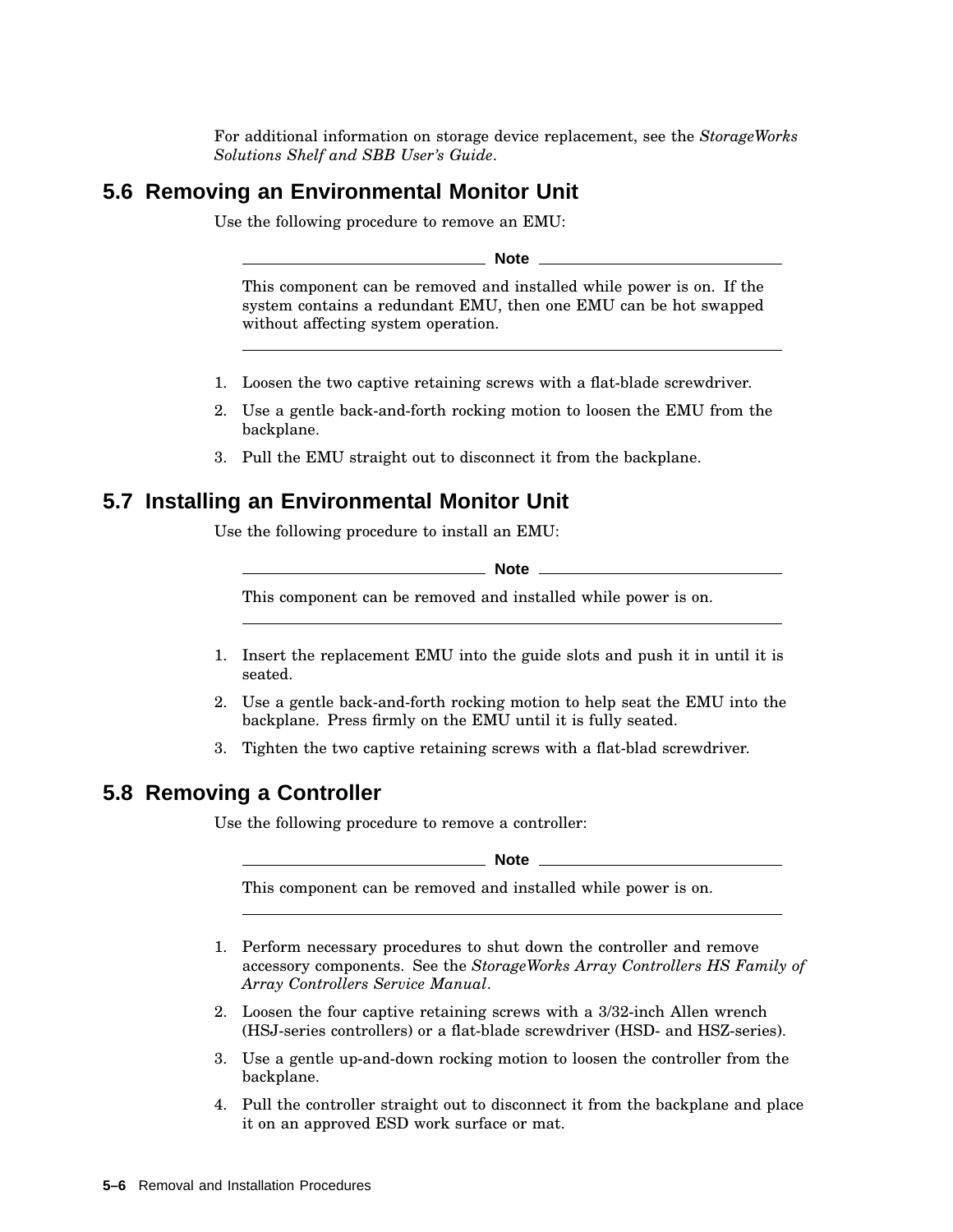# **5.9 Installing a Controller**

Use the following procedure to install a controller:

**Note**

This component can be removed and installed while power is on.

- 1. Slide the controller into the slot using its slot's rightmost rails as guides.
- 2. Use a gentle up-and-down rocking motion to help seat the controller into the backplane.
- 3. Press firmly on the controller until it is seated.
- 4. Tighten the four captive retaining screws on the front bezel with a 3/32-inch Allen wrench (HSJ-series controllers) or a flat-blade screwdriver (HSD- and HSZ-series).
- 5. Perform necessary procedures to start up the controller and install accessory components. See the *StorageWorks Array Controllers HS Family of Array Controllers Service Manual*.

# **5.10 Removing a Dual Speed Blower**

**CAUTION**

Do not remove a failed blower until a replacement is available. Removing a defective blower without a replacement causes cooling air to vent through blower mounting space.

Use the following procedure to remove a dual speed blower (see Figure 5–3):

**Note**

This component can be removed and installed while power is on.

- 1. Press the upper and lower blower mounting tabs together to release the blower.
- 2. Pull the blower straight out.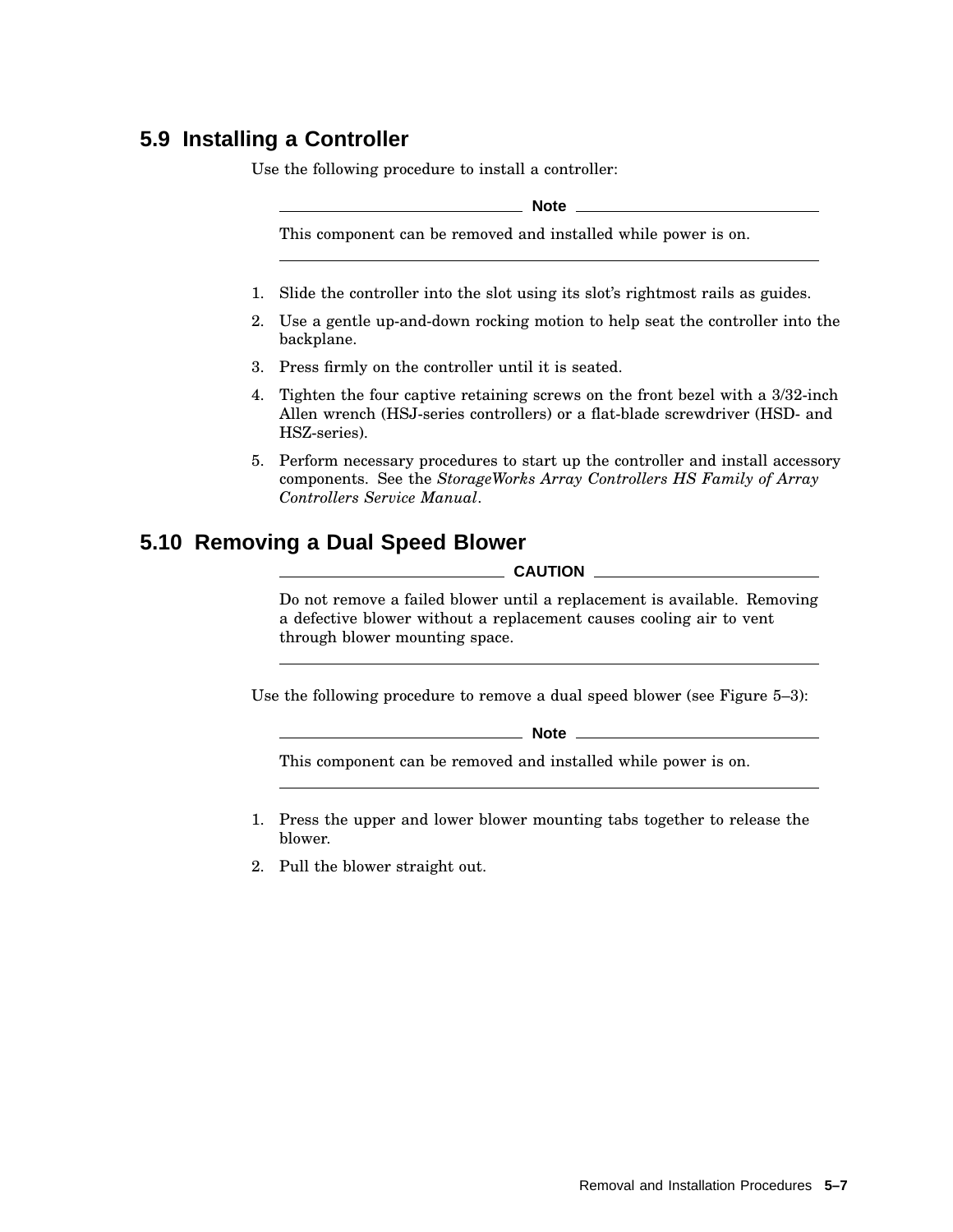

**Figure 5–3 Removing a Dual Speed Blower (Cabinet Removed for Clarity)**

# **5.11 Installing a Dual Speed Blower**

Use the following procedure to install a dual speed blower:

- 1. Orient the replacement blower so the connector and guide pin line up with the blower opening on the rear panel.
- 2. Push the blower straight in, making sure the upper and lower mounting tabs snap in place.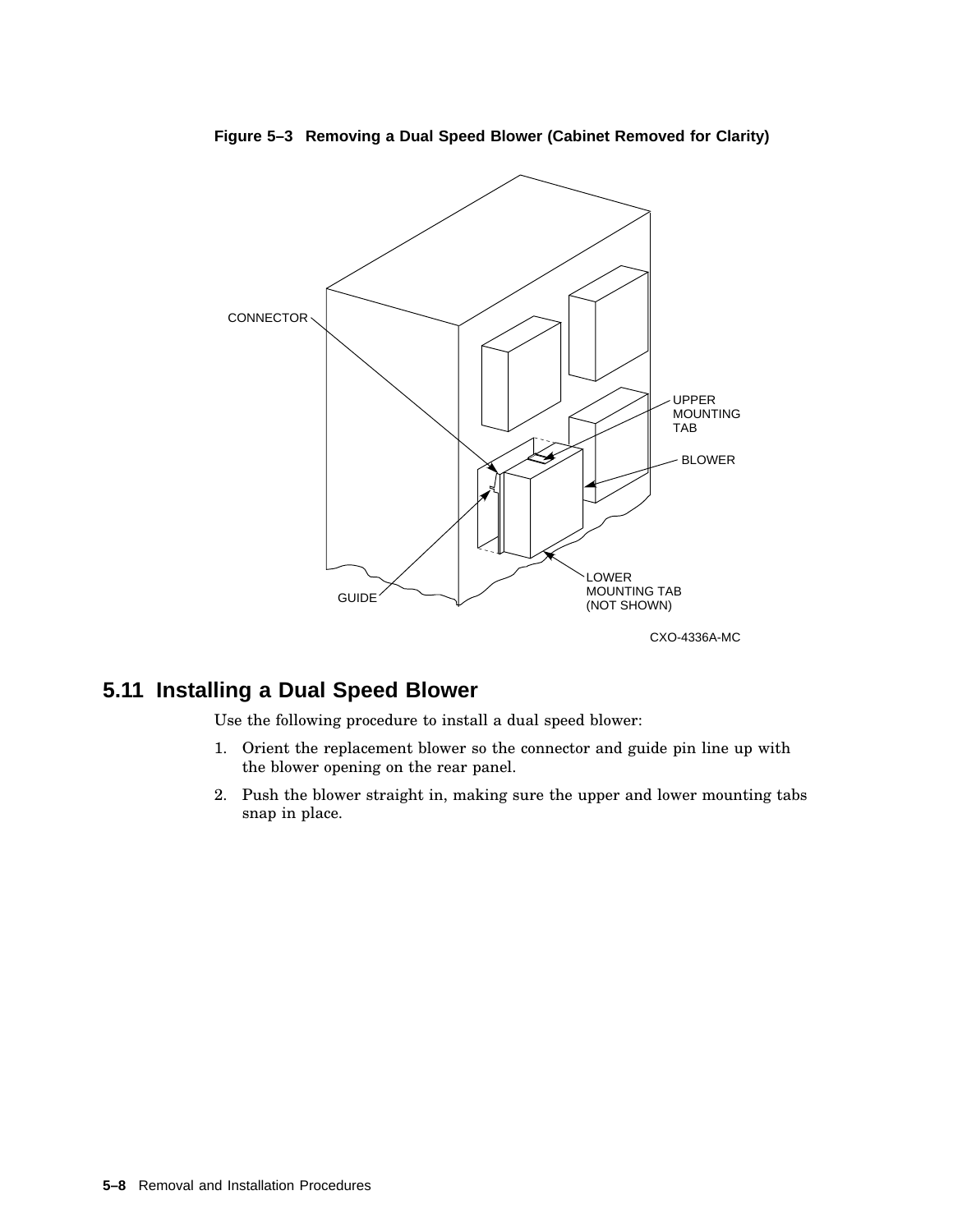# **5.12 Removing an AC Power Entry Controller**

#### **WARNING**

The following procedure is to be performed only by qualified service personnel. Failure to comply may result in personnel injury or death as a result of electric shock.

Use the following procedure to remove an ac power entry controller:

- 1. Press the on/off switch on the ac power entry controller to the off (0) position.
- 2. Disconnect the ac input power cord.
- 3. Unscrew the two captive retaining screws securing the ac power entry controller to the SW300 enclosure.
- 4. Pull the ac power entry controller from the SW300 enclosure.

### **5.13 Installing an AC Power Entry Controller**

Use the following procedure to install an ac power entry controller:

- 1. Verify the on/off switch on the replacement ac power entry controller is in the off (0) position.
- 2. Insert the replacement ac power entry controller into the SW300 enclosure and secure with the two captive retaining screws.
- 3. Connect the ac input power cord.
- 4. Press the on/off switch on the ac power entry controller to the on ( | ) position.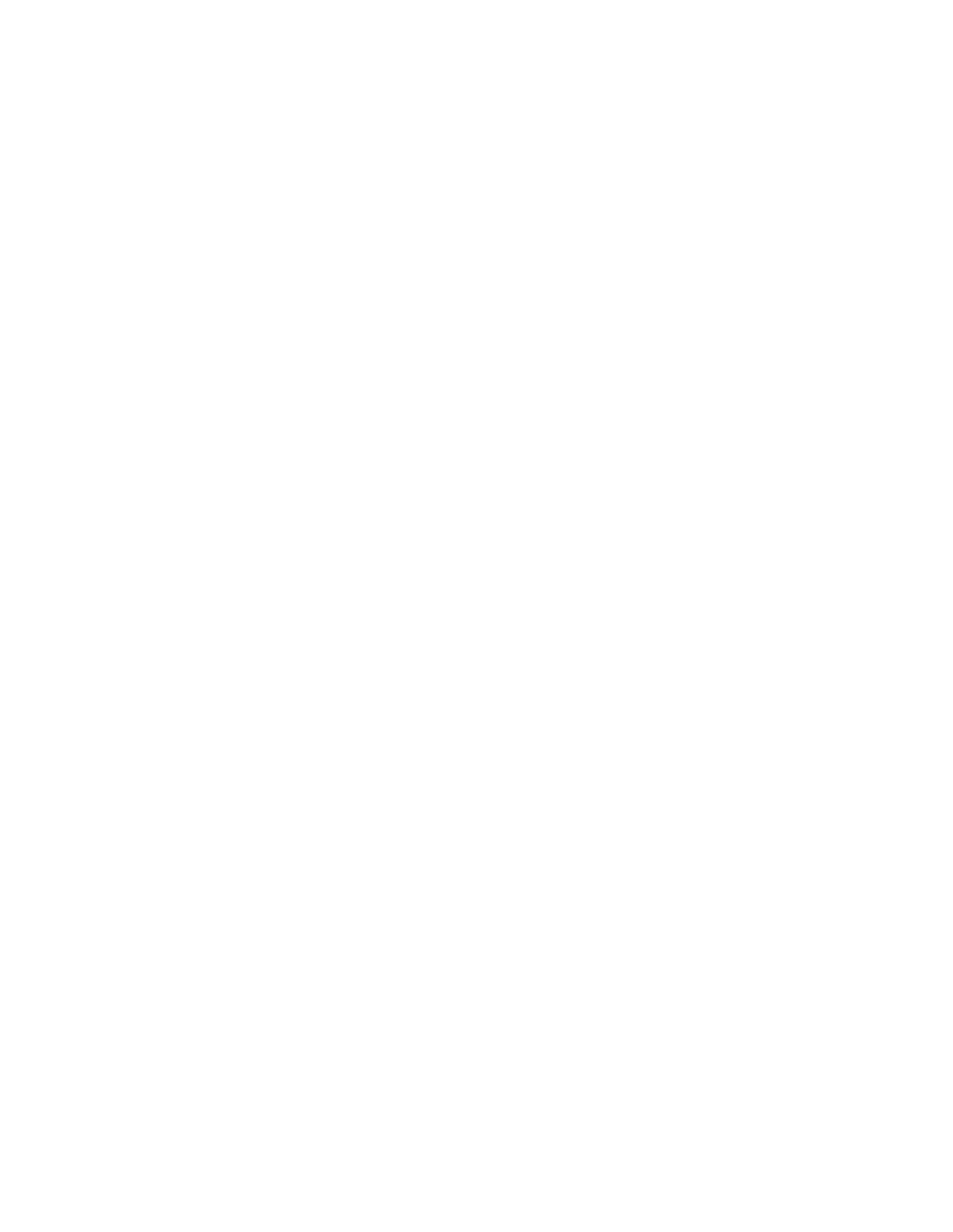# **Glossary**

#### **array controller**

A device that exercises control over the SCSI bus, for example, an HSZ40 disk array controller.

#### **CI**

A Digital trademark for the Digital Computer Interconnect bus.

#### **cold-swap**

A method of device replacement that requires that power be removed from *all* shelves in a cabinet. This method is used when conditions preclude the use of a warm-swap or hot-swap method.

*See also* **warm-swap** and **hot-swap**.

#### **controller**

A hardware line device that manages communications over a line. Controllers can be point-to-point, multipoint, or multiple line controllers.

#### **electrostatic discharge**

*See* **ESD**.

#### **ESD**

Electrostatic discharge. The discharge of a potentially harmful static electric voltage as a result of improper grounding.

#### **host**

The primary or controlling computer in a multiple computer network.

#### **hot-swap**

A method of device replacement whereby the complete system remains online and active during device removal or insertion. The device being removed or inserted is the only device that cannot perform operations during this process.

*See also* **cold-swap** and **warm-swap**.

#### **quiesce**

To make a bus inactive or dormant. The operator must quiesce SCSI bus operations, for example, during a device warm swap.

#### **RAID**

Redundant array of independent disks. A set of storage techniques devised to increase the performance and availability of a storage subsystem.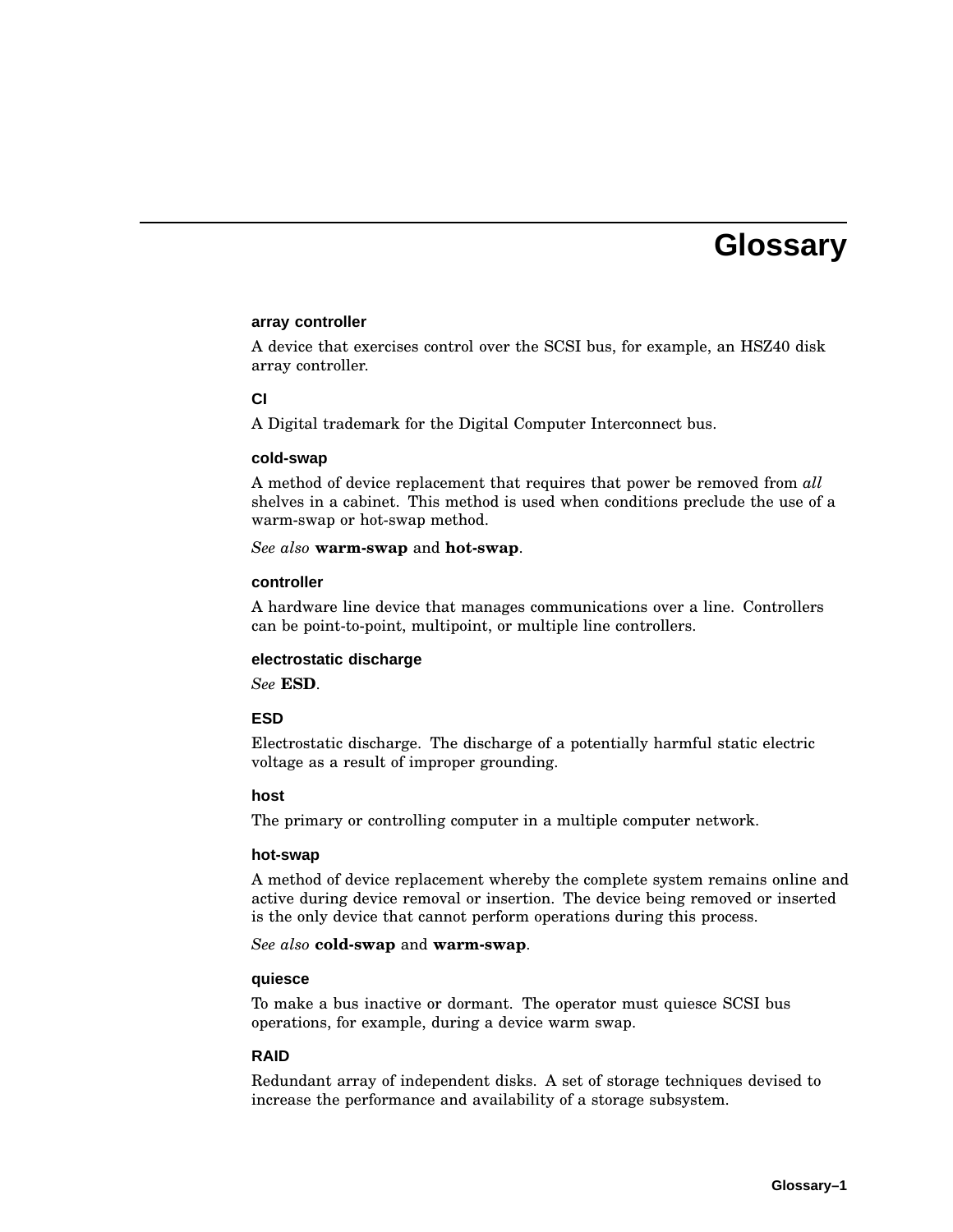#### **SBB**

System building block. A modular carrier plus the individual mechanical and electromechanical interface required to mount it into a standard shelf. Any device conforming to shelf mechanical and electrical standards is considered an SBB.

#### **SCSI**

Small Computer System Interface. This interface defines the physical and electrical parameters of a parallel I/O bus used to connect computers and a maximum of seven SBBs. The StorageWorks™ modular storage system implementation uses SCSI–2, which permits the synchronous transfer of 8-bit data at rates of up to 10 MB/s.

#### **stripesets**

In a RAID configuration, a virtual disk drive with its physical data spread across multiple physical disks. Stripeset configurations do not include a data recovery mechanism.

#### **warm-swap**

A method of device replacement whereby the complete system remains online during device removal or insertion. The system bus may be halted for a brief period of time, during device insertion or removal. No booting or loading of code is permitted except on the device being inserted.

*See also* **cold-swap** and **hot-swap**.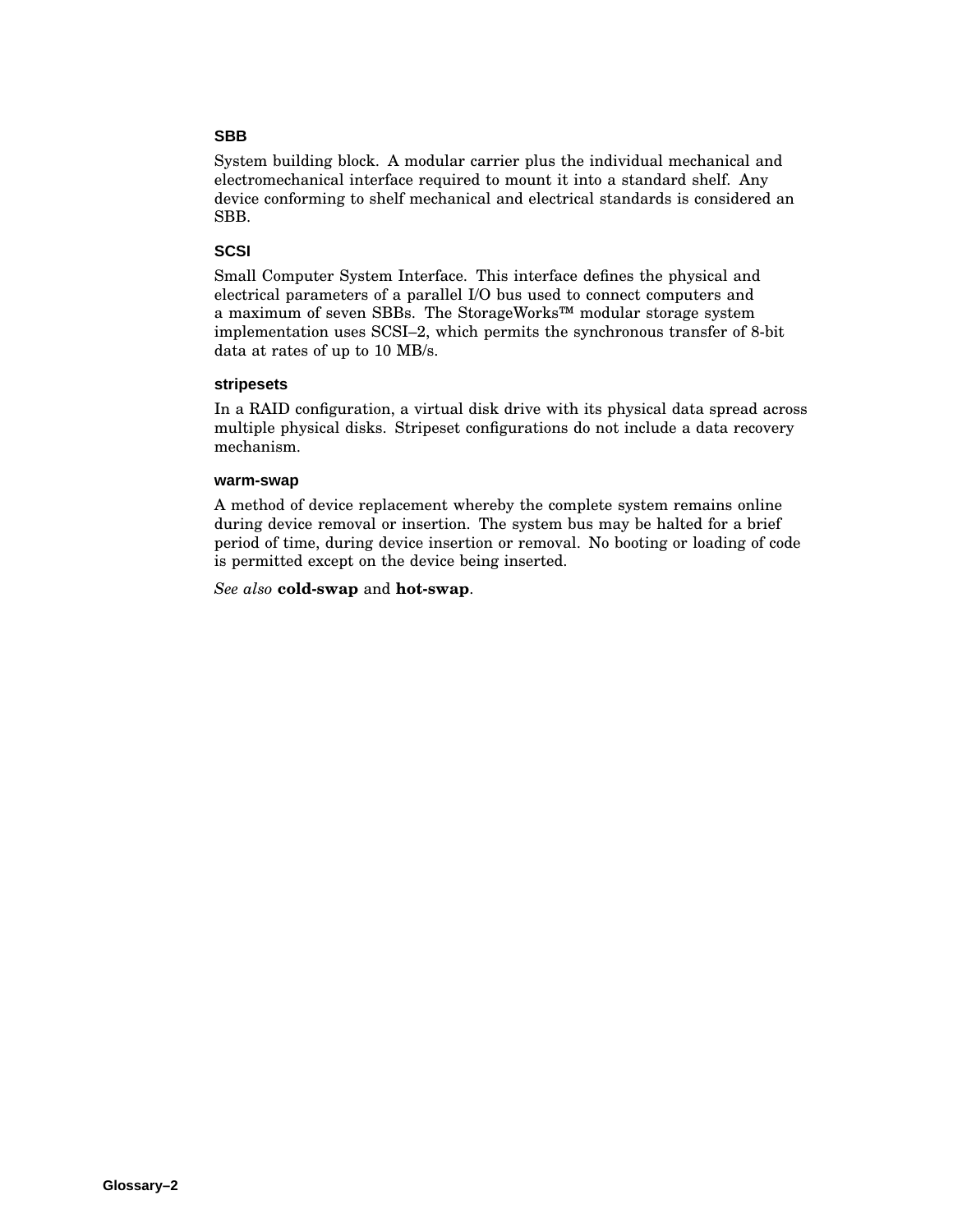# **Index**

### **A**

Acoustic noise declaration, xi AC power entry controller description, 1–4 installation, 5–9 removal, 5–9 Applying power, 2–5

### **B**

Blowers See Dual speed blower, 1–9 Bus high-availability storage subsystem fault, 1–5

# **C**

Components AC power entry controller, 1–4 controller, 1–8 dual speed blower, 1–9 environmental monitor unit, 1–6 power supply SBBs, 1–10 storage device SBBs, 1–11 Controller configurations, 3–3 description, 1–8 installation, 5–7 LEDs, 4–5 loading sequence, 3–3 normal operation, 4–5 operator control panel, 4–5 RAID, 3–3 removal, 5–6 reset, 4–5

### **D**

Device compatibility, viii Dual speed blower description, 1–9 fault notification, 4–8 installation, 5–8 removal, 5–7

# **E**

Electronic emissions, viii Electrostatic discharge, viii Environmental monitor unit description, 1–6 error codes, 4–3 fault notification, 4–3 installation, 5–6 LEDs, 4–3 operation, 4–3 removal, 5–6

# **F**

Fault notification dual speed blower, 4–8 environmental monitor unit, 4–3 HSZ40 controller, 4–6 power supply SBBs, 4–7 storage device SBBs, 4–6 SW300 front panel, 4–1

### **H**

High-availability storage subsystem fault bus, 1–5 HSZ40 controller fault notification, 4–6

### **I**

Input power cord routing, 3–1 Inspection of ramps, 2–3 of shipped equipment, 2–1 Installation AC power entry controller, 5–9 controller, 5–7 dual speed blower, 5–8 environmental monitor unit, 5–6 power supply SBBs, 5–2 storage device SBBs, 5–5